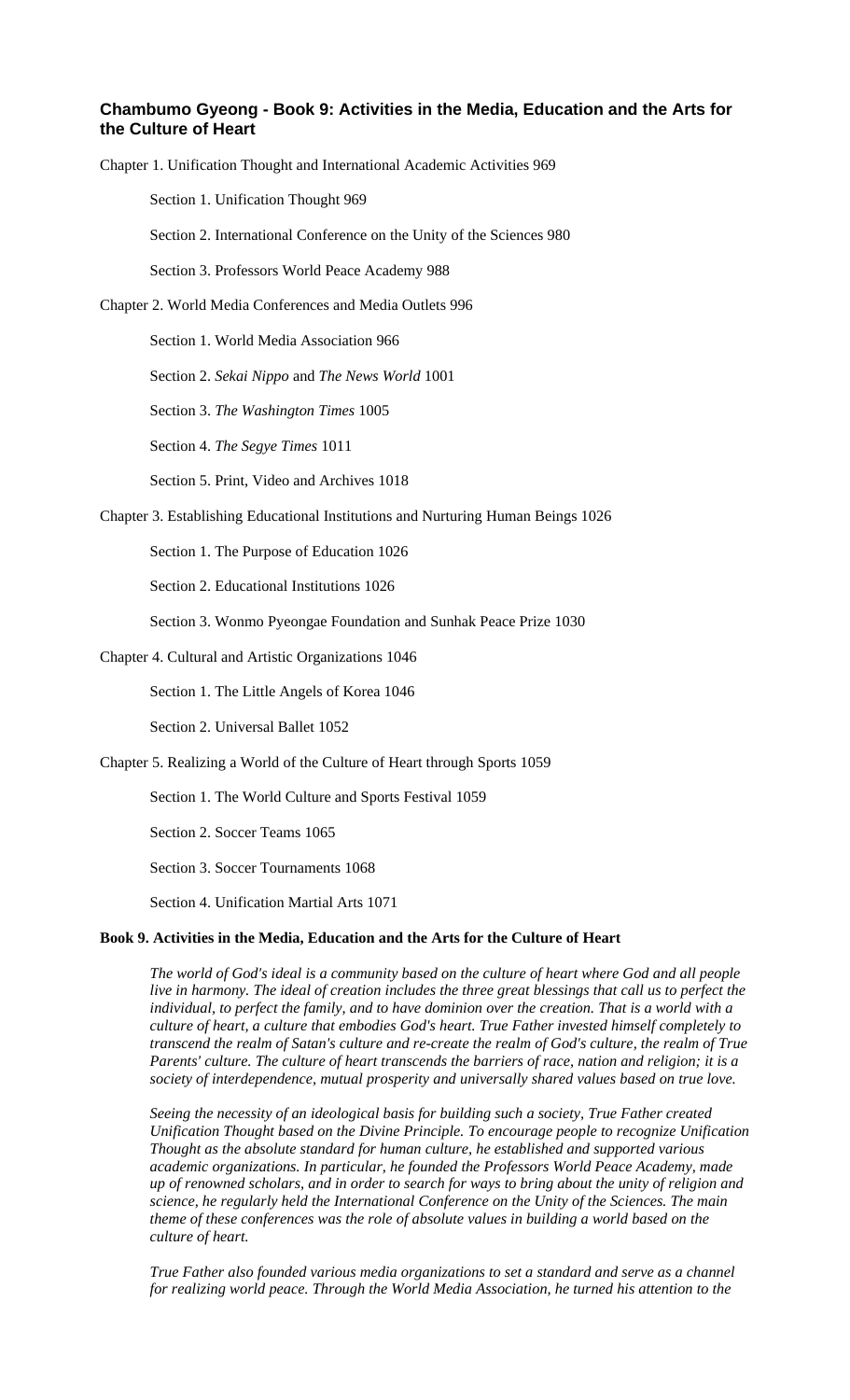*education of media professionals. He established daily newspapers in the main providential nations of Korea, Japan and America, thereby creating a world-level foundation.* 

*Moreover, he devoted his heart and soul for the education of people around the world. He founded or supported universities in Korea and America, and with the spirit of the motto, "Love Heaven, Love People, Love the Nation," he educated young people to become pillars of the future world. In Korea, he invested a great deal of money for education, founding primary, secondary and postsecondary schools.* 

*Furthermore, True Father founded many organizations devoted to the pursuit of culture, the arts and sports, so that the culture of heart could blossom. By performing all over the world, Universal Ballet and the Little Angels, a children's folk ballet, have greatly contributed to enhancing Korea's prestige and have generated exchanges between North and South Korea. Also, True Father established a soccer club to facilitate progress toward world peace. His actions to build an ideal world of freedom, peace, unity and happiness in our global village through the culture of heart is part of his noble legacy.*

### **Chapter 1. Unification Thought and International Academic Activities**

# *Section 1. Unification Thought*

# *The Unification Thought Institute*

According to True Father, a world based on the culture of heart entails the unification of thought and value perspectives. He established the Unification Thought Institute on August 20, 1972. As a response to the Cold War, the 20th century's expression of the pervasive confrontation between materialism, on which communism is based, and recognition of spiritual reality, on which free democratic society is based, he proposed Unification Thought, head-wing thought, as a way to critique and transcend these two opposing thought systems. As a way to realize world peace, he founded the Unification Thought Institute to research, discuss in depth, and develop this thought system.

1. In the future, centering on the Korean Peninsula, a new view of history, a new unifying philosophy and a new world culture must be established. This is the starting point for realizing God's ultimate hope and heart, the ideal that He had from before the creation. Also, it is the starting point for the liberation of the fallen world from its deep sorrow. (022-022, 1969/01/01)

2. From now on, we will surely embrace the world. And when we do, within a short time we will lead the world into God's embrace, without having to make great sacrifices. I am making such plans at this time. This is why many things are happening that you cannot understand. Accordingly, we are organizing the Unification Thought Institute. Modern civilizations follow philosophies from thinkers who take an academic and scholarly approach. So, after strengthening our organization, we must not only influence the worlds of culture and ideas, but we must also set a foundation to assume leadership. (062-300, 1972/09/26)

3. All the members of the International Federation for Victory over Communism (IFVOC) must be trained to become excellent lecturers. Also, IFVOC needs to strengthen its outreach to local community leaders. The entire Unification Church and IFVOC need to devote themselves completely to this, as should the Professors World Peace Academy (PWPA), Collegiate Association for the Research of Principles (CARP) and Christian Students Association. First, we need to train 100,000 local community leaders. We have to arm them with the right ideas. Then the Unification Thought Institute must oversee and diligently instruct IFVOC lecturers to educate the community leaders using good lectures that have accurate content. You need to record and assess their lectures. If they are teaching incorrectly, correct them right away. Since IFVOC has grown larger, its lecturers must use the official contents only, not teach with something that they devised personally. The Unification Thought Institute has to take overall responsibility to systematize the equipping of people with the right worldview. (145-111, 1986/04/30)

4. Unification Thought Institutes in Japan, America and Korea have to meet and collaborate to establish the correct view of history and show clearly how philosophy is rooted in religion. If this is not clear there will be problems, and factions will arise. The issue for religion and philosophy is whether philosophy is first or God is first. On what basis do we begin to solve this issue? If opinions differ, it becomes easy to diverge and separate. This is why researchers from the University of Bridgeport in America and experts in Korea and Japan have to discuss and evaluate this issue.

The questions are: is God first? Is ideology first? Is the Principle first? Ideology is in the object partner position; it cannot take the position of subject partner. Also, there is the issue of the origin of ideology. If there is no God, then ideology simply floats in the air. We must unfold a system of thought based on logic that defines one origin. If we cannot establish the origin of ideology, two factions will develop and the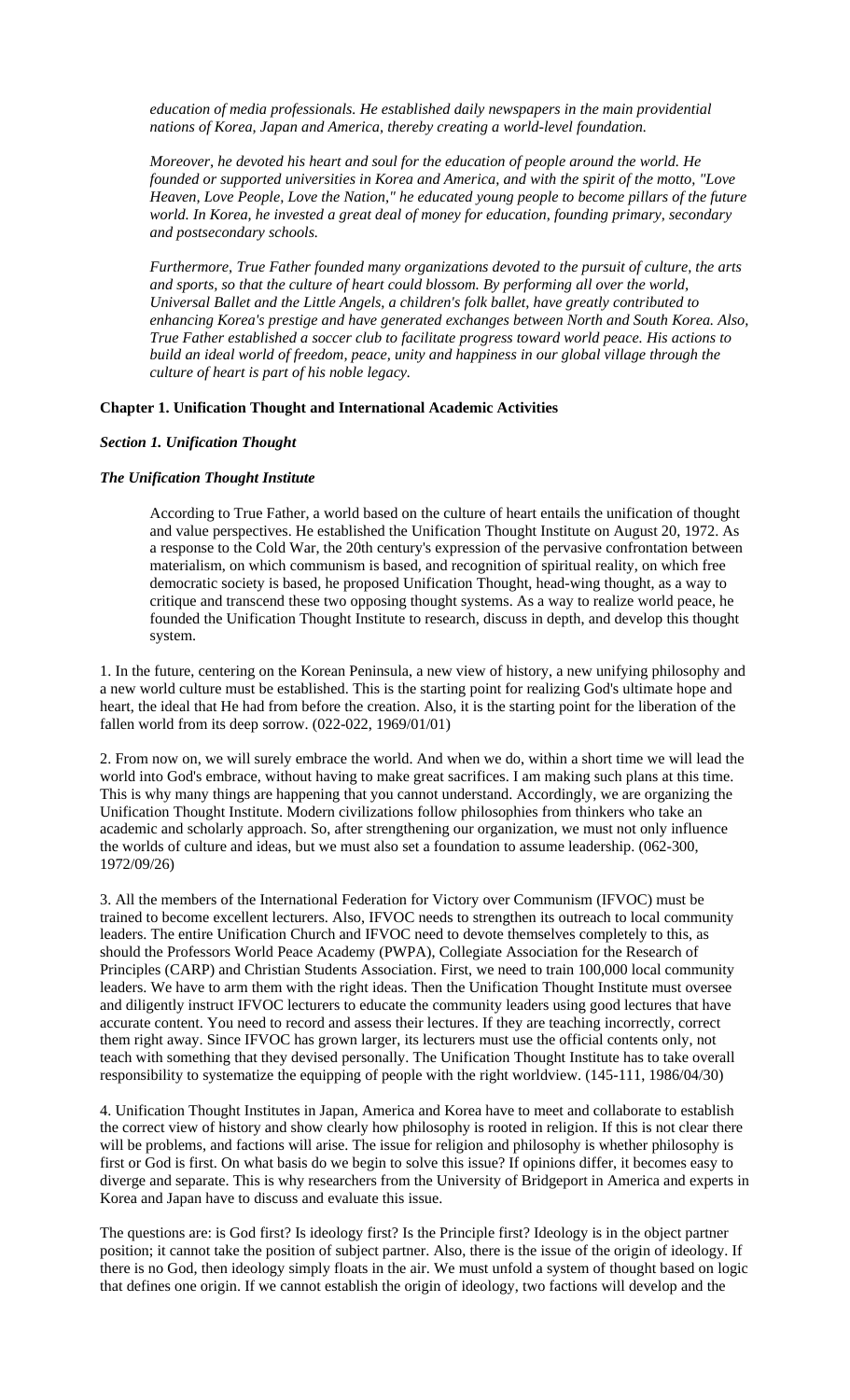problem will gradually expand. We must get hold of these threads of thought and settle the question. (435-152, 2004/02/03)

5. Who bears responsibility for this world? No single person's philosophy has ever worked. The history of philosophy has become nothing but a wasteland. Seen from this viewpoint, who guides the way and bears responsibility for this world? The materialistic interpretation of the origin and history of the world has failed completely. Humanistic thought is rooted directly in the decadent ideology of hedonism. What do we need instead? If God exists, we have to consider how God thinks about this world and look at it theoretically. For many years, while investigating historical systems of thought, I meditated on the direction that people will have to go in the future. I thought, "From God's perspective, there must be an absolute, necessary and valuable content in the human world. And there must be an ultimate purpose that history pursues and that human beings must attain." (239-010, 1992/11/23)

6. If we are going to move the world, we must present an ideology that the world recognizes as most eminent. This is our primary task. Then we have to climb to the foremost position in science and technology. Next, we must rise to the top in the development of economic policies. Then we need to become world leaders in the area of the media. If we accomplish these things, we will be able to move the world. The order is: first ideology, then science and technology, then economics and finally the media. If we are able to assume leadership in these four areas, we will create relationships with these fields as the object partners. With these relationships, we will be able to move the world, and a political foundation will naturally come about. I have dedicated my entire life to such work. I have been working alone until now, preparing the world to take the position of object partner to its principled subject partner. (135-095, 1985/09/30)

7. Soon this nation will encounter an ideological battle. Korean politicians ignore the inevitability of this upcoming battle. Because I am the person who received heaven's special grace, I have premonitions and foreboding about the future, and the intellectual ability to gauge the path forward. On this basis, I predict that those who survive the ideological battle that is coming will end up guiding the world. People may oppose and persecute me, but I am pursuing an objective completely different from theirs.

My childhood and even my youth, the springtime of life, in which people like to take pride, just flew by for me. While others went looking for places to play, I took the opposite path. I grew up saying to myself, "They may go that way, but I must walk the path needed to win the ideological battle." (138-015, 1986/01/13)

8. What is Unification Thought? Regarding the fundamental questions of the universe, two differing views of history have emerged: the materialistic view and the spiritual view. The book Unification Thought was devised and systematized expressly to solve this fundamental philosophical divergence. It puts everything together and offers a new worldview and a new philosophy of life. (065-337, 1973/03/05)

9. There are many systems of thought in this world. However, among them Unification Thought is the system of thought that is in the subject partner position. Unification Thought is the subject partner because it is a thoroughgoing application of God's point of view. It is the thought system that can unite the democratic and communist worlds. It can bring believers and nonbelievers into harmony. Its goal is to create a unified world, a world of oneness. (102-130, 1978/11/27)

10. Unification Thought is based on the concept of subject and object partners. Unification means that two entities become one. Man and woman need to unite, parents and children need to unite, the family and society need to unite, the society and the nation need to unite, and the nation and the world need to unite. It is through the unification viewpoint that such things as philosophy and ideals can emerge. Without a purpose around which to unite, everything falls apart. Therefore, since this idea of purpose naturally emerges when we put the concepts of subject partner and object partner in place, the communist theory of the dialectic breaks down.

The dialectical principle states that in order for development to occur, subject and object partners must struggle with each other. This is a contradiction, so that principle, which states that unity comes through struggle, completely falls apart. That principle does not acknowledge the object partner. However, without subject and object partners, it is impossible for something to exist. This is not an opinion; it is indeed the case. Therefore, subject and object partners need to unite in order to reach completion. (067- 051, 1973/05/19)

11. God did not create heaven and earth for His own sake. Before thinking of His own benefit, God made heaven and earth for the sake of His object partner. He invests completely into His object partner. Then, everything that belongs to the object partner is returned to God. That which is being returned to God is bigger than what God originally invested; hence, everything given to Adam and Eve returns to God with more added on. In this way, God becomes a billionaire! Therefore, it is good. By investing completely, He comes to own all the realms of creation.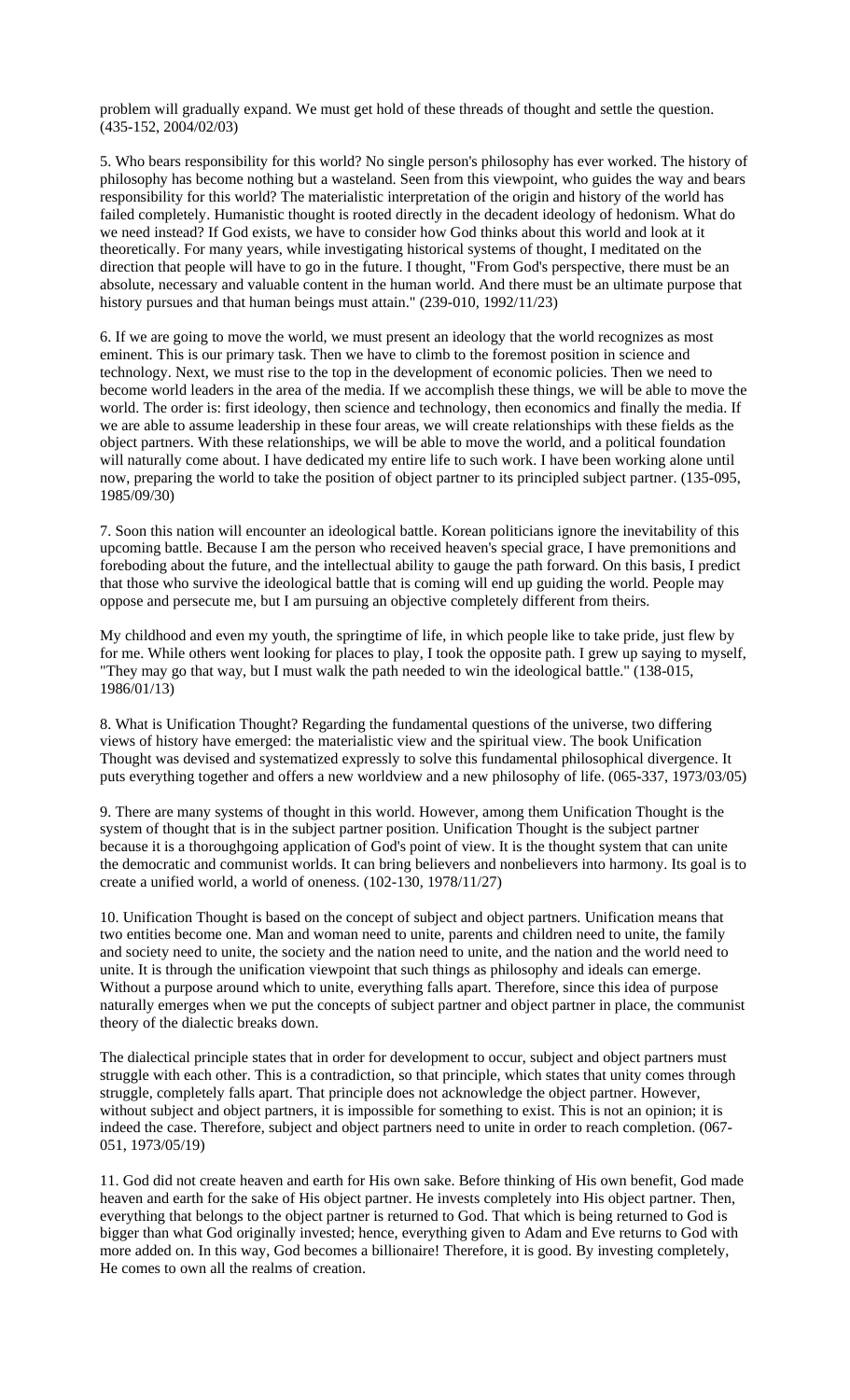There are myriad ways of giving: by speaking, one can give; with a helping hand, one can give; through deeds, one can give. There are countless ways. The worldview that promotes the attitude of living for the sake of the object partner is the core of Unification Thought. All truths of the Bible are explained in it. No matter what, with this fundamental rule you can understand their core meaning precisely. Seen from this viewpoint, if you go forward with the content of Unification Thought, then amazing internal unification is achieved. This is not external unification; rather, it is unification at a fundamental level. Unification Thought appears with God's heart at its center. (060-291, 1972/08/18)

12. Nowadays we are shedding blood and sweat for this country and we are mobilizing people, but it is not for the sake of this nation alone. It is for the future of the world. Taking a perspective that goes beyond nationality, ethnicity and race, we try to create a great family that transcends borders and shares love and life. In other words, with God at the center, we form one great family bonded by life, love and lineage. This is Unification Thought. This is the thought of the Unification Church, a universal teaching. (038-268, 1971/01/08)

13. While we hope for the blessed land of the kingdom of heaven and advance on the path of unification, what is the enemy we must face? Borders are the problem. Unification Thought asserts that we have to transcend sentiments of nationalism. Likewise, we have to go beyond our race. The problem is not whether we are Americans or Africans. The problem is whether we can practice more love toward other peoples than toward our own people. If we are unable to do that, we cannot become the leaders who take responsibility to save the world. This is what Unification Thought is about. The way of love is always accompanied by sacrifice and overcoming. The essence of such love is self-sacrifice and overcoming ones circumstances. Religions call for sacrifice and service because these are necessary when we walk the path of love. Rather than sacrifice and weep, we sacrifice and rejoice. (048-191, 1971/09/12)

# *Godism and head-wing thought*

*After a long period of prayer and meditation, True Parents discovered the Unification Principle, which is the absolute truth of God. Their discovery has been systematized in the book, Unification Thought. If this were applied to society, the problems of society would be solved. If it were applied to the world, the problems of the world would be solved. This is a new worldview, a new view of the universe, of life, of the providence and of history, possessing unprecedented core insights. It offers comprehensive principles by which people aligned with all religious teachings and philosophies can embrace and accept each other while maintaining their traditions unique character. The Victory Over Communism ideology based on Unification teaching offers a clear critique and counterproposal to communism. Head-wing thought, or Godism, is the alternative that can unite leftwing and rightwing ideologies.* 

14. The book Unification Thought presents a viewpoint of unified purpose for the sake of fulfilling the mission to awaken today's religious world and especially to awaken anew the world of philosophy. Unification Thought does not adopt a vague position. It moves in a vertical direction, with God in the central position. This vertical direction is rooted in heart. History changes, time passes, and the years go by, but the bond of heart between parents and children does not grow faint. Their love for each other only grows stronger with the passing of time, instead of becoming weaker.

For example, if a father and mother and their child lived far apart, a letter or a message sent from one to the other would bring great joy. This joy would be so immense, like a dream come true. That simple letter conveying news could encourage them to make a new beginning. This is something you can experience in the realm of heart of the relationship between parents and children. This relationship is the same as that between the Heavenly Parent and human beings on earth, in that we call God our Father and He calls us His children. (051-070, 1971/11/01)

15. Unification Thought is Godism, or head-wing thought. It is neither rightwing nor leftwing; it is headwing. The reason for this is that neither rightwing nor leftwing can deliver us from self-centeredness. If you go forward centered on yourself or only for the benefit of your nation, then contradictory understandings will remain for eternity. No unification or peace will result from this. Accordingly, we need a new world of thought that can oust self-centered thought.

God's ideal, in which one thinks of others more than oneself, leads to altruism. This is because God is love itself, and the essence of love is altruism, which means sacrificing oneself so that others might benefit. Accordingly, the very essence of Godism is love, and this thought is the central thought, like the head that moves a person's body.

That is why it is called head-wing thought. The right arm and left arm connect to one body. Without the head, the right arm and left arm have nothing to do with each other, and they may fight. However, when the head takes its place at the center, then the right and left arms follow its commands, cooperate with each other, and work for the sake of the body. (164-194, 1987/05/15)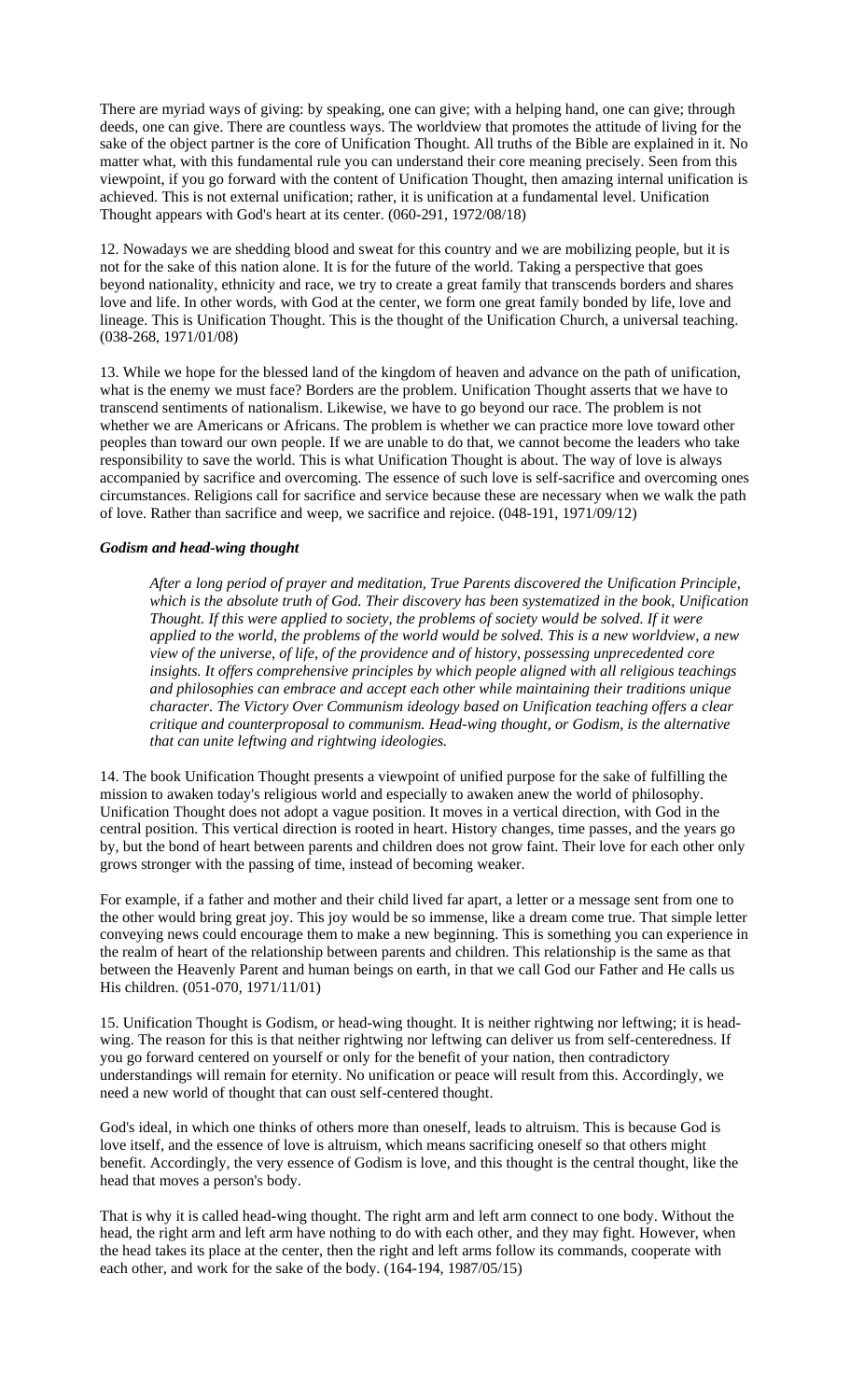16. The democratic world is the realm based on spirituality, whereas the communist world is the realm based on materialism. The democratic world is internal and stands on heavens side. The communist world is external and stands on Satan's side. The spiritual realm and the material realm are one, but because we did not know that they are one, division and fighting arose. Seen along the vertical perspective from the highest summit, we all are human beings and there should be no fighting. Unification teaching takes this vertical perspective.

One needs two hands to be a complete human being. One is not supposed to have just one hand. One needs to have two eyes and two nostrils. There are two eyes, two arms, two legs. Everything is made up of pairs. Just imagine how it would be if you had only one arm or one leg. Would that be good? When walking down the street, your arms and legs move in opposite directions, yet that is the proper form. Although they are opposite to each other, we say that it is proper. And yet, when you pick something up, your fingers work together. Being separate is a good thing, and being one is also a good thing. Calling something "opposite" is not necessarily bad. Both aspects are good. Herein lies the greatness of Unification teaching. (039-123, 1971/01/10)

17. Democracy is an ideology of brothers. Going beyond the ideology of brothers, we need to seek the philosophy of parents, or parentism. For this, we need a worldview and teaching based on parents. That very philosophy is Unification Thought. It is Godism, which is head-wing thought. The assertions based on its logical content compare well with historical standards. It does not contradict the facts. Therefore, on the basis of the ideal of perfection established and revealed by God, Cain and Abel, the Soviet Union and the United States, left and right, must return to the Parents at the center. After turning around, they must go to the original homeland.

In order to walk that very path, numerous ascetics have appeared, yet those spiritual masters have not known the way. They did not know who God is. Because of their vague understanding, there is confusion. One cannot settle things based on religions that are confused. The Unification Church is very rational. But you cannot just know the theory and not put it into action. Because I know better than anyone how fearful this fact is, even while already running, I spur myself to run even faster. The way of God's Will leaves one with no choice but to do this. (207-285, 1990/11/11)

18. What exactly is Godism? It is the thought that has true love at its center. The family cannot unite through false love; false love is Satan's ideology. False love cannot bring about unity. As a result of false love, mind and body became divided, husbands and wives separated, and sons and daughters ended up as enemies. In this way, even God became an enemy. We started with this false ideology of Satan, but now Godism has to emerge. The world became the way it is through false love. So Godism, which has true love at its center, needs to produce true individuals, true couples and true families. Godism leads not to separation but to unity. God's true love brings unity. This is Godism, or head-wing thought.

Based on false love, all people became estranged as enemies and ended up in separation. There was no way for unity to take place. Families broke up. On the basis of broken families, hundreds of thousands of people divided against one another and turned the world into a battlefield. Satan prevented the realization of God's Will and brought chaos into the world. Satan's ideology causes society to break apart through false love. Such an ideology of separation is the very ideology of hell. Those separated individuals, families, tribes, peoples, nations and world will be united by centering on true love and True Parents. Because it is the philosophy that takes a stand against the Devil, it is called Godism. (241-022, 1992/12/19)

19. What exactly is head-wing thought? A person who does not know the root lives in confusion, like a body whose limbs and organs are disjointed and moving in their own way. The way those uncoordinated and disjointed parts of the body can unite is by centering on the head. It perfects them, enabling them to function so as to fulfill their original purposes. Godism is the philosophy that brings about unity centering on true love. All components, which are like paralyzed cells, will be united through head-wing thought. Satan's ideology brings about division and causes paralysis. Godism is the philosophy centered on God's true love, which brings about complete unity of everything that has been separated. The ideology of Satan is based on false love and is self-centered. It paralyzes people like casualties on a battlefield. Godism, however, centers on true love and releases the paralysis. It brings humanity into a whole and normal state, molding us into sons and daughters attending God as our Father. (241-023, 1992/12/19)

20. Satan's ideology produces divisions, but Godism brings about unity. We should not have unity of only the mind or only the body; we need unity of the mind and body. Because the mind became paralyzed and the body became paralyzed, after uniting our mind and body completely and becoming a normal person, we have to come to know God and understand the Devil. The purpose of Godism, or head-wing thought, is to recover a person in the position of subject partner who completely understands God and can separate us from Satan.

Godism is the same as Unification Thought. Based on true love, Unification Thought teaches us to invest and invest and forget that we have invested. Originally, human beings were to reach completion through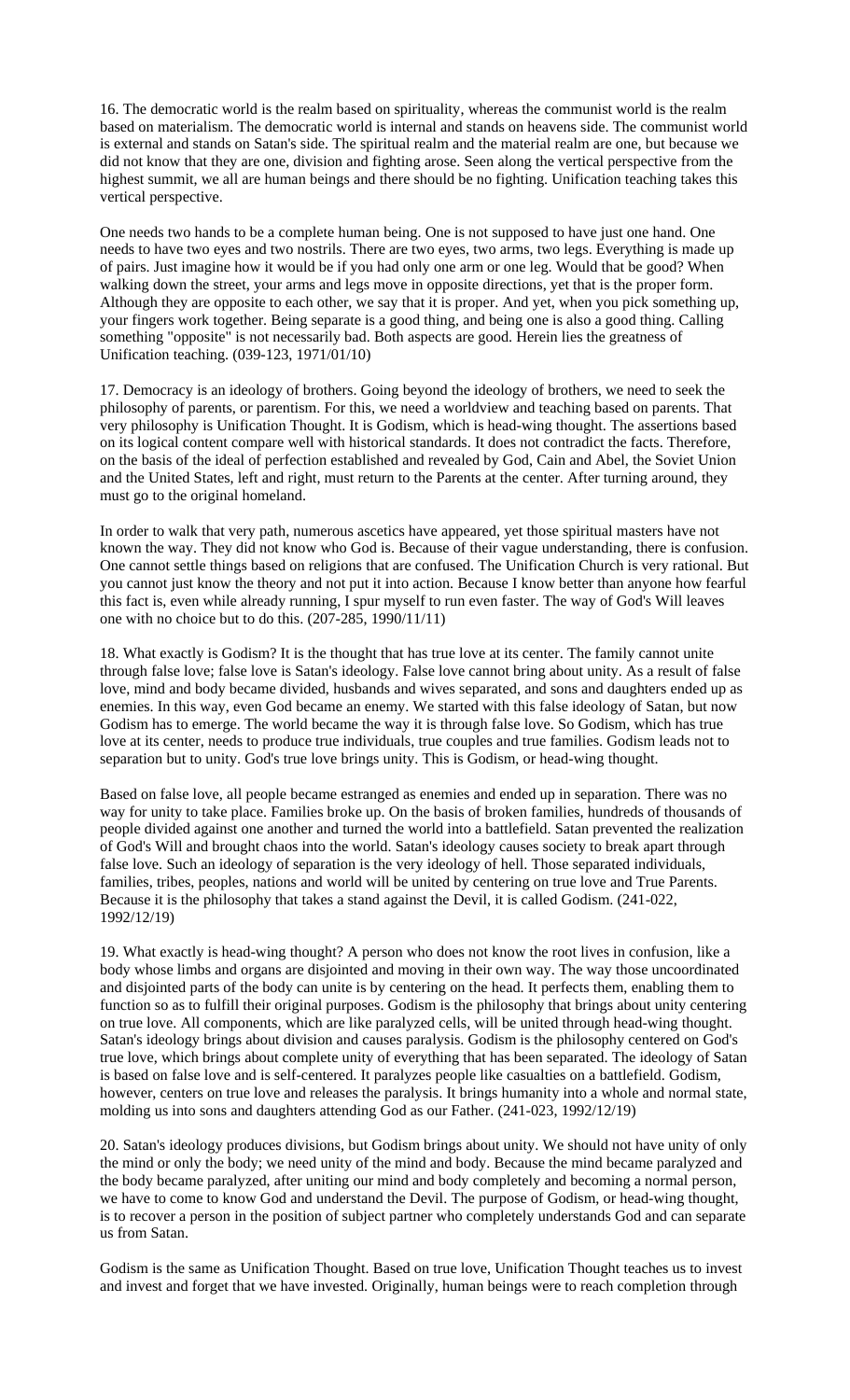love. When mind-body unity is accomplished through the infinite love invested by God, then the ideal man and ideal woman are born. And when that man and woman marry, the family they form will initiate the unification of the world. Godism teaches us that centered on the God of true love, the mind and the body become united, the family becomes united, and we become God's sons and daughters and God's object partners of love. This teaching is head-wing thought. (241-023, 1992/12/19)

21. Unification Thought is a philosophy of heart. A philosophy of heart means that it relates to people. You can solve the problems of people only by relating to people; relating only to ideology or the Principle will not solve people's problems. This shows us the amazing reality that God is a personal God. This being so, God cannot continue to exist without a counterpart in love. The reason such a God created human beings is that He needed object partners for His love. (435-154, 2004/02/03)

# *The realization of the ideal world*

*Unification Thought was written as a systematic philosophy based on Godism. It can bind the philosophies, "isms" and ideologies that brought the world into a state of confusion back to the center, which is God. It is being recognized as a philosophy that can overcome the problems between the ideologies of democracy and communism, and as a philosophy that can lead to world peace by removing the boundaries that have arisen through conflicts between religions, races and nations. Unification Thought was published on June 1, 1973, as a systematic philosophical development of the Unification Principle.* 

22. If we want to unify all 30 million people in Korea, we need to equip them with my philosophy, Unification Thought. Until now, the Unification Church has received opposition here in Korea, but we looked beyond that and tried to find our way through it. When this understanding is made known, the day will surely come when Unification Thought will be respected by this country and by its people. Our philosophy of unity will bring the people of the world to adore and yearn for this land. That time will surely come. (021-162, 1968/11/17)

23. The world is currently divided into East and West. The world has not been able to unite because people did not love each other centering on the one ideal of true love. The moment the foundation of goodness appears on earth, when people truly honor and value their adversary's side more than their own, and know how to respect their opponents, God's cherished era of the ideal of creation will arrive in the world. After we meet this standard, we have to recover the spirit world. Unification Thought teaches that path today.

The Unification Church transcends conceptual religion. Together with conscience, heart and body, and through actions in accord with heavenly principles, we must prepare a worldwide foundation for ideological transformation that reaches far into the distant future. Passing through our family and tribe, and transcending our racial and national boundaries, we realize the kingdom of goodness, an environment of freedom where we can sing songs for the world, following and loving God as our Father. Everyone in the world should be able to praise the day when that kingdom of goodness arrives. They should be able to praise for eternity the joyful day when they become the citizens of that kingdom. The place of settlement sought by the Unification Church is the realization of the ideal world of happiness desired by humanity. (024-049, 1969/06/22)

24. Until now, the history of cultures, which has been woven for thousands of years, has been a history of misery. It has been a history of Satan betraying God. God's historical record starts with True Parents. The path I have been walking has now become the tradition, based on Unification Thought. What remains for the future is that you inherit True Parents' historical tradition and that I bequeath to you the world I am going to establish.

We need to accomplish complete unification of the world, with True Parents at the center. The philosophy of True Parents provides the matrix for this process. Without the tradition of True Parents, the history of true sons and daughters cannot appear. True Parents are the beginning point of culture. The tradition of True Parents can become the standard for cosmic history in a short period of time.

That is why I am serious. That is why until now I have earnestly prepared the foundation for the Unification Thought tradition. In order to prepare this foundation, we need to form a family and a nation. The mainstream thought in this new nation is that each person needs to focus not on themselves but on the whole. Here, each person will sacrifice for the sake of the whole. This is the core philosophy in Unification Thought. (047-196, 1971/08/28)

25. If you live your life on earth according to the teachings of the highest principles of Unification Thought and head-wing philosophy, yours will become a life of perfection, which you will carry into the spirit world. The way you live your life on earth will become the way you live in the spirit world. So you have to live happily on earth in order to live happily in the spirit world. It is said that human beings cannot fulfill their desires, but that is not true. If you have true love, you will fulfill your desires and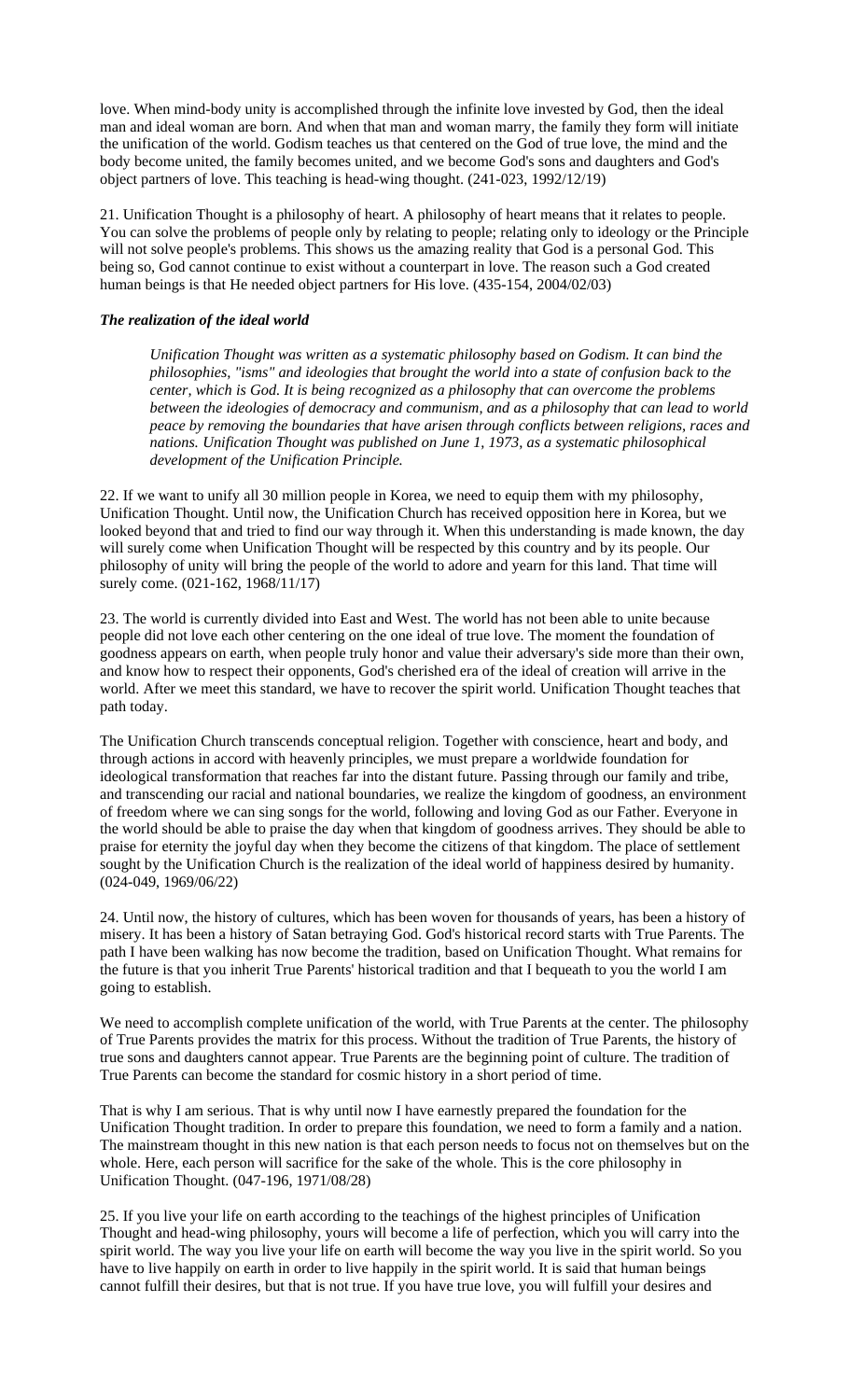more. In other words, life in both the physical and spiritual worlds can come to perfection when people live centering on True Parents and their royal authority. If you live centering on the royal authority of the True Parents, you will complete the heavenly world, and in addition, you will live a life guaranteed to have eternal value both in this world and in the spirit world. (232-335, 1992/07/10)

26. As for the individual, even when one bears the worldwide cross and staggers along, one should not collapse. Even if one does collapse, it has to be on the foundation of the family. Even if one dies, it has to be on the foundation of the family. This is Unification Thought. Even if our family dies, we must bring our relatives along and go beyond the boundaries of the tribe. Even if our tribe perishes, we go beyond the borders of the nation. We must become fertilizer for the nation. Even if we are struck by a multitude of arrows and feel mortifying pain from each of them, heavens glory is assured by those arrows of misery. As soon as people under the sovereignty of evil overcome their situation and step forward, the condition will be laid to establish the tradition of God's people. We can be proud to erect the kingdom that is victorious over Satan's world. Tightening our belt, even with a hungry stomach, we fix our eyes on the enemy camp ahead and stagger on step by step. This is how the Unification Church marches on. Even if the Unification Church ceases to exist, the nation that the Unification Church redeems will not perish. That is why I mercilessly push you down the path of suffering. (048-254, 1971/09/19)

27. In the human world, the viewpoints of individuals have differed, and the viewpoints of families have differed. God's love is the only power that can take overall responsibility to resolve these differences in viewpoints. Unification Thought, centering on God's love and heart, proposes to realize a world that transcends limited viewpoints, achieving unity at the levels of individual, family, tribe, nation and world, and finally, unity with God.

At that point, there will be no sovereign power, in the sense of a sovereign having a high position and the subjects having a low position. The sovereign will exist for the sake of the subjects, just as the subject partner exists for the object partner. This will resolve terms such as "ruler" and "ruled," as they are spoken in the world today. There is no valid argument against this. Nothing except God's love can reach this conclusion.

Currently, there are viewpoints concerning love, such as "I love because of money," or "I love because of this or that." Such attitudes are not pure. Unification Thought transcends such views and regains and promotes God's love. In the future, both the democratic and communist worlds need to assimilate this standard of love and unite into one. If they cannot do that, the ideal world cannot come about. (060-283, 1972/08/18)

28. Today the world is awaiting the Messiahs philosophy. The Messiah's philosophy has the power to unite the democratic and communist worlds. But if Cain and Abel cannot unite, the position of Parents cannot be restored. Who will enable Cain and Abel to unite? Abel has to reach out to bring unity with Cain. Cain does not reach out to unite with Abel. Who will unite this world? It is Abel's task.

We are well aware of the good and bad points of democracy, and the good and bad points of communism. You need to understand how much better are the good points of Godism compared to the strengths of communism. We have been studying the democratic world based on Christianity, and the communist world based on philosophical materialism. We need to achieve unity based on Unification Thought. In the contemporary world, we need Unification Thought because it is based on God's Will. It is the central truth and central love that make the Messiah's teachings unique.

Therefore, wherever each of you goes from here, you must carry the Messiah's teaching. Using his truth and love, you can go anywhere. You must not worry about current difficulties and chaotic situations. You must overcome them and expand real truth and true love. This is what God desires, what I desire and what humanity desires. This is our duty and responsibility. (118-164, 1982/05/23)

29. A nation should pursue neither isolationism nor imperialism. It needs to advance to the world stage. Although the Republic of Korea started as one nation, it is not supposed to stop there. It needs to show the teaching the world should follow. If such a teaching were to exist, it would conform not to human ideas but to God's ideas. That is the viewpoint of our Unification Thought.

The core of these teachings is not human beings, but love. Love is the essence. It is a love that goes beyond loving our own ethnic people. Unification Thought emphasizes that families should not unite just around themselves, but with God as their center. This is a higher kind of love than the secular love that draws us to love only our own family. When we realize this, then based on our family, a new, unprecedented ethical view will emerge. Within the structure of an ethical system born of such powerful love, family relationships can expand horizontally to transcend the clan and go on to form a tribe or nation. These types of relationships are capable of influencing the world. They will preserve and manifest love originating from the heart of the ultimate subject partner, God. The entire world will surely value such an ethical system. (060-265, 1972/08/18)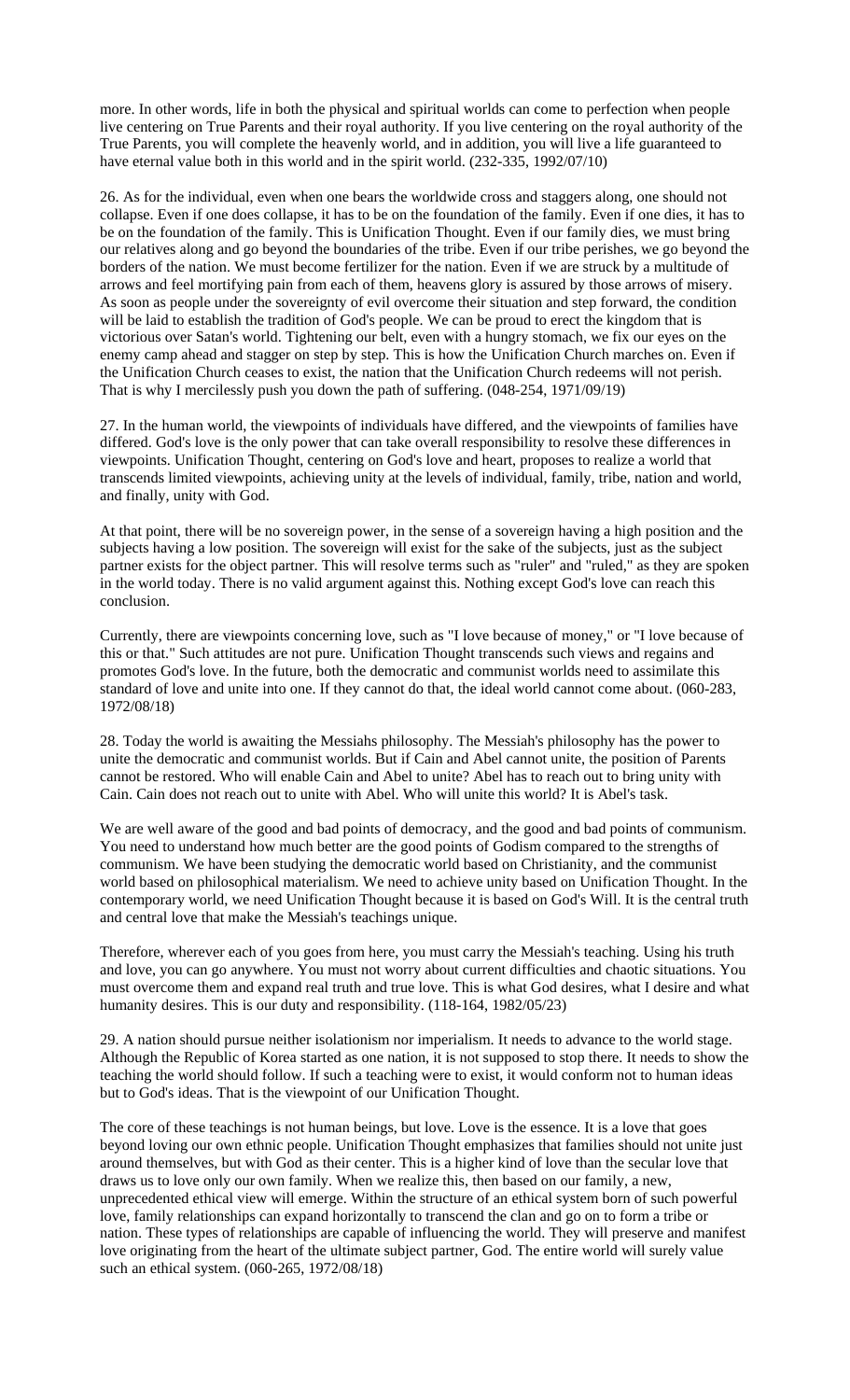30. When I first wrote Unification Thought, I began by focusing on ontology. Then I decided to change it to the theory of the original image. Typical theories of the original image discuss God's form and God's nature but do not base their accounts on a religious concept. They are written merely from an academic viewpoint. Many philosophies deny God because they do not understand God. In Unification Thought, the theory of the original image explains what God, the origin, is like. At present, Unification Thought has 11 sections. It does not include a theory of the ideal family or a theory of the spirit world, or heaven. These two need to be added to make 13 sections. This must match the number 13. (353-181, 2001/09/06)

### *Section 2. International Conference on the Unity of the Sciences*

### *The unity of the sciences*

*True Parents founded and hosted the International Conference on the Unity of the Sciences (ICUS) which pursued the realization of world peace based on absolute values. This began in 1972, drawing the participation of world-renowned scholars. The first conference was held November 23-26, 1972 under the theme "Moral Orientation of the Sciences" at the Waldorf Astoria Hotel in New York City. The second conference was held November 18-21, 1973 under the theme "Modem Science and Moral Values" at the Tokyo Imperial Hotel. It was remarkable that five Nobel laureates, including renowned physicists, participated in the second conference. From then on, each ICUS was held with the theme, "absolute values." As the founder, True Father spoke on each occasion. "* 

1. When I received the call of heaven, the question was how to put the current world in order and find a shortcut to transforming it into the ideal world that God desires. To address this question, we assembled a group of professors and created the International Conference on the Unity of the Sciences. In 1971, when I went alone to America, I remember that I felt like an unprotected orphan in a desolate wilderness with a pack of wolves prowling around me. I thought to myself, "I came here to this place with the mission of turning this country upside down within three and a half years. I must turn the country upside down." The question was how to establish a foundation in that environment. (142-188, 1986/03/09)

2. When I first went to America, the annual budget of our American church headquarters was about \$26,000. Now, almost ten years later, we have established an economic foundation that is several hundred times greater than when we began. As we attained this level, a problem arose in that the church's applications for long-term visas for overseas members working in the United States were being denied, and some of the foreign members had to return home. Nonetheless, before they had to leave, that foundation had been laid. Why did we have such a battle? It was because we were building a foundation to overcome communism. For that purpose, it was not adequate to have only young people. Therefore, the problem was how to bring together the most intelligent scholars of the world, those who could address that purpose. That is why I made ICUS. (110-173, 1980/11/17)

3. When ICUS was launched, I probably looked like an errand boy from the local district office. However, this is not a bad thing. I fully went along with it. If I had created opposition then, everything would have collapsed and would have been discarded long ago. There was one incident when, after I gave my keynote address, a world-renowned biologist loudly objected and stormed out. I was treated like this. But I said what I had to say. I did not dwell on that. My heart was to forgive and forget. A high mountain is struck by wind first and is buried in snow even during the summer. If it does not remain steadfast, what will happen? That famous mountain will break into pieces. While people live comfortably in the world, the snow-covered peak lives a lonely and isolated life. But in the end, that mountain, like Mt. Baekdu or Mt. Everest in the Himalayas, will be a sign of hope for the brave heroes who strive to reach its summit. (207-186, 1990/11/09)

4. According to my research, I can see that to this day communists have actively opposed the United States government, in particular the administration and its foreign policy. Campus-based activities are unstable and subject to change. So, before communists appear in the open, we must try to reach eminent people who have broad influence. The country must take this on; yet as it is not able to, we must do it. The purpose is to save the United States.

We plan to form a strong union connecting Japan and Taiwan in the future. After holding conferences on science and government, we must develop global activities to prevent communist powers from establishing hegemony in the United Nations. If America does not do that, we need to do it. I have to take this action. In order to carry out this work, I have been making preparations of which you are not aware. Why are we doing this? We need to show a new direction to the United States, but we are not a recognized public voice. Therefore, we need to broaden our foundation and create a proper base. I am doing this in order to transfer this pressing mission fully to the people in the United States, so that they, in doing the will of heaven, will be able to contribute to the advancement of the democratic world. (067-314, 1973/07/22)

5. Scholars in each ICUS committee are experts. They are clearly influential in their own fields.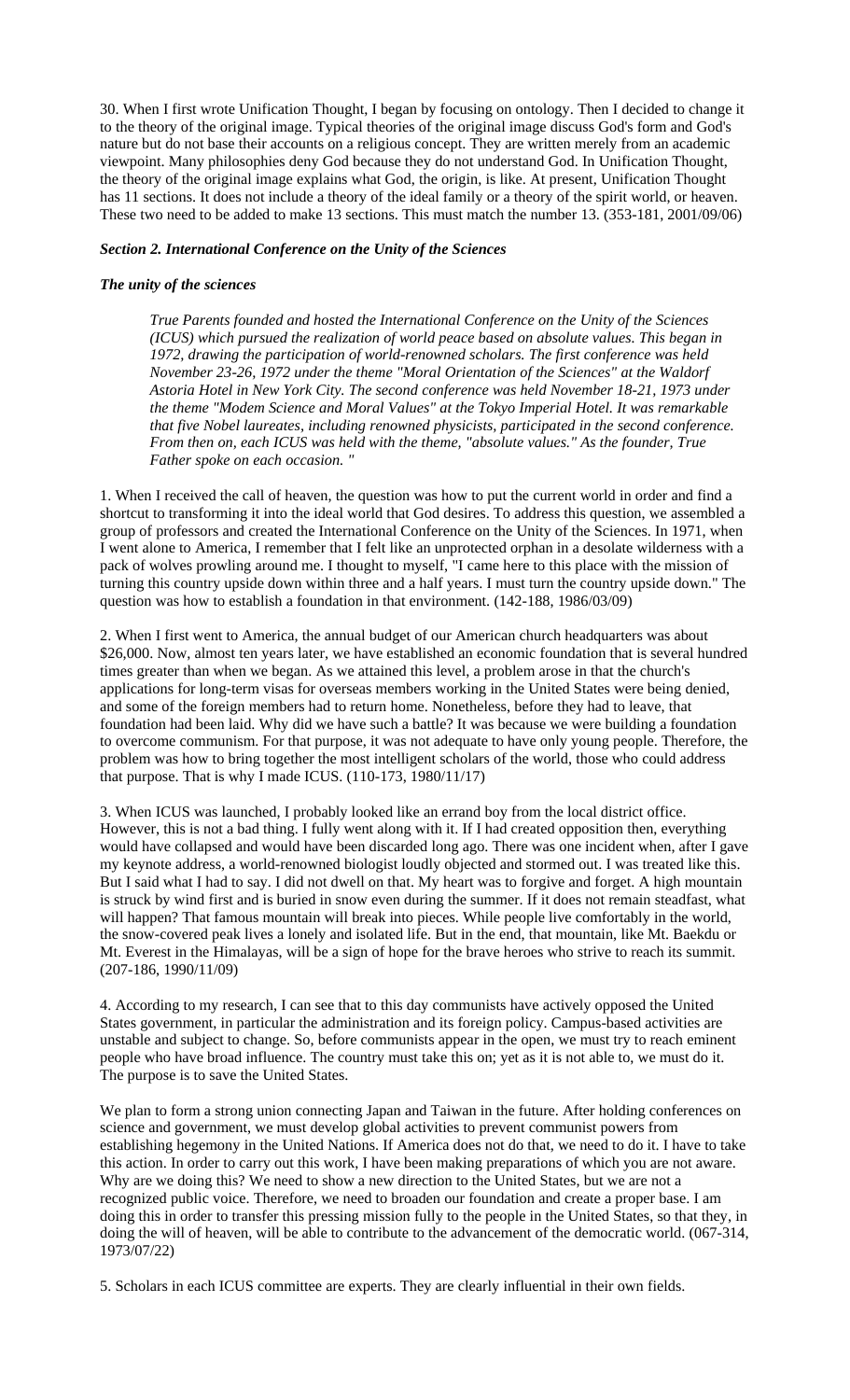Nevertheless, there was not one among them who had a vision or determination to influence the whole world through uniting scholars in the academic community. Nonetheless, this is the effort we are making, and for this the Unification Church deserves appropriate recognition. If I continue this work, what I see happening is that I will inspire the brightest intellectuals in America to align with and assist in our activities to save America.

Because scholars gather at international academic conferences restricted to their own fields or specialties, the themes of those conferences are often quite limited. However, we hold an assembly that interconnects all fields and specialties, so I envisage that this conference will reach the world level and gather more than 70 Nobel prizewinners. Viewed in this way, these academic conferences are unprecedented.

It is my vision that the ten major universities in America will each align with a Nobel laureate, enabling them to take the lead and indicate the direction toward the future. My hope for the science conferences is that the universities will systematically select professors to show the direction, and that students will also mobilize to build their own movement. This is my hope and vision for ICUS. (074-113, 1974/11/25)

6. The first ICUS was held in the Waldorf Astoria Hotel in New York City. At that time, 32 scholars attended, and I was sitting in the corner like an errand boy without anyone noticing whether I was there or not. However, even though I could not speak English back then, I gave an address as the founder. We continued to hold such conferences over the ensuing years and the outcome was good. People started saying that it was Reverend Moon, not the chairman, who did a good job. Having come to this point, the world's scholars began to respect and welcome me as their elder. If I were to visit any country in the world, invite the scholars who attended our science conferences and host a big banquet, I would be able to bring together hundreds of other people too. We already have a global foundation of this magnitude. (107- 221, 1980/05/19)

7. ICUS was created to prepare the foundation to mobilize the great scholars of the world. The second conference was held in Tokyo, and we let famous professors, mainly from Tokyo University, lead the group of well-known scholars. As the founder of that conference, I intended to give the opening remarks. An address given by the host would be reasonable in any organization, but I discovered that my speech was completely left out of the program. Therefore, that evening I turned things upside down. I felt they held me in contempt and I corrected their attitude.

Up until that time, people who did not have a chance to meet me on previous occasions thought they would see a person wearing some sort of royal crown or having some important title and wearing a long flowing robe. People who were oblivious to my identity were still wondering, "Who is this Moon person, the founder of the Unification Church?" Even when I was walking up to the stage, people were still looking around, trying to see this person named Moon. In such upside-down circumstances, I smiled and began my speech, standing in a dignified manner. I said, "I am standing here with the destiny of Asia and the world at stake." (109-235, 1980/11/01)

8. The first ICUS was held in New York City, and the second was held in Tokyo. Now we are holding the third in London. The 4th will be held in New York City again. In doing this, we are creating a movement that gathers the great stars of the world stage, the stars of the academic world. By the 4th conference, when international celebrities speak again and it comes to light that a significant number of Nobel prizewinners are participating here, the conference will approach the world level and will be publicized on a grand scale. This means we are building a foundation and will no longer need to be embarrassed, even when relating with the media.

Therefore, after the New York conference, we want to call scholars from around the world to begin this work in earnest. Until that time, we will pull these scholars from in front and push them along from behind. We are taking action in order to move the world into the future. Mobilizing distinguished international scholars through interdisciplinary conferences will be the basis to move the world. (071-173, 1974/04/30)

9. In November 1975, scholars of 60 nationalities gathered for the ICUS. We invited them to New York City and hosted a banquet. It was attended by 350 world-renowned scholars, including Nobel prizewinners. This has been continuing for the past five years. By the sixth year, all scholars will have heard about ICUS. To accompany those events, I plan to strengthen the worldwide Collegiate Association for the Research of Principles (CARP) and bring it into unity with those scholars. If you are going to move the world, you start by moving university campuses. The world's campuses create ideas that impact the media world and economic world. Therefore the one who moves the world's campuses can lead the world. (085-290, 1976/03/04)

10. Even if you hold a PhD, you must understand not only your own field, but other fields as well. That is why I formed ICUS to break down the walls in the academic world. For example, those who study the natural sciences do not know very much about other fields. They do not know the fields of economics or political science. I created ICUS to establish a common base among scholars from all these fields. (375-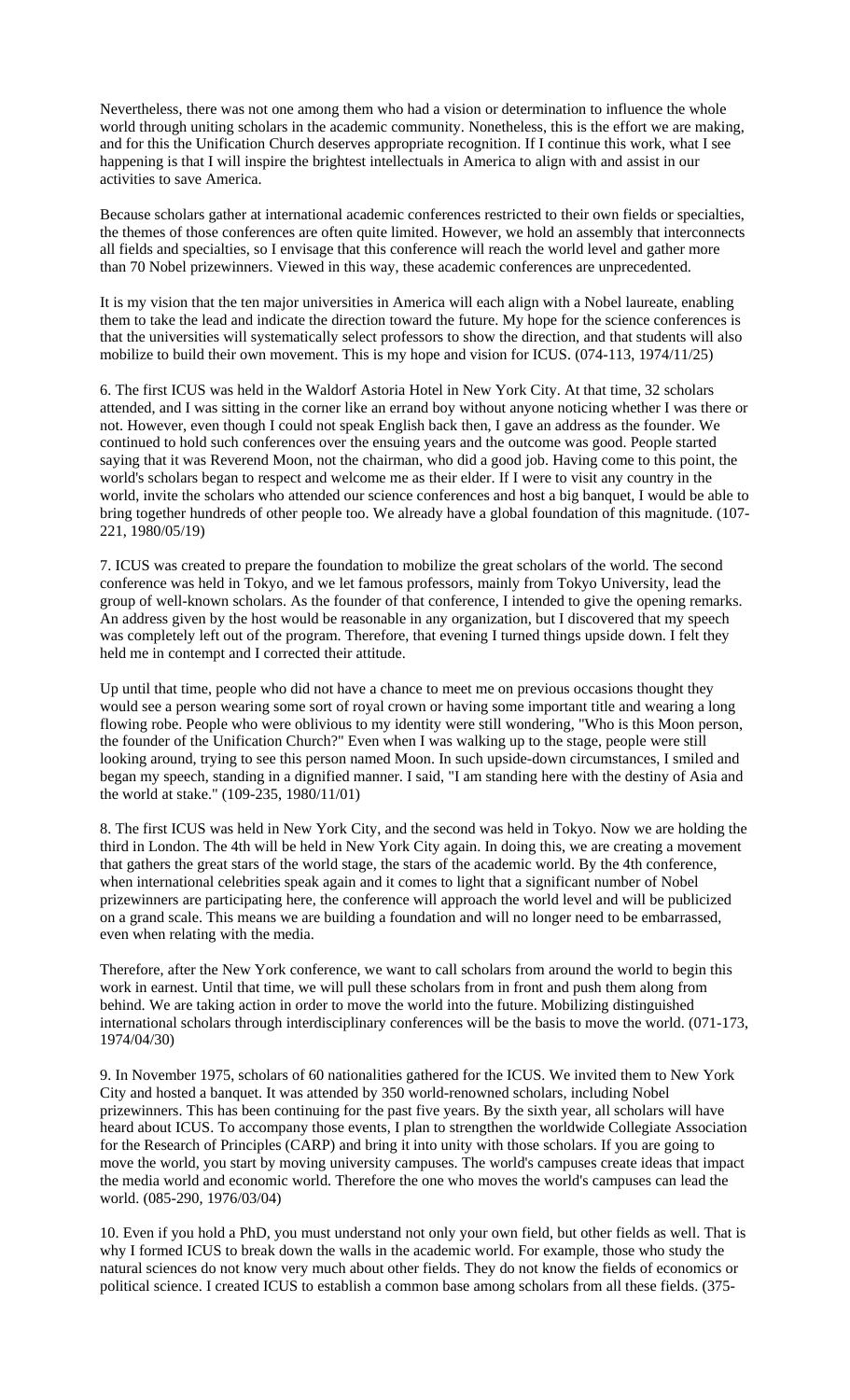#### 238, 2002/04/15)

11. I established ICUS, which gathers world-renowned scientists. At first, they said on various public occasions that they suspected we were trying to use their names. Even if we were to use them, there is nothing in what we did that would ruin them or affect them adversely. I would like to ask them, who broke down the walls in the academic world? Natural scientists usually do not talk with economists, political scientists or philosophers, even if they meet each other at their universities. By developing a movement that enables top scholars to experience each other as brothers and sisters beyond race and ethnicity, I have established a foundation that will develop a transnational realm of heart and history, and that is one of history's greatest achievements. It was I who decided the themes of the conferences. Therefore, the scholars were impressed with me. History will honor me for this great accomplishment. (351-305, 2001/08/28)

12. In relation to ICUS, our first mission is to select important people. First, you must make recommendations. Important scholars need to be selected. Second, forming long-term relationships is important. Do not form only temporary relationships. Once you make a relationship, you need to maintain it and develop it. You need to make the effort to establish long-term relationships. Scholars must not just attend the science conference once and then drop out. Third, in the future we need to organize conferences in such a way that the expenses for the professors from America will be taken care of by the professor's home state. Furthermore, other nations also need to take responsibility for the expenses incurred by the professors they send. Only then will this conference expand on the international level. Fourth, we need to inspire these scholars to serve as editors. In the future, when we create newspaper companies in various countries, these people will surely be competent to some degree to act as editors. Therefore, we must prepare from now on to involve them on a practical level. You need to take this responsibility. From now on, please take an interest in ICUS. Select important people, form long-term relationships, clarify funding responsibilities, and tackle the problems inherent in mobilizing campuses, the media, and so on. (088-177, 1976/08/10)

# *Absolute values*

*True Parents believe in the necessity of establishing God-centered absolute values to solve problems in the world as well as to meet the challenge of developing unity among religion, science, and ideology. This is why True Father selected the topic "absolute values" to be the theme of ICUS. Beginning with the third conference, the central theme of all the ICUS conferences was absolute values.* 

*The following were conference themes, "Science and Absolute Values," "The Centrality of Science and Absolute Values," "The Search for Absolute Values: Harmony Among the Sciences," "The Search for Absolute Values in a Changing World," "The Re-evaluation of Existing Values and the Search for Absolute Values," "The Responsibility of the Academic Community in the Search for Absolute Values," "Absolute Values and the Search for the Peace of Mankind," "The Search for Absolute Values and the Creation of the New World," "Absolute Values and the New Cultural Revolution," "Absolute Values and the Reassessment of the Contemporary World," "Absolute Values and the New World Order," and "Absolute Values and the Unity of Sciences: The Origin and Human Responsibility."* 

13. What we need is not an industrial or technological revolution, but a great revolution of human consciousness. The solution to social problems does not lie with the natural sciences alone. We must transcend value-free empiricism and work with sociology, the arts, religion and other fields. It is not as if these social problems are restricted to one country or specific era. They are fundamental historical problems affecting the past, the present and the future. They are the ultimate issues of human history. By facilitating this revolution of human consciousness, we need to lead people to use the results of research to bring about the peaceful coexistence of all humankind through applying creative and productive methods.

The ideal of humankind can be realized only when the individual purpose and purpose of the whole exist in complete harmony. In the field of natural science, as in every other field of research, the immediate individual purpose must be fulfilled together with the long-term, broader purpose. This requires that we integrate other fields for the sake of the whole of humankind. By doing so, we discover the true meaning of the results of research. To integrate all specific fields of research, we need a much larger design or blueprint. In this way, as we proceed to achieve this integration, we will come to realize our common ideal. (081-092, 1975/11/28)

14. The main objective of holding this ICUS is to produce a blueprint that integrates the specific fields of research. We are aware that we have life within ourselves because our minds, which originate from a source of the highest dimension, are not restricted to time and space. That very source may be called the universal mind, or the first cause of all existence.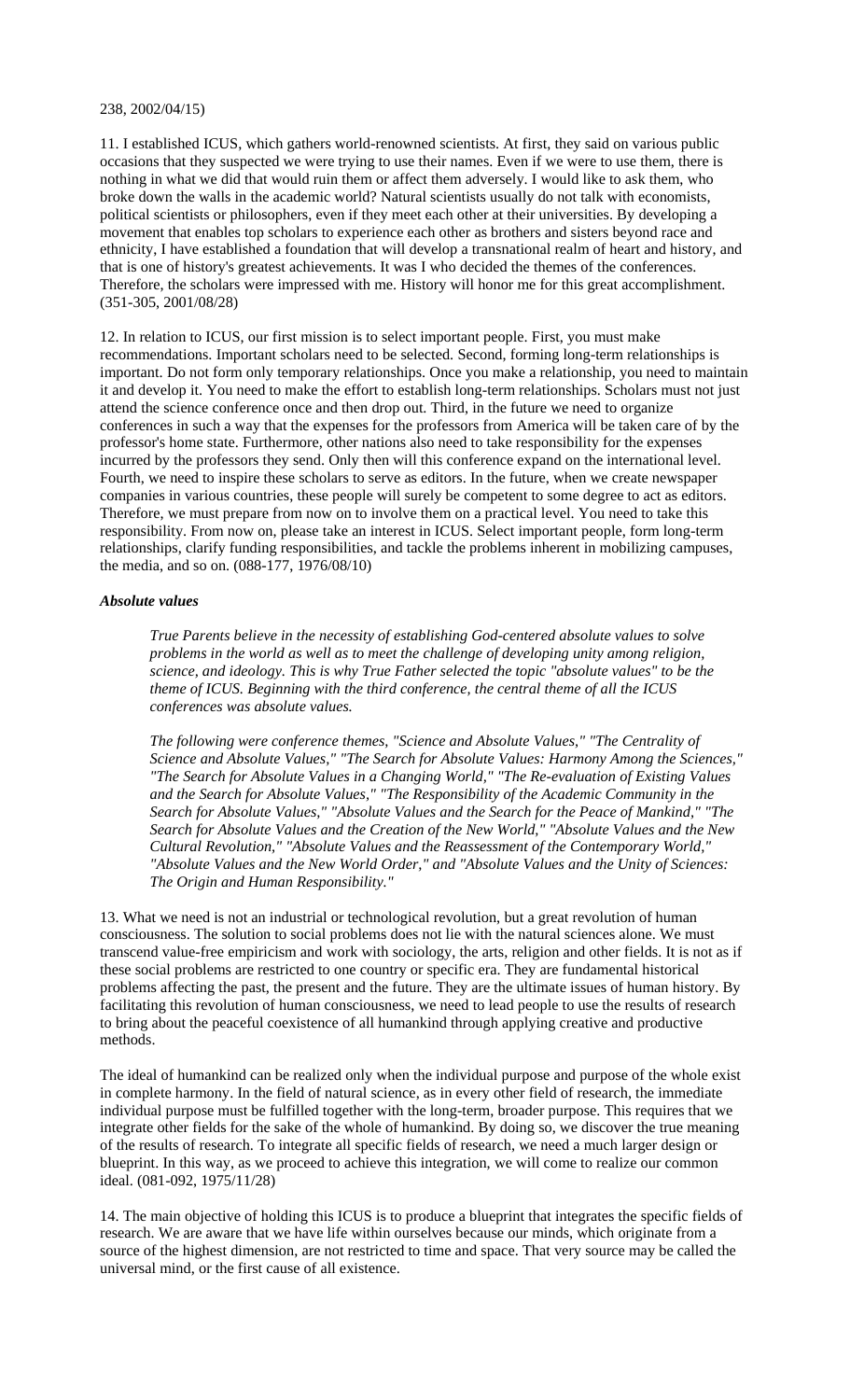In order for us to grasp the meaning of life, we must understand the cosmic centrality of absolute values. By setting up a new world order where all people are brothers and sisters transcending national and racial boundaries, and thereby living as one global human family, we can enjoy the ideal world of true peace and happiness. In order to build this world in reality we must examine science from a larger perspective. (081-093, 1975/11/28)

15. Policy governing science must be determined from the perspective of the whole. Science exists not for its own sake, but for the welfare of all human beings. Therefore, it has to give priority to the purpose of the whole as its central point. In other words, for the development of science to have meaning in everyday life, human beings must deliberately discuss and establish the standards of value for science from the perspective of the whole.

Science begins with the research into visible and external things. However, science can assist our understanding of areas that are invisible to the eye, and assist our grasp of the internal, spiritual dimension. Eventually, we must integrate these two realms. Thus, we must be able to seize the central point located in the external, physical world and, at the same time, be able to take hold of the central point located in the highest dimension of the metaphysical world. So, when the former reality eternally revolves around the latter reality, which functions as its unchanging axis, then through give-and-receive action, all existence in time and space will be endowed with absolute meaning and absolute value. (081-093, 1975/11/28)

16. When you look at events such as the Washington Monument Rally, the Yankee Stadium Rally or the Yeouido Island Rally for Freedom, you may think they were tremendous, but they will be remembered simply as singular, one-time events. By contrast, the historical fact that international scholars set a tradition of gathering together, going beyond the knowledge available within any specific field of study, and heading in one direction, is a resource that will remain and can be praised on earth eternally. Because of this achievement, even a single scene of recorded video from those scholarly conferences will remain as a valuable treasure for eternity. Whenever people look at those scenes and think about that tradition, they will say, "Through what system of thought did Reverend Moon accomplish that? His philosophy provoked a remarkable response." That can become motivation, globally, for a great revival. If that happens, thanks to those professors, these teachings will ultimately shape the thinking of all young people, who then assuredly will govern the coming age. (090-179, 1976/12/14)

17. As a religious leader and scientist, I have long been interested in the issues of science as well as religion and philosophy. I believe that there is a relationship between different fields, whether a person is engaged in the contemplation of eternal truths or simply in the careful observation of an event. Indeed, without a relationship with a transcendent being, it would be impossible to conceive of events occurring in space and time.

Religion and philosophy concern themselves with metaphysical and moral questions that have occupied human consciousness throughout history. Where do we come from? Why is there suffering? What is good and evil? Is there life after death? These questions concern all of us, no matter what our academic discipline may be. Science limits its concern to the regularities of the universe, and attempts to understand things in time and space.

As we all know, scientists have made brilliant advances in knowledge in the past few hundred years. However, without a standard of value to guide it, science will inevitably become destructive. The possibility of nuclear warfare attests to this. We must concede that the whole range of knowledge, from theology to the physical sciences, has no meaning unless we understand its purpose and direction. The search for an original and true standard of value is the search for this purpose and direction. (095-201, 1977/11/25)

18. I have insisted on advocating absolute values centering on ICUS. 10, 15, 20 years -- the more time that passes, the less one can ignore the science conferences, which discuss absolute values. Therefore, from the 12th conference forward, a solid organization will be formed that can ignite a new cultural revolution. Buddhists will have to rewrite their encyclopedias based on these absolute values. In addition, Christian theological systems will need to be illuminated anew in the context of absolute values. Also we will need to publish a new encyclopedia. We need to create economic structures based on absolute values. The same is true for philosophy and all academic fields.

There have to be people who lead these fields with such vision. Someone must begin by raising the banner of a new cultural revolution. Thus, given this extraordinary enterprise, the day will come when the waves of hope that visit Korea will sweep across the Pacific and Atlantic Oceans, and advance to the world with the sound of joyful cheers. Because I see this being realized inevitably through such a foundation, I have cherished this dream and continued to work on it, even while receiving persecution. (109-258, 1980/11/01)

19. True Father sponsored a total of 19 International Conferences on the Unity of the Sciences. We need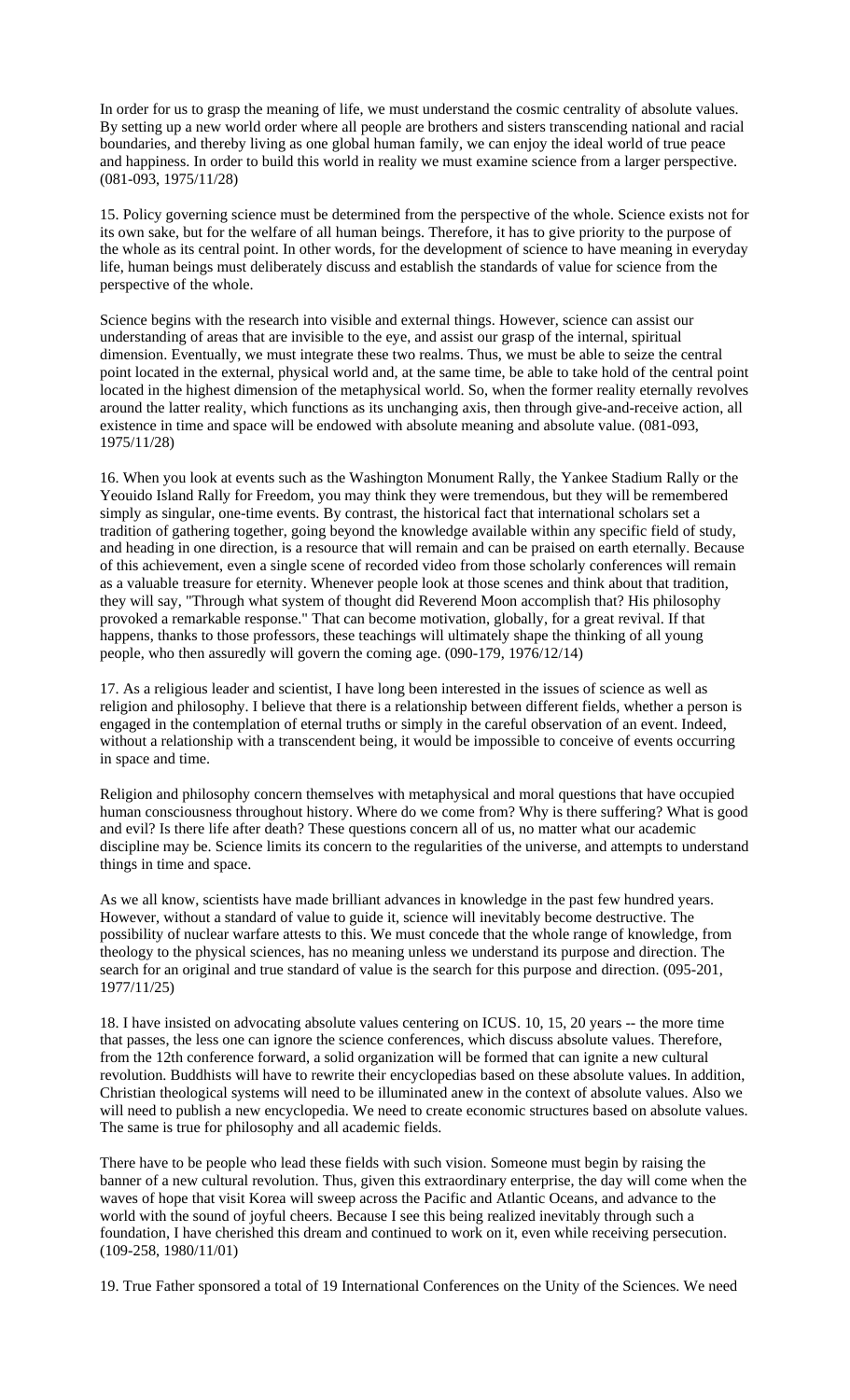to continue investigation of the values associated with reciprocity. Of course, reciprocation cannot be established by one entity alone. There are so many different at tributes possessed by all things of the creation, but what are the central attributes of the whole? If each entity is absolute, how can an absolute entity meet its object partner? Furthermore, each entity has to have some uniqueness. Then, they can become reciprocal partners. You cannot see it internally or externally but, as they form a core of oneness, movement arises. Reciprocation is not possible without a subject partner and an object partner.

Absoluteness, uniqueness, unchangeability and eternality are an entity's four basic attributes. Saying that an entity is not changing does not mean it is not developing and should disappear. Absoluteness requires uniqueness for reciprocation to take place. That which we call absolute, we call heaven, but heaven is also a unique existence. The expression "absolute and unique" implies the union of two entities. This means these two can interchange with each other. That which is mine is my partner's, and that which is my partner's is mine. The fact is that these two entities can freely exchange everything they have and replenish each other eternally. (586-066, 2008/02/06)

20. A baby makes his or her parents the owners of love. It is the wife who enables her husband to be the owner of love. The object partner determines the absolute value of the subject partner. A determination of absolute value is afforded through the object partner. God originally created the cosmos in accordance with this principle, and thereby, the cosmos came to exist.

The world that humankind has created must disappear in the end because it began with human beings who stood in opposition to this principle. Only the ideals that attribute absolute value to the object partner can take root in the new heaven and new earth. Family, love and peace are all rooted in the ideals that value the object partner absolutely. Because it was not yet the right moment, I could not reveal Unification Thought in full with regard to this principle at the science conference. Educational circles throughout this world discuss only reciprocal values, but do not address absolute values. (506-267, 2005/09/04)

21. I educated many world-renowned professors through ICUS, focusing on the theory of absolute values. In 2004, I basically concluded the emphasis on absolute values. I helped them understand the final element of absolute values at the time of transition from the Era Before the Coming of Heaven to the Era After the Coming of Heaven.

It is the baby who transforms its parents into the owners of love. At the moment the baby is born, the parents become the owners of love. Also, when man and woman are married and experience their first love, they enable each other to stand as the owner of love. It is the wife who makes her husband the owner of love and it is the husband who makes his wife the owner of love. So far in the history of human culture, such a concept has not existed, but now teachings based on an absolute values system have emerged. (515-316, 2006/02/01)

#### *Section 3. Professors World Peace Academy*

# *The purpose of PWPA*

*True Parents established the Professors World Peace Academy (PWPA) with world-renowned scholars in order to support research and activities for building a peaceful world. The inauguration of PWPA was held on May 6, 1973 with 163 professors who were connected through Divine Principle workshops for professors and through the activities of the Collegiate Association for the Research of Principles (CARP). PWPA has branch offices in almost every country and has hosted various world peace-related seminars and conferences. PWPA members interact and cooperate under the theme "academic contributions to world peace." On January 21, 1986 under the direction of True Parents, PWPA opened a number of local rural-area schools in Korea to assist in educating underprivileged youth.* 

1. Pursuing the unity of the sciences, we invited professors from all over the world to annual conferences. You cannot imagine how much attention that attracted. In the beginning we were criticized, but now scholars say, "Reverend Moon deals with genuinely serious problems indeed." Having reached this stage we continue to advance. My thinking has been that, no matter what, we have to bring professors together. Carrying out this strategy to achieve this purpose in Korea, I formed the Professors World Peace Academy saying, "Although professors around the world cannot function as peace activists, they can at least stand in the vanguard for peace by showing us the proper direction through their thinking and writing in their various fields." This has been successful in Korea. In the future, we will form the PWPA in Korea, Japan and China. (071-175, 1974/04/30)

2. We distributed the Professors World Peace Academy monthly magazine Gwangjang (Public Square) to universities around the world; therefore, famous professors everywhere now know of this Korean organization. Through this we will be able to gather distinguished professors from Asia, who can become the Asian Professors Peace Academy. This academy can then connect to Europe as well. Moreover, professors from all over the United States will form the core of the PWPA leadership. Money cannot buy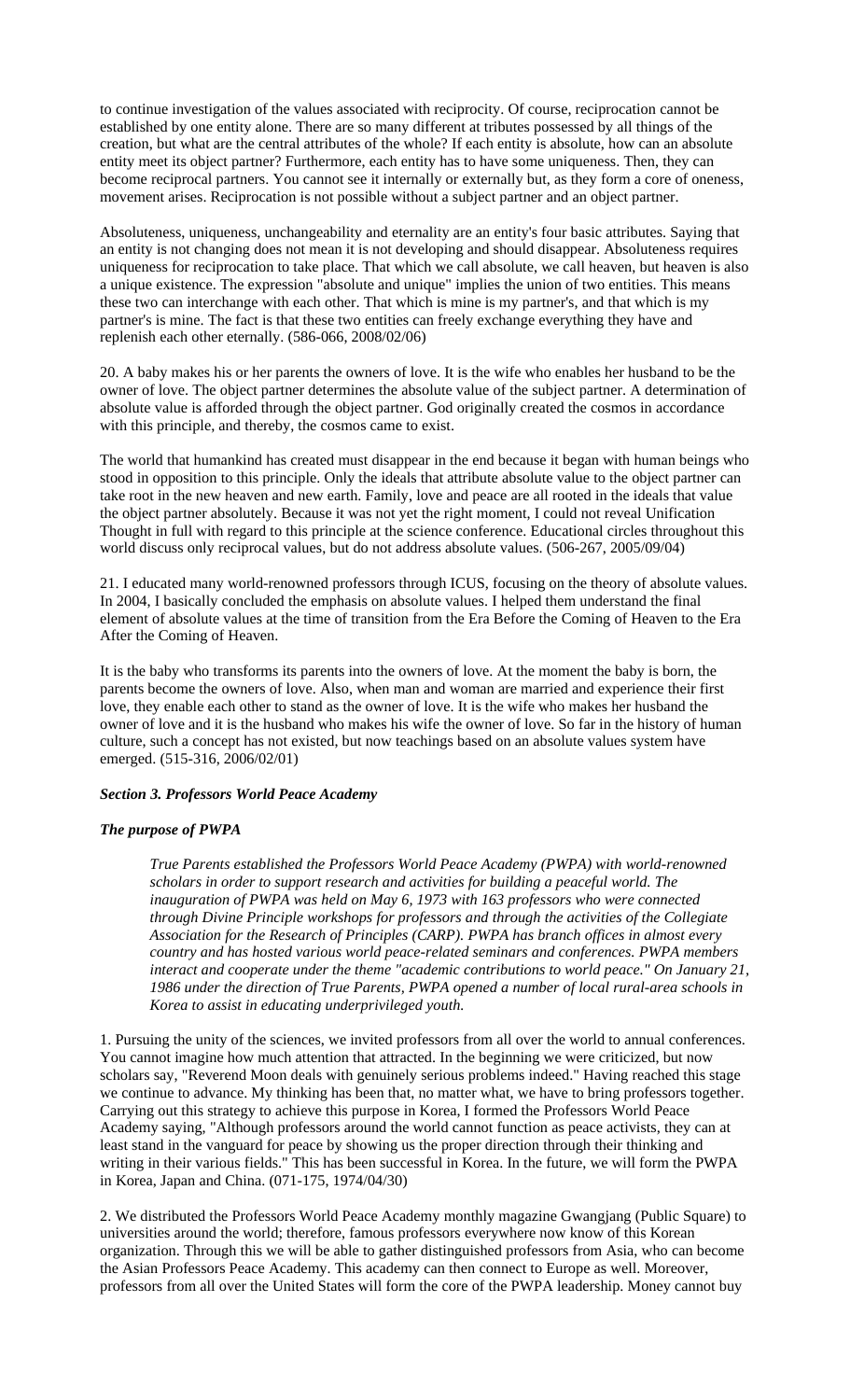such people; they are priceless. What will we do after we form this worldwide organization? True Parents' plan is that the activities of PWPA will be the basis for an institution similar to the Nobel Prize Committee. I would like to establish an award foundation with prizes greater than the Nobel Prize, thus becoming the most prestigious of all prizes. (071-176, 1974/04/30)

3. It is not so much politicians as it is scholars who influence the world. Professors and scholars are the true creators of national policy. They serve as leaders in all fields. Politicians depend on scholars' thinking, and base their programs on their theories. Take a look at scholars and university students - scholars are in the forefront and students follow. They need to be connected to us as the nucleus or in a sense, the spine.

Even though the Unification Church was persecuted, we tried to connect with scholars. However, this work is not easy. It is difficult to connect with them, especially since as the leader of the Unification Church I have become an object of global controversy. While experiencing this I have been thinking about our upcoming activities in America. The success of this work does not depend on money. It depends on pouring out our most sincere devotion with a heart that loves the world. (095-205, 1977/12/04)

4. Due to the disunity of mind and body in human beings, history has been a long battle between God's dominion and Satan's. This division on the individual level has expanded to the levels of family, tribe and race, producing endless wars. From the historical viewpoint, the religious and political realms fought, and the political realm always struck the religious side. Also, when the scientific and religious realms fought, it was always the scientific world that struck the religious realm. However, with the dawn of the Parents' era, the political, scientific and religious worlds must unite and become one. Until now, scientists and religious people were enemies. In order to unite them, we must first gather the scholars of the world. This is why I formed the International Conference on the Unity of the Sciences and the Professors World Peace Academy. These scholars need to work together with the Unification Church. Only then can the worlds of religion and politics be united. (215-065, 1991/02/06)

5. We need to bring the academic world into harmony. In order to do that, we have been hosting the ICUS. This is the only conference that brings world-renowned scholars together transcending disciplines. Also there is the PWPA, which connects countries to each other through internationally known scholars. This is a double-layered strategy. We will establish a national model and a worldwide model, then we will help those who are successful in their nations to move up to the world level. We are opening the door for them to go out into the world. This is a foothold that can influence world-class academic institutions. We are also making nominations and recommendations for the selection of Nobel Prize awardees. We support scholars in achieving their highest aspirations. (209-245, 1990/11/30)

6. On the foundation of the ICUS, when we invite participants to join the Professors World Peace Academy, they accept. Then, if we have representatives from ten nations, we can cooperate with the leading scientific communities in those ten nations. We must guide scholars worldwide to join the PWPA. We need to start in Asia and expand and connect to the scholars of the world. The day we unite global professors into one, we will be able to establish global policies for the world's future and carry out work that can have a global influence in various professional fields.

In order to do this, let us create publications in each field that cannot be found anywhere else in the world. Our magazines pertaining to each field, whether it be economics, agriculture or science, will be published by people who are well known around the world and will gain global renown. Let us develop the intellectual resources that can have a good influence on global policy decision-making. (062-296, 1972/09/26)

7. When we succeed in establishing the PWPA on the world level, it will become well known everywhere. Wherever we go, we will have a foundation. Based on that, I am planning to invite renowned scholars and create a touring team of professors. They should not give lectures in one university only. Rather, they will go to famous universities all over the world and conduct six-month-long lecture tours. We will provide their salaries. In this way, we will make a global team of professors who will tour the world. Then after that, whichever university you go to, scholars and students who have been connected to this will continue their interest, and come in droves. If a student receives a degree under the supervision of a famous professor, then that student will also become famous worldwide. I will make it so that after five or six years the students under these professors receive their higher degrees. When this happens, we will be able to gather experts, from these universities, including professors who are Nobel laureates. (062-298, 1972/09/26)

8. In the future, when we establish the PWPA, and 500 professors come to Korea to participate, the university campuses of Korea will be turned around. If we come to build a global university, we will bring in world-class university professors who have been selected by the PWPA. We can create a global, internationally renowned university by bringing together world-class scholars in one place. When we can energize this university to create a theoretical foundation for a social system, then this country Korea will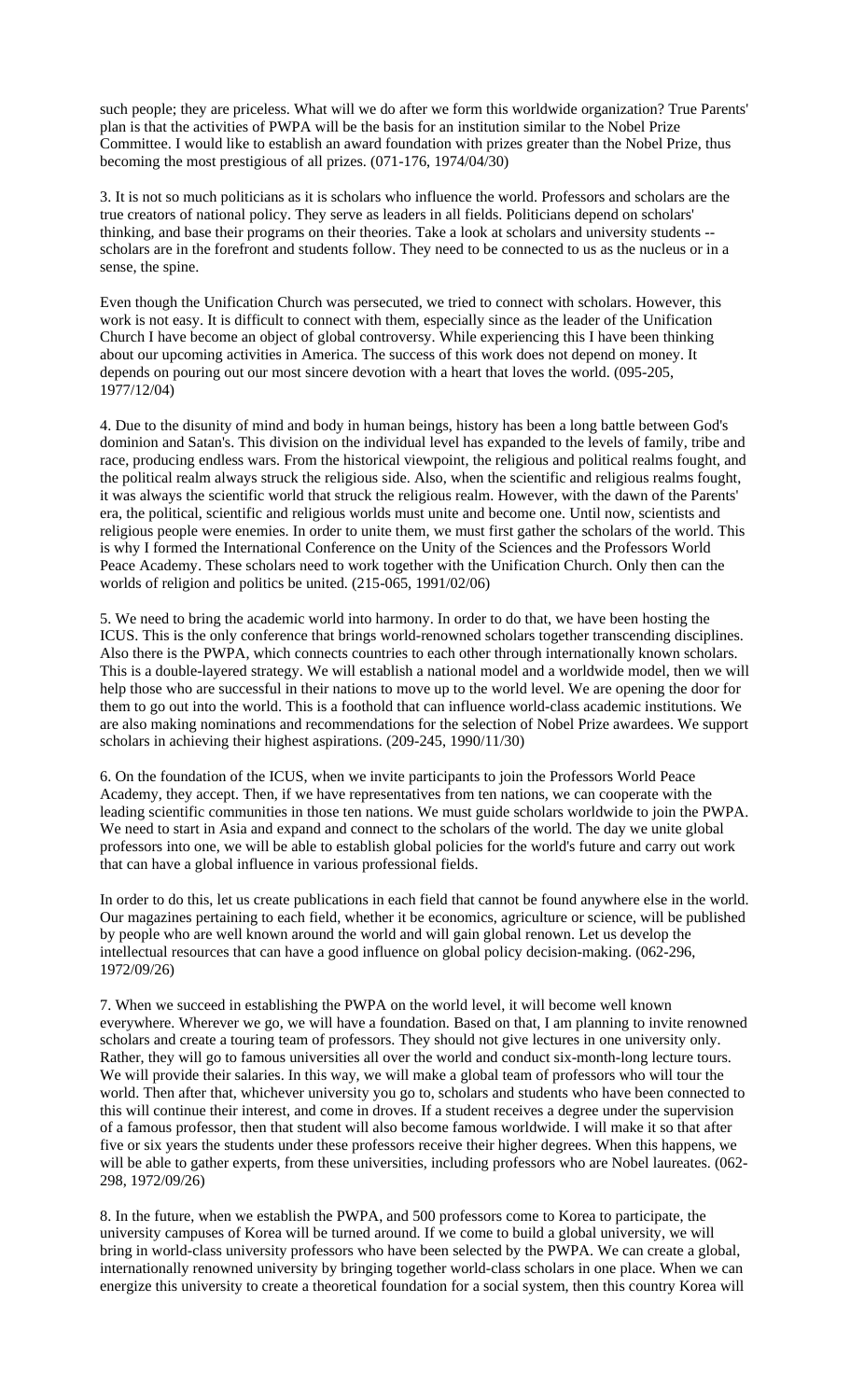develop a global culture.

The reason America has achieved worldwide supremacy is because it has universities that can attract and educate the world's most talented individuals. The universities in the US nurture talented individuals who go on to take leading roles in the democratic world. Students are educated to become ministers and heads of state in each nation. That is why America became the world's leading country. (060-231, 1972/08/17)

9. The Professors World Peace Academy is part of a plan to win over the university campuses in America. I also established PWPA in Japan and Taiwan. Do you know why I launched this organization? By establishing PWPA chapters worldwide, I would like to create a global confederation of universities. My hope is to establish a global university and train talented people from all over the world. (068-057, 1973/07/23)

10. When we originally convened the PWPA, Korean intelligence officials mocked us saying, "Although they mobilized all their energies, and even with the power of the government behind them, they could not gather more than 13 professors. And yet Mr. Moon calls this the PWPA?" So I told them, "You are seeing this from a national viewpoint, that of the Republic of Korea. But I am doing this from the perspective of Asia."

Many people worked hard on all fronts in order to prepare the foundation to launch the PWPA, and based on that foundation it could be started in Korea. Afterward, it was possible to form the PWPA in Japan, but at that time we did not have a foundation to do so in the United States. Therefore, through the International Conference on the Unity of the Sciences as a stepping-stone in America, we gradually could establish the PWPA in various countries in Europe. (110-175, 1980/11/17)

11. You have Joined the Professors World Peace Academy. I am grateful for the work you have done despite the difficult environment and strong persecution. However, your work should not stop here. You need to develop activities to connect with Korean and Japanese academics. You professors are the ones who can do this. The time has come for Japan to start such a movement, and for scholars in America and Great Britain to do the same. You should make these connections as soon as possible. It is to save Korea and defend it from the communist regime.

We need to create this great interconnected body of professors to pave the way that Korea must go -- the way to realize the unification of North and South Korea. This body of professors must mobilize and become a powerful influence on Asia. We need to make a foundation to assemble scholars, businessmen, politicians, and leaders from every field and inspire them to work together for this cause. No one but you scholars can do this job. (110-190, 1980/11/17)

12. You are the most intelligent and authoritative scholars in Korea, and now you must teach this country the direction it must go. For that purpose, you need to do research. But, the era of individual research has passed -- this is now the era of team research. In addition, the era of team research carried out within the boundaries of one nation has also passed. It is now the era for Asia's scholars to rally and research together. It is the time when scholars of the world can engage in shared research. Without doing this there is no way to lead the direction of the world. Therefore, scholars from the Republic of Korea alone are not enough. Scholars from America are absolutely needed too. As a Korean, I have been working in this way in order to prepare this foundation behind the scenes. This may seem like a dream, but I achieved this unimaginable outcome because I understood clearly the direction that the world should take according to God's Will. I hoped that I could be of some help and worked hard. All the intellectuals of the world should rally and do this work. (110-196, 1980/11/17)

13. If all Asian scholars rally and work together under the PWPA, they can create a new encyclopedia, or any other type of learning that can represent Asia. That is why there is much work to be done in all fields. Therefore, if you as professors can unite in mind and heart and cooperate, then I will contribute with all my strength to support you. In order to do your research, you will need a research office and meeting hall. Therefore, I am thinking of preparing such a facility. However, can you lead such an effort across Asia? Do you have what it takes to educate Japanese professors? That is why I am telling you to first prepare yourselves by studying Unification Thought and the Principle. If you do so, you will be able to lead them completely. (110-210, 1980/11/17)

14. The young generation is the main issue. We must save the university students, the younger generation. I am talking about saving the university campuses. You must do this. That is why I have been working with the professors. From now on, those who are leading on world-level university campuses in the national system will have to stand on the front line when the time to unite North and South Korea comes. You must stand at the forefront. You have to hold on to the new generation, shed tears for them as I do, and share with them the idea of the unification of Korea. I will establish the church as the basis for such activities.

Those who are responsible for towns should hold on to the elementary, middle and high school teachers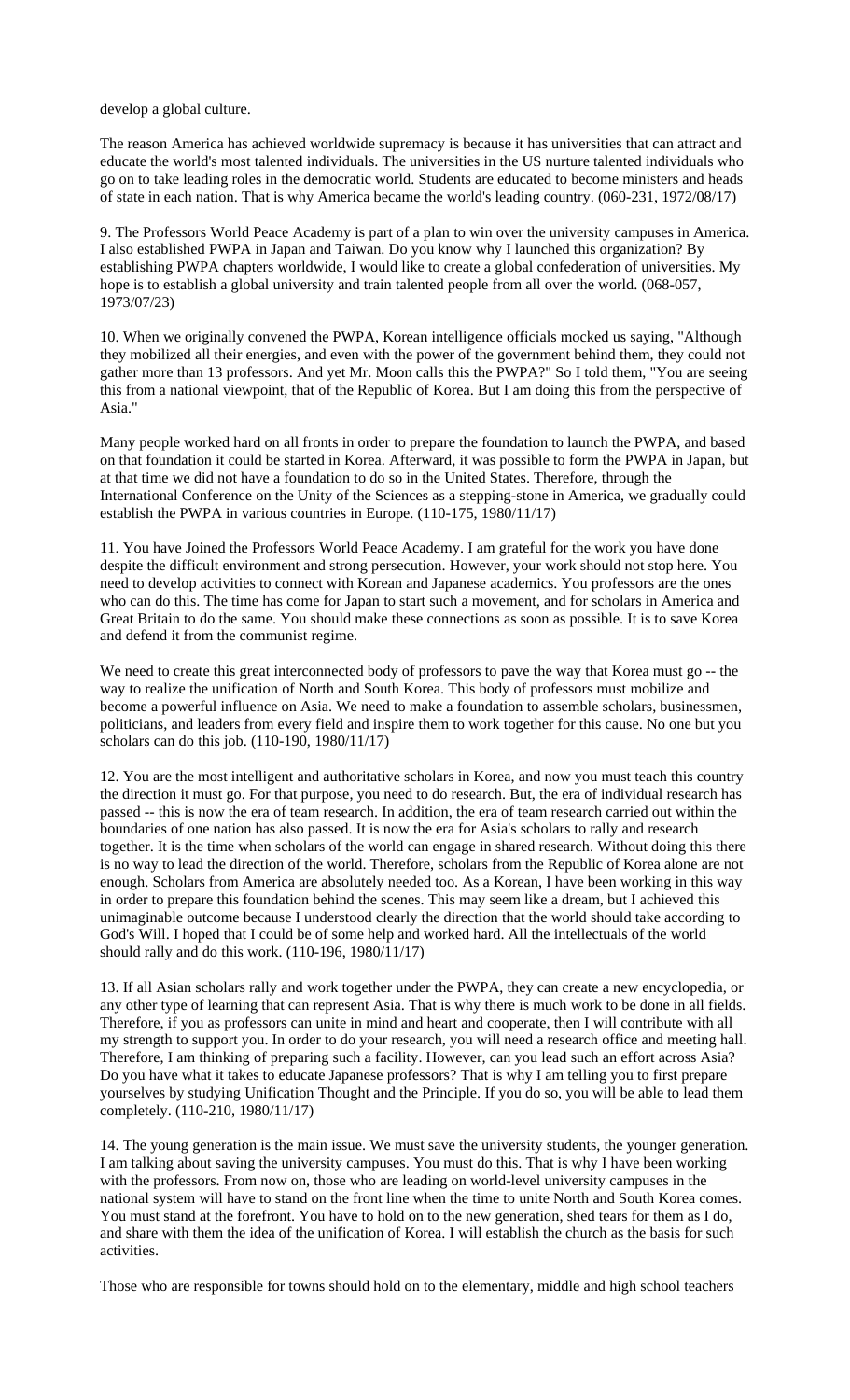while shedding tears and planting patriotism in their hearts. Then the unification of Korea will be no problem. Those who have received this patriotic training should go to communities and neighborhoods. Everyone has a hometown. For this reason, I set up neighborhood schools in rural areas in order to carry out this work. I am not doing this for fun or as a temporary effort. This is in accordance with the providential plan. It is not because I was taught that I am leading the providence of restoration through indemnity; it is something I have been doing by myself. This is why God cooperates with me. It is not by coincidence. (175-030, 1988/04/06)

15. We have to start by first mobilizing professors, and then their university campuses nationwide. Furthermore, we have to mobilize the local, middle and high schools. Next we must mobilize the elementary schools. Until now, we have not done anything to stop the communists from penetrating into the schools, which they did through their textbooks filled with leftist ideology. The Ministry of Education failed in its responsibility. That is why, no matter how we do it, we must mobilize the presidents of local universities and the principals of elementary, middle and high schools. The professors are the ones with the authority to move around and speak without restriction. I created the local schools in rural areas in order to strengthen this movement. Let us love our hometowns. Patriotism starts from one's hometown. That is why we have built these local schools to educate underprivileged people. If the spirit of patriotism burns in a professor's heart, he or she should go to their hometown, stay up all night shedding tears and educating and embracing these underprivileged people. (171-302, 1988/01/02)

#### *The international chairpersons*

*The first international conference of the PWPA was held on December 18, 1983 at the Little Angels Performing Arts Center in Seoul with 550 participants including 70 international chairpersons from 72 countries. On that day, True Father gave an address of encouragement entitled, "The Professors World Peace Academy and Our Resolution." Chairpersons from the 72 nations made a resolution and pledge to realize five goals: the universal reign of justice and good will under God, the brotherhood of all humanity under God, a world united in peace under God, a new religiously inspired humanity, and a new God-centered world civilization founded upon love and heart.* 

16. When we held the rallies for Victory Over Communism in 1983, I mobilized the professors who had participated in the ICUS in Chicago. On November 28, as they prepared to leave Chicago and go home, I asked them to come to Korea instead. I did not explain what we were going to do, but just waited to see how many would agree to come. At the time, we had 72 branch offices of the PWPA worldwide, and representatives from each office came to Korea. They had busy schedules since it was the end of the year, but they all participated. Consequently, with these professors at the center, we had the VOC rallies. That is the kind of impressive foundation we have in the academic world. (210-085, 1990/12/01)

17. In 1983, the chairpersons who attended the First International Congress of the PWPA adopted a resolution to hold VOC rallies. At that time, they came to Korea from 72 countries and adopted the resolution. I gathered them and held VOC rallies in eight cities nationwide. The adoption of the December 18 resolution was a historic event. What will the PWPA leave behind in the pages of history? If you want to lead the world in building a peaceful world, you absolutely need resources. Therefore, I will provide those resources. (142-197, 1986/03/09)

18. I made a base in Korea to unite the North and South. I gathered all the spiritual fortune of America and Japan and the entire world and connected it to Korea. Many interesting things happened this time. A high-ranking official from Israel asked me to help with relations with Korea. Also, someone planning a movement that could affect America's destiny approached me and suggested we work together to resolve the problems of the world. Korea stands on this foundation.

All the worlds' intellectuals are gathering through the Professors World Peace Academy. We assembled scholars from 72 countries worldwide, gathered the world's fortune and engrafted it onto Korea. At the time of the Korean War, the UN forces composed of soldiers from 16 nations fought for Korea's independence, but could not achieve it. Today, however, we are entering a global age when all the citizens of the free world should rally, unite and cooperate to achieve independence. Therefore, the VOC proposition is a historic event, for which scholars from 72 countries have come to Korea, and pledged and resolved to support. (130-112, 1984/01/01)

19. The international rally of the PWPA held in 1983 in Korea was to indemnify Jesus' foundation for the nation and the church that was lost. Jesus' death was caused by the failure of the 72 followers to unite at that time. That is why I brought PWPA chairpersons from 72 countries to Korea. Through this, the Korean people could not help but support and cooperate with us. That rally included a proclamation of the Messiah. I asked these professors belonging to the democratic and communist worlds to listen to my words. The PWPA chairpersons from 72 nations supported me. Even though the United States opposes us, leaders of the free world who are in high advisory positions support me. Based on this foundation, and centered on the realm of dominion based on accomplishments through the Principle, we have opened up a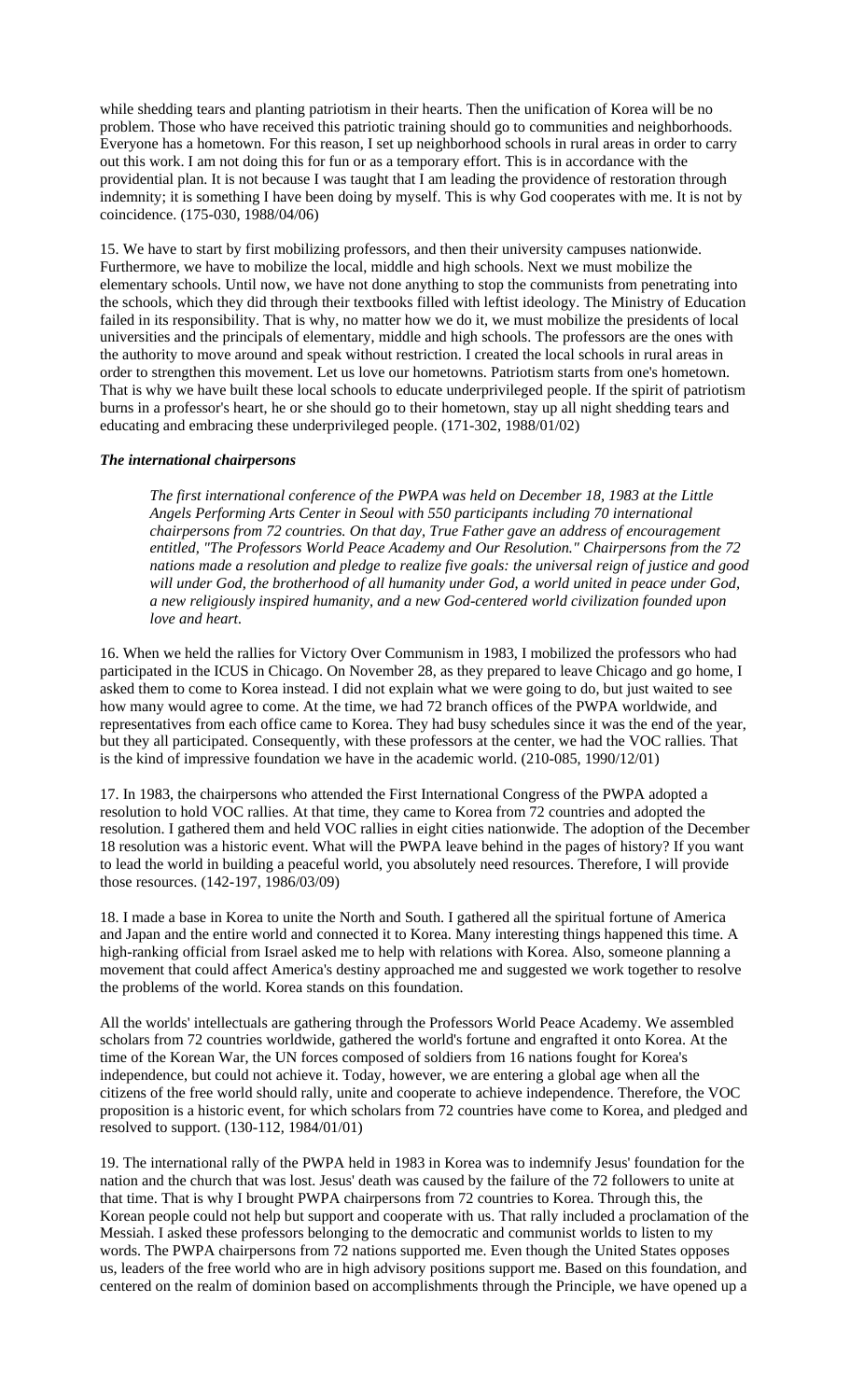path. Therefore, Satan, who has reigned over all things of the creation and blocked the destined path of the nation and the world until now, is withdrawing from the earth forever. If not for the efforts of True Parents and the Unification Church, this could not have been achieved. (131-013, 1984/02/20)

20. I have been working for some decades to bring together heads of state through the Summit Council for World Peace, and professors through the PWPA. This is why they are now publicly endorsing my work. Now we have reached the stage where presidents of countries, university presidents and media representatives can welcome me. Internationally, there is no field in which I have not contacted the people in the highest echelons. Even politicians, economists, cultural ambassadors and those with doctorates from famous universities are coming to follow my direction. (266-176, 1994/12/25)

# **Chapter 2. World Media Conferences and Media Outlets**

# *Section 1. World Media Association*

# *Role and responsibility of the media*

*True Parents have often spoken about the importance of the media in realizing a world based on the culture of heart. For this purpose, they have made tremendous investments. They have especially emphasized that the media as the fourth estate, connected to the first three estates - the executive, legislative and judicial branches of government -- has the important mission to promote the realization of world peace and defend the democratic system. To accomplish this, True Parents established and actively supported various media outlets and began World Media Conferences.* 

1. I have advocated that we consider this time to be the era of the fourth estate. The media, which is the fourth estate, needs to fulfill a leadership role that goes beyond the three estates of government -- the executive, legislative and judicial branches. I have long been aware of this. Only the media can take on this role. Therefore, despite the difficulties, I have established media organizations and raised them to positions of prominence in the world. In America, *The Washington Times* occupies the most central position. (403-141, 2003/01/21)

2. The fourth estate, the world's media, has to be gathered together and set in a proper direction. Unless this is done, the world has no way forward. I have prepared for this for a long time. If we can educate people properly through the media, comparing and contrasting the truth of God and the spirit world with the world's present way of life, the ideologies of humanism and materialism will be shown to be bankrupt. People will lose interest in free sex and homosexuality. With this in mind, we have to educate people through the media. (403-187, 2003/01/22)

3. The era in which the first three estates dominate life will pass. The world should be guided primarily through the media, the fourth estate. I am not talking about the World Media Association in its earlier form. We must propose something revolutionary. That is why we have to organize a "Supra-World Media Association" conference in Korea. What is the meaning of "supra" in this name? You cannot understand it if you do not know God and the spirit world. When you become aware of God and the spirit world, you can resolve all the problems of communism and politics.

I have been contending with the world until now in order to establish a media foundation. *The Washington Post* and *The New York Times* are no longer an issue for *The Washington Times*. They have no choice but to follow the direction of *The Washington Times*. Some time back, the World Media Conference in London invited *The Washington Times* to take the leading conservative role. *The Washington Times* is also a leader in the adoption of the Internet and is affiliated with the UPI news service. It is robust, both internally and externally. (403-009, 2003/01/19)

4. In this era of the fourth estate, we have to set the direction in all areas. No nation, or even the United Nations, can set the proper direction. The media must do it. We all can see how the media organizations in Korea influence the elections. When people misuse the media, they destroy society. To lead the world from an unbiased perspective, media professionals need to have God behind them. If they do not work together with the global leadership of religion, they can destroy society. That is why we are holding conferences centered on the fourth estate, the media. (403-010, 2003/01/19)

5. Who will lead the world into the future? Universities cannot lead the world, nor can governments or the military. Those approaches have already been tried. Democracy and communism cannot lead the world either. In this era of the fourth estate, the media must investigate communism. If media professionals cannot achieve a clear perspective as to whether it is right or wrong, they must resign. They must also look into the democratic world. The capacity of the media to investigate things in a short period of time is unparalleled. The media has this power. Therefore, media organizations must be objective and accurate. (403-011, 2003/01/19)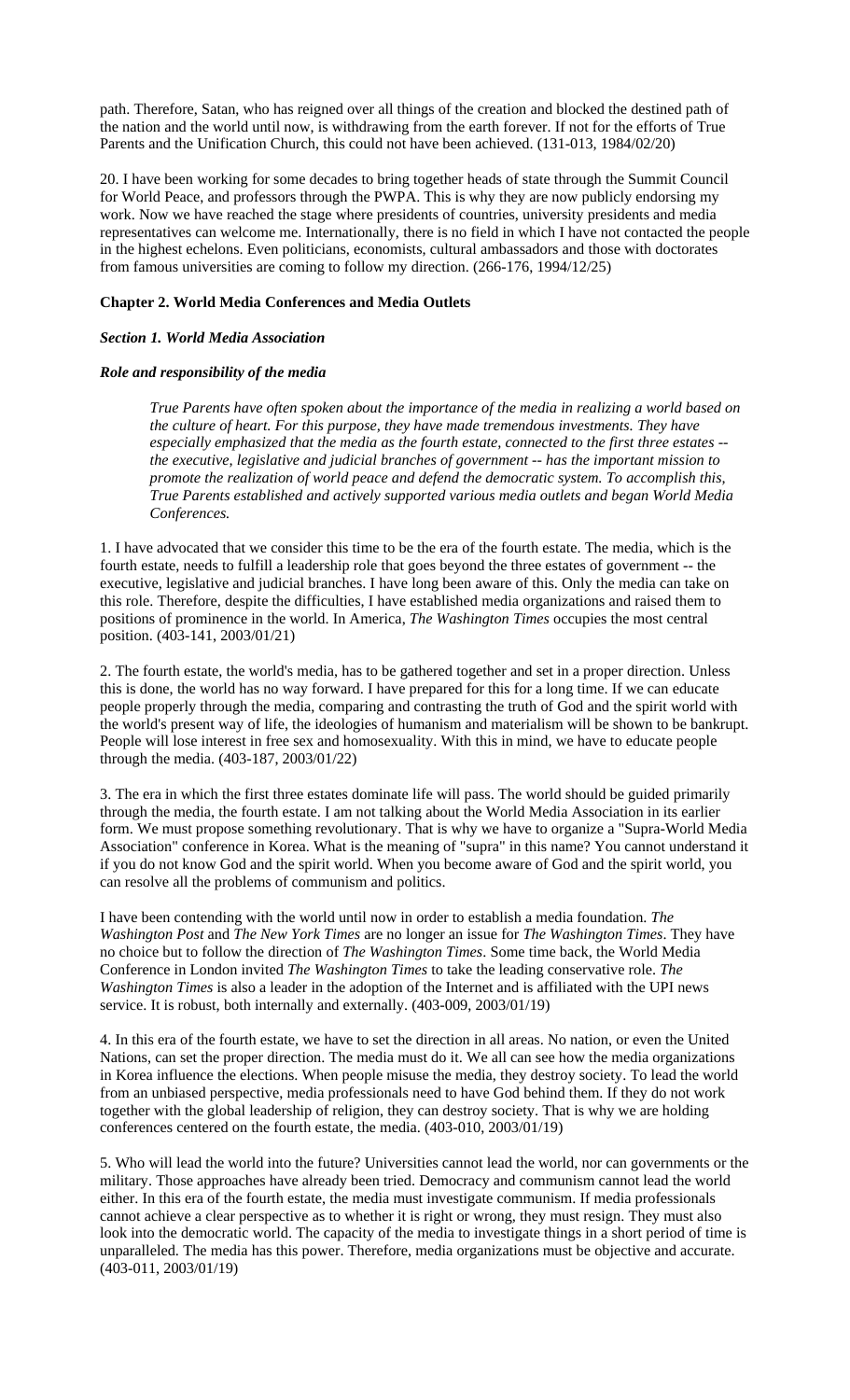6. In America, progressives are trying to dominate the three estates of government. The media organizations, which make up the fourth estate, are decidedly liberal. There are more than 1,700 media organizations in America. *The Washington Times* has contended with all of them, but an environment now exists in which one-third of these 1,700 media organizations respect us. In the past, *The New York Times* reported negatively about the Unification Church, and *The Washington Post* also had a biased viewpoint, but now the environment has changed; it cannot keep going as it has been. Distortions and false reports have been exposed. (403-043, 2003/01/19)

# *Conferences and fact-finding tours*

*On October 19, 1978, the first World Media Conference was held at the Waldorf Astoria Hotel in New York City. Since then, almost every year World Media Conferences have been held to discuss the responsibility and role of the media and to establish true principles for the media. Publishers, editors, columnists, reporters and scholars from media organizations around the world, as well as other eminent figures in the world of media have participated. 600 representatives from 65 nations attended the 11th World Media Conference, held from April 9 to April 13, 1990, in Moscow. On April 11, 1990, True Parents had a face-to-face meeting with President Mikhail Gorbachev in the Kremlin, opening a new door for relations between South Korea and the Soviet Union. True Parents supported fact-finding tours for journalists worldwide in order to gather information on under-reported stories.* 

7. In the United States, because the internal and external environment is prepared and we are at the center of things, I founded a newspaper company. As soon as I set this up, I invited editors-in-chief and publishers from 40 top newspaper companies in America to visit Moscow. This was a significant event. It was clearly a sensitive matter for officials in the Soviet Union to know that Reverend Moon, representing *The Washington Times*, which was well known in the free and democratic world, was organizing this event. In this environment we need to inspire media professionals to hold summit conferences in the near future. In developed nations, such as Germany, we should create a press corps to gather information about the government's agencies. This will cause those agencies to work for the benefit of all Europe. If one nation in Europe starts a movement that improves the political climate and helps achieve peace in the region, other nations will follow suit. If the media continues working in this way, there is no doubt that eminent journalists will rally together. (121-027, 1982/10/21)

8. I declared that I will convene a Moscow rally. When I get there, I will aggressively ask questions of the Soviet media. I will ask about communism and insist that they answer my questions. Then a representative from the Soviet media and a representative from the free world's media will organize a summit meeting between the president of the United States and the general secretary of the Communist Party. That is why we need the media. We are already in an age when the media can lead the world. I host World Media Conferences in order to guide global leaders. (124-332, 1983/03/01)

9. Media organizations should adhere to an impartial perspective by which to guide citizens on a daily basis, a perspective that can highlight what is right and what is wrong. In reality, media organizations seek their own benefit. They are so busy seeking their own benefit that they ignore the benefit of society. They have reached the stage where they have become selfish. Behind the scenes they abuse political power, and as long as they have the money, they do whatever they please. Therefore, global media organizations that are following the right path as public-minded organizations should advocate a perspective that will lead to having an unselfish viewpoint at all times.

Next is the issue of information. The Soviet Union is collecting and disbursing information that is adverse to the United States and the free world. If the policies of the Soviet Union and the free world do not change, this problem will never be rectified. Communism, with its ideology as the absolute standard, is trying to weaken the foundation of the free world by pursuing its own communist interests. Moral education can serve to rebalance the flow of information, but no one is providing it.

That is why journalists worldwide, who do have that ability, must come together and stop the United States and the Soviet Union from simply pursuing their own benefit. To restore the balance, journalists should proclaim this balance publicly, but they cannot do so. This is a problem. That is why I am educating the media through the World Media Conferences. (165-160, 1987/05/20)

10. In the United States, I founded *The Washington Times*. I did so because there must be a conservative daily newspaper in America. It has been five years since its establishment in 1982, and today it is considered one of the top four daily newspapers in America. It has become the only newspaper that provides hope to people all over the world. *The Washington Times* has gained the people's confidence. Furthermore, I have been organizing World Media Conferences. On September 20, 1987, I will hold a great global event in Seoul, where hundreds of people will gather. In this way, I am proposing the direction the world should take. In doing this, we enter a stage in which even the extreme-left political parties, which opposed our international gatherings, will have to participate. If they do not participate, they will become increasingly isolated. This is how the world is moving now. (165-162, 1987/05/20)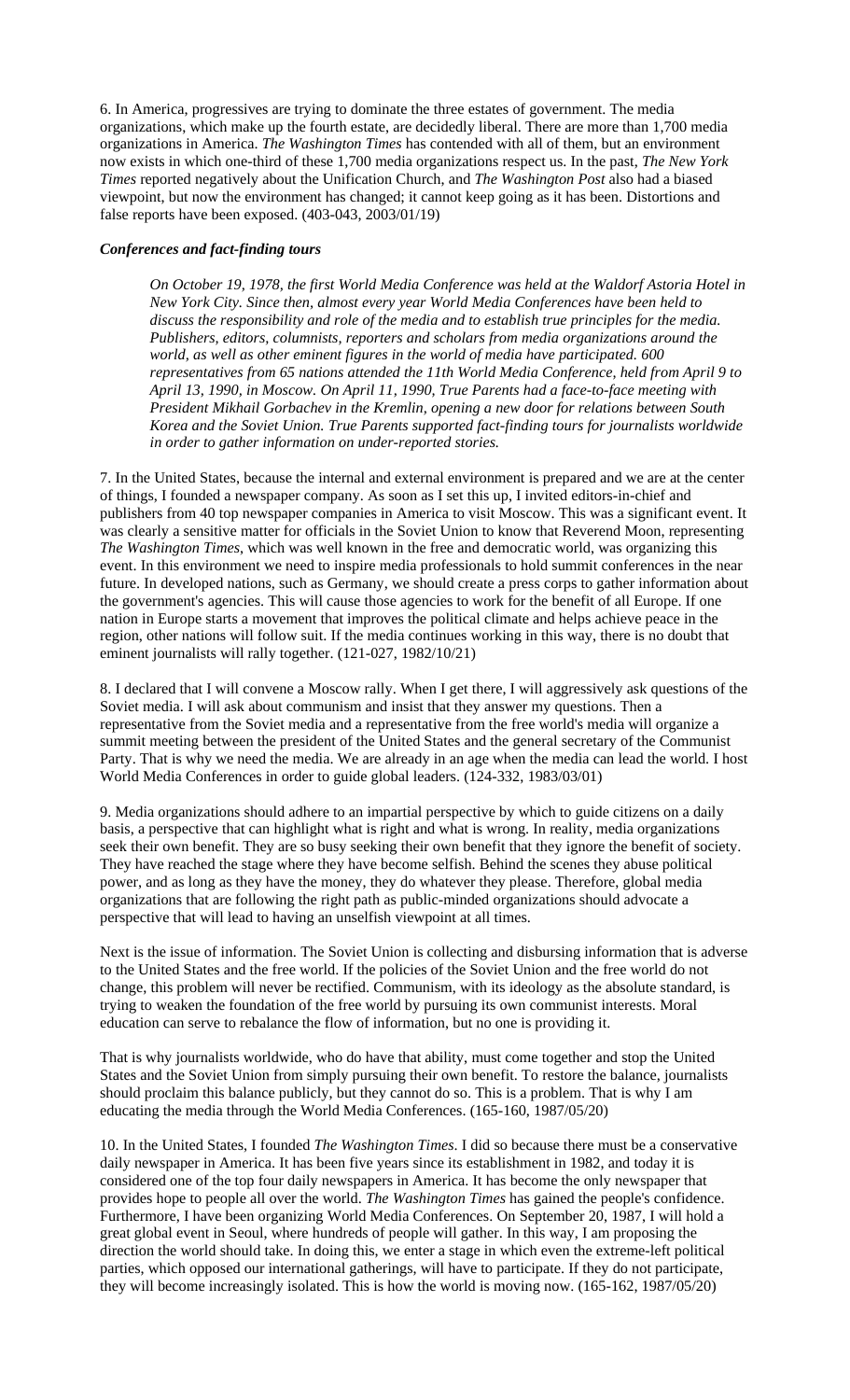11. Scientists always seek results, and cause and result always need to be aligned. Nothing can exist based on contradictory values. Pursuing this, we must establish the absolute standard of God and connect human ideological standards to that absolute standard. This is the work that scholars, religionists, politicians, philosophers and the leaders of all fields worldwide must do. In this way, based on an ideological standard, I am connecting journalists to society's leading centers of education and proposing a direction. The directions envisioned by the Chinese, Americans, French, Germans and Soviets cannot differ; they need a single direction. I am planning to establish this, and that is why I am bringing scholars and asking them to lead, and I'm asking the media organizations to report on them. (165-164, 1987/05/20)

12. The media organization that I have established has become so successful that media in the communist world consider it a threat and a problem. I founded *The Washington Times*, hosted the World Media Conferences, and began the fact-finding tours. By engaging in these activities, the media has entered my sphere of influence, and that is why the communist world feels threatened, so on May 12, 1984, it attacked me as soon as I arrived in the United States. This attack was unprecedented in American history. We confronted and fought the communist power. The communists accused and tried to defame us. Any ordinary organization would barely have survived, and might have even been destroyed. However, we grew even stronger through this fight between good and evil. (132-169, 1984/06/01)

13. Based on *The Washington Times*, and through the World Media Conferences and the fact-finding tours, I established a foundation for the media to set a new direction. My media network is feared most by both the communist world and liberal media outlets in America. Through our organizations, we are receiving all sorts of sensitive information from around the world. We are in an age of information warfare. It is amazing that we can stand on such a global foundation and deal with such issues. (161-052, 1987/01/02)

14. *The Washington Times* had a significant influence on the Reagan Doctrine. In the absence of that influence, the reformation in the Soviet Union and its open-door policy would not have succeeded. Furthermore, at the time of the Gulf War, *The Washington Times* emphasized that Christianity, Judaism and Islam should not be divided because of this war. If a religious war had broken out, it could have become a race war, costing countless lives. Furthermore, Buddhism and Confucianism are Eastern religions and Christianity is a Western religion, so even an intercultural war could break out. (216-257, 1991/04/07)

15. There is one way journalists differ from other people. When journalists from around the world visited the Soviet Union, the authorities told them to follow their guide. But the journalists said, "Don't be ridiculous." There was no way the journalists were going to follow their guide. Whenever the guide took them somewhere, one-third of the journalists would disappear. They all looked around collecting information, and exposed the Soviet Union's restrictive policies being carried out behind the scenes. That is why the Soviet government said, "We are in big trouble; we cannot let this happen." But they could not deny what the journalists had seen and reported.

In this way, after having visited the Soviet Union, the journalists changed from pro-left to a more true and open way of thinking. They came to know very well that the Soviet Union disguises its actions and thus deceives people. This is straight out of communist theory. Their political system has carried out hidden activities and deceived the world throughout its 70-year history. They deceived people and nations, creating a foundation for global dictatorship. Therefore, journalists no longer have any choice but to realize that until now they have been wrongly accusing conservatives. Journalists will eventually come to see from my point of view. (183-126, 1988/10/31)

16. Through the World Media Association (WMA), I sent fact-finding tours all the way to Moscow. There was no other way to expose the Soviet Union. There is no political approach that can block Soviet attacks on the free world. If I had not taken action, there would be a big problem. Communist forces thought that the world would become communist by 1984. I knew this and blocked them, which is why they had to revise their timetable. There was no way to expose the Soviet Union other than through the media. The Soviet Union itself mobilized journalists and utilized diplomatic contacts. We must do the same to counterattack. I founded the WMA and have been carrying out activities related to the Soviet Union for over 15 years.

We must mobilize the media. There are about 1,700 newspaper companies in America. Until now, they have been used as tools of the Soviet Union's foreign policy. That is why America is collapsing. It is on account of the media. At the time of the presidential elections too, they gathered behind-the-scenes information and manipulated public opinion. I have begun to put a stop to this, and now I am implementing a strategy to defeat the world of sensitive information. That is why I created a fact-finding tour, invited the press corps and sent them all over the world. (198-177, 1990/02/03)

17. We have to stand in a position to lead the conservative world and resurrect it. The world I have been dreaming of has opened before our eyes. This is why I started and have been hosting conferences under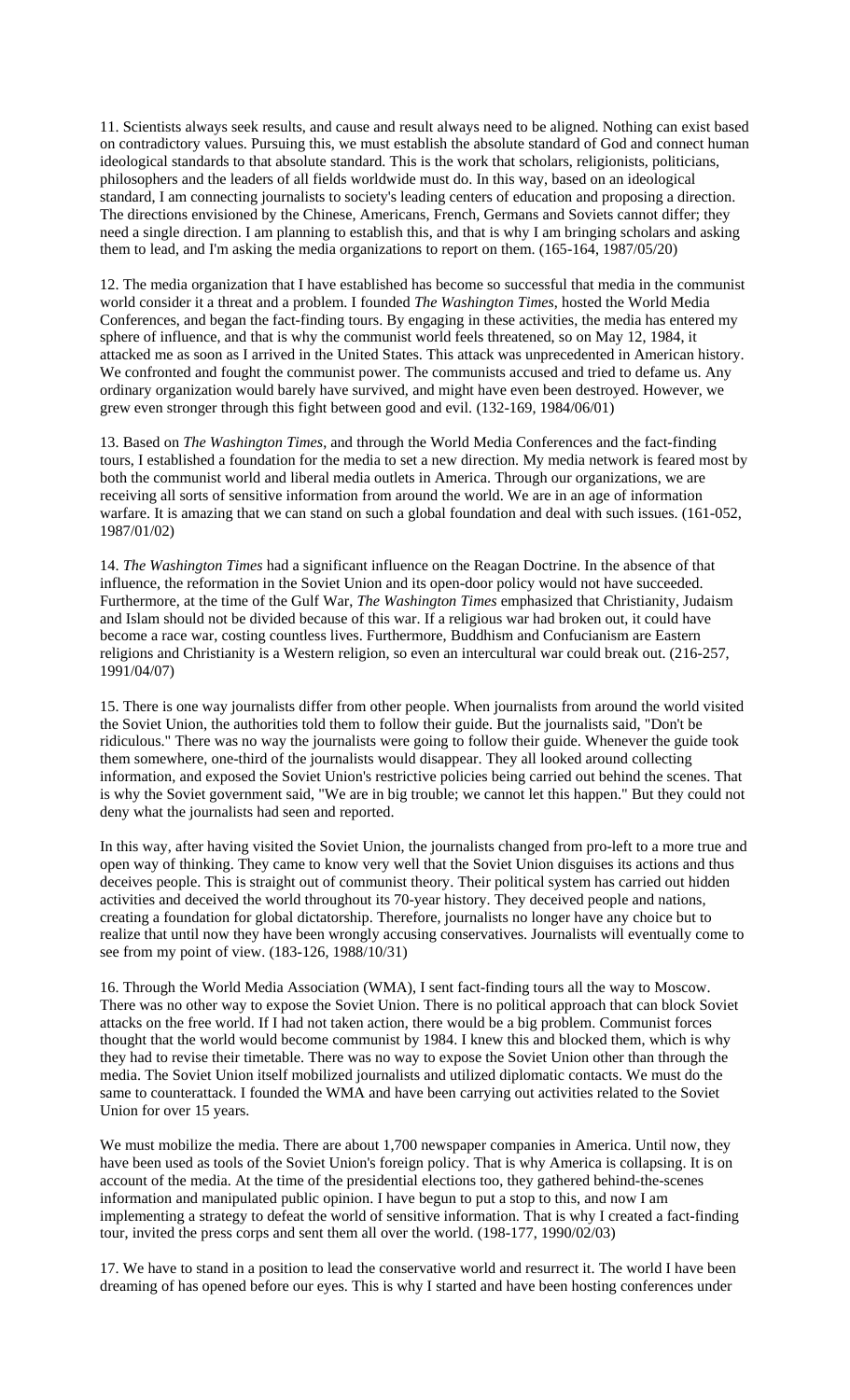the World Media Association. I am bringing together eminent people to build a world with God at the center. I plan to nurture them to serve as representatives in all fields.

Therefore, it is crucial that we have newspaper companies as well as cable television companies in 185 nations. The Internet makes it possible to connect everything. We need a means to connect the information we gather to the political world. An information highway is necessary. Figuring out how to make this information highway is an urgent matter. With this information highway, it is possible to guide the entire world from the highest point.

In order to establish a reporting and information system that offers worldwide coverage, we need to connect media organizations, cable television broadcasting companies and the Internet. When that happens, instantaneously we can share information from any one location with the entire world. (281-047, 1997/01/02)

# *Section 2. Sekai Nippo and The News World*

# *Sekai Nippo*

*True Parents realized the need to spread the values of the free world in Japan to deal with the threat of international communism. Therefore, on January 1, 1975, they founded the daily newspaper, Sekai Nippo. Sekai Nippo, in particular, stood on the front line during the Cold War to warn people about the threat of communism. After the fall of the Soviet Union, the paper attracted attention for its defense of the basic values of freedom and human rights. Sekai Nippo provides exemplary and responsible media coverage, criticizing leftist mass media, newspapers and broadcasting stations.* 

1. From now on, I must challenge the mainstream media in this country. How will I do it? I will create a media organization and raise a voice from an independent position. Media outlets are leading the world to ruin by becoming the mouthpieces for communism. In the near future, I will establish a newspaper company even greater than *The New York Times*. We are preparing to publish a daily newspaper in Japan.

We must surpass communism quickly. It also can be done in America. If I determine so, it will be possible. Newspaper companies are now facing difficulties with home delivery, so one by one they are disappearing. In the near future, we will build an organization that surpasses current newspaper companies. We have a foundation upon which we will be able to reach distant regions. (073-308, 1974/10/06)

2. The Unification Church of Japan owns the daily newspaper, *Sekai Nippo*. It was established on January 1, 1975. During the previous four months, I had directed preparations to publish this newspaper. I told our members, "We are going to start a newspaper company, so make preparations!" Had those people ever seen a newspaper company? Even if they had, they would not know how to start one. That is why in the beginning they worried, "What are we going to do?" However, I gave them the strict command that this newspaper must be published on the first day of January 1975. That is how *Sekai Nippo* came about. On the first day of publication, people said, "The Unification Church is operating a daily newspaper, but how long can it last? It will not even last six months." Yet now a year and a half has passed, and our newspaper, far from perishing, has perfected its organization. (088-172, 1976/08/10)

3. I told the leaders in charge of each region to distribute free copies of *Sekai Nippo* every day. Give people free copies all the time. Do this as a volunteer. How grateful do you think the recipients were? Then we would say, "You receive the newspaper for free, but you can place advertisements in it, so please do your advertising in our newspaper." We had local editions that included local and regional news, from the Shibuya district of Tokyo, for example. Therefore, advertisements in our newspaper would be seen by every single household in that district. It became more effective to advertise with us than with any other famous newspaper. (093-292, 1977/06/11)

4. I founded *Sekai Nippo* and then began the World Media Conference. It was the first time I attempted this, but it was successful. Even Japan's leftist newspaper representatives said, "That conference was very interesting." On the other hand, they also said, "Without a doubt, the media worldwide will split in two because Reverend Moon is doing this." The participants were amazed to find out that I founded *Sekai Nippo*. (095-207, 1977/12/04)

5. If I can influence economies, mass communication and universities worldwide centering on Unification teachings, you will see that I will be able to move the world. All of you working in our companies around Japan also will report local news stories as reporters for *Sekai Nippo*. Go to different places and investigate each field. If people working in America have valuable information, they will send it to Japan's *Sekai Nippo*. If we can firmly establish *Sekai Nippo* in Japan, we can train young people from America and Japan to establish newspaper companies around the world. Then we will make a news agency, so that breaking news can be sent out to 130 nations. Without doing this, there is no way to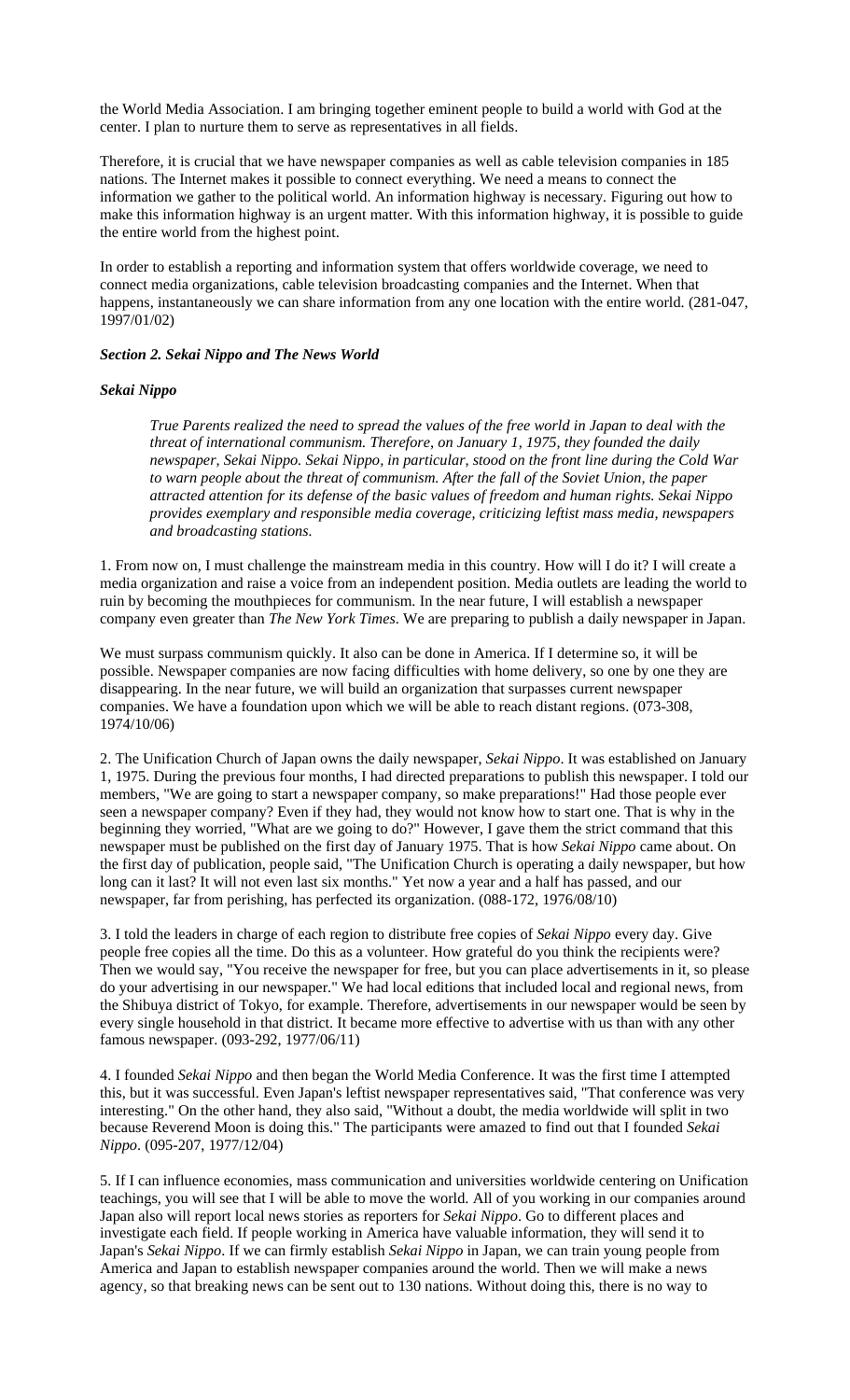counter the propaganda that media influenced by the communist world is feeding our nations. (076-257, 1975/03/03)

# *The News World*

*On December 31, 1976, True Parents raised the banner of their first newspaper in the United States when they established the daily newspaper, The News World. On April 4, 1983, it was renamed the New York City Tribune.* 

6. So far the media is often an influence for unrighteousness rather than for righteousness. Therefore, we must stand upright for a media promoting justice. If we cannot set the media straight, we cannot save America. This is why I am getting involved directly. What can a religious leader do by running a newspaper? Because newspapers are often a bad influence, my eyes, ears, nose, mouth, hands, feet and heart are totally focused on establishing a newspaper. This newspaper has become an important starting point and dividing line. That is my policy. Next, we must witness. If we do not do these two things, America will come to ruin. The world will come to ruin. That is why I instructed the missionaries worldwide to obtain training in journalism. I counseled the missionaries and told them that we must go forward, clinging to the world centering on religion. This is the spirit of our media organization. This is a most worthwhile and impressive step. (093-128, 1977/05/21)

7. When I said that I would make a newspaper company, *The New York Times* and *The Washington Post* laughed at me, saying, "Reverend Moon is making a newspaper company?" Not just anyone can make a newspaper company. A media organization is a complex operation that requires talented people in multiple areas. It cannot be done just by giving someone a salary. When I was establishing *Sekai Nippo*, I formed the organization four months in advance and then started publication. *The News World* was set up in less than four months. (100-188, 1978/10/14)

8. We have the responsibility to help this nation when it is in crisis. From this perspective, we must make a bulwark according to the will of heaven. We are fighting a battle that is not visible to the naked eye. That is why we must choose a new starting point and direction, draw a line in the sand, and move forward. I have established the turning point centering on the individual, family and tribe, and from now on I must establish the turning point centering on the nation. Today, we must return America to the side of righteousness. If we do not do this, God's Will cannot be realized.

When we accepted the will of heaven and carried it out, unexpected results appeared. *The News World* became famous worldwide. When Reagan and Carter were campaigning for the US presidency, our newspaper predicted that Reagan would get over 350 votes in the electoral college. This was at a time when everyone was saying that Carter would win. However, *The News World* sent out these kinds of articles all over the nation. So you can imagine the extent to which people said we were crazy. They said, "Look at them setting themselves up for embarrassment." (110-047, 1980/11/08)

9. President Reagan has no personal relationship with me. America is the central nation of Christianity, and yet Americans have forgotten their traditional ideology. That is why America is so susceptible to the communist point of view. And that is why I helped them. On election day morning, we published *The News World* with the headline, "Reagan Landslide." There are over 1,700 newspapers in America, and all of them were saying that Reagan did not stand a chance. In this situation, we stated that Reagan was going to win. (121-151, 1982/10/24)

10. When Reagan was sworn in as president, I sent him a letter saying, "God will be with you if you are strong and bold." From now on, many protests will arise in America. Many strategies will be devised in order to attack the Reagan administration. Communist powers are planning to send guerrillas to El Salvador, to strike a blow against Reagan. On the basis of their international strategic plan, a guerilla war is unfolding in El Salvador. This is an undeniable fact. That is why, earlier on, *The News World* attacked *The New York Times*. The painful truth is that *The New York Times* is supporting the ranks of the left. This is the first time that any media company has struck *The New York Times*. All of this leads me to plan to establish newspaper companies in South America, the Middle East and Europe. (111-289, 1981/03/08)

11. In April 1983, *The News World* was renamed the *New York City Tribune*, an excellent name. People will see that the *New York City Tribune* is striving to establish itself on an equal footing with *The New York Times*. The same holds true for *The Washington Post* and *The Washington Times*. Labels such as Times and Tribune are royal trademarks in the newspaper world. People in New York want to learn about current events from newspapers, and they will evaluate *The New York Times* and the *New York City Tribune* on equal terms. (125-302, 1983/03/29)

12. Now, Korea's *The Segye Times*, America's *The Segye Times*, Japan's *Sekai Nippo* and *The Washington Times* must all join The News World Foundation. Then the *New York City Tribune*, *Noticias del Mundo*, *Ultimas Noticias* and *The Middle East Times* also must join. All these media organizations should be part of The News World Foundation. When *The Washington Times* in America reaches a certain standard of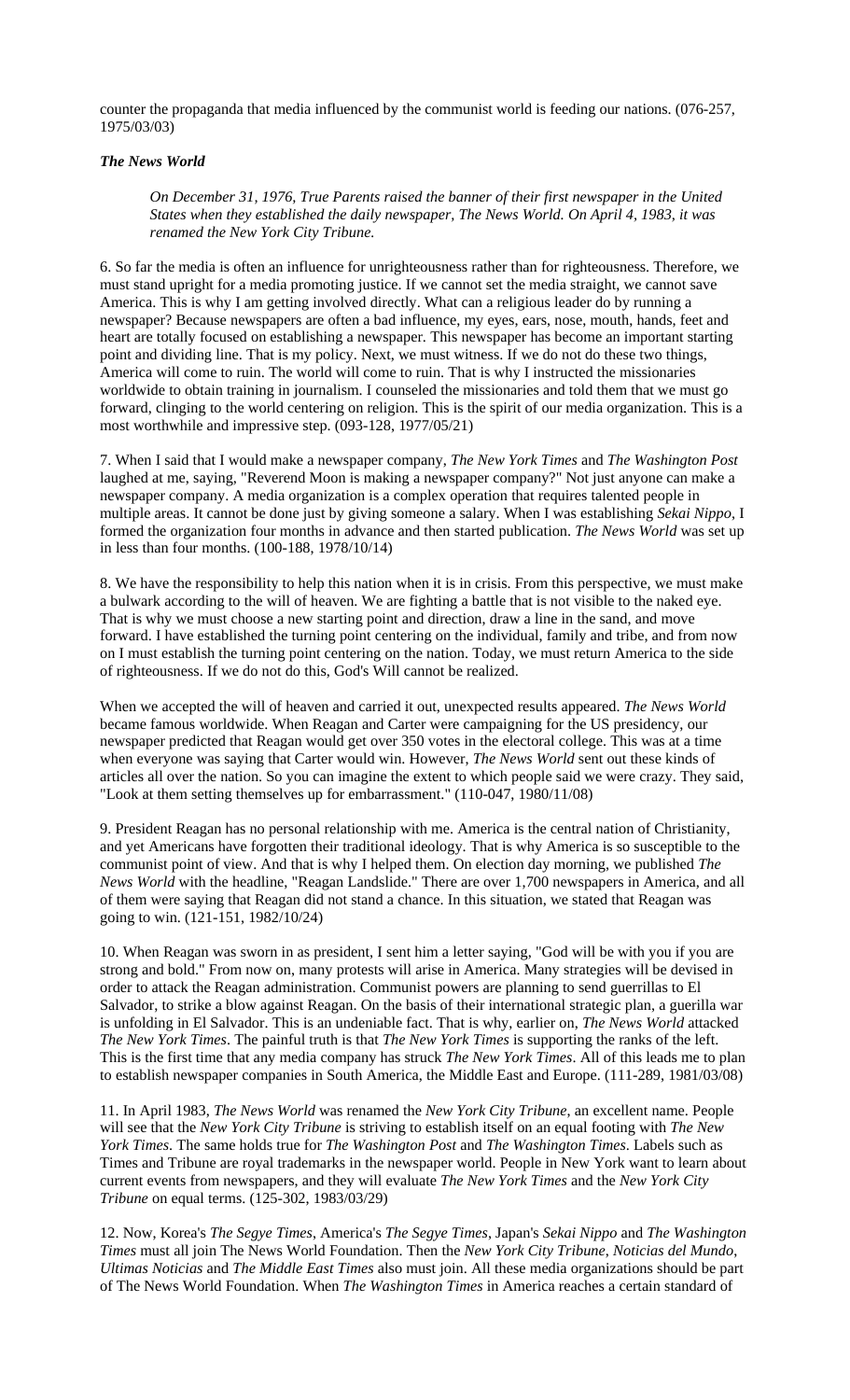success, it will become a powerful voice. Once we reach a new scale of readership, the profitability will strengthen our administrative resources, enabling us to expand our services. They hold great potential to benefit society. (186-127, 1989/01/31)

# *Section 3. The Washington Times*

# *Background*

*On May 17, 1982, True Parents founded The Washington Times, a daily newspaper in Washington, DC. It is a conservative newspaper, striving to protect America from the misguided elements of leftist thought. As one of the two major newspapers in Washington, DC, the other being The Washington Post, which tends to represent the liberal viewpoint, The Washington Times built its reputation through its commentaries on United States government policies, over which it had extensive influence. Also, in 1985, two sister publications of The Washington Times were launched: The World & I, a monthly magazine, and Insight, a weekly newsmagazine.* 

1. America is like the head because it leads the free world. If the head becomes dysfunctional, everything will die. Since I knew what would happen to the world in the Last Days and had to deal with it, I had no choice but to make preparations that no one else had thought about. That is why I founded *The Washington Times*. *The Washington Post*, which was the only newspaper in Washington, DC, was contaminated by leftist ideology. What becomes of people who read this newspaper every day? In order to ameliorate that, five conglomerates came together and tried to establish a new newspaper, but they failed. This is because a lot of money has to be invested into it every month.

Without a conservative paper, there was no way to mitigate the liberal wave in Washington, DC. There was no newspaper there that presented a God-centered conservative viewpoint. At that time, there were 1,700 newspapers in America, but *The Washington Times* came to be the only newspaper standing on God's side. Therefore, *The Washington Times* was the only one to shine a searchlight to the north, south, east and west into a world lost in the dark of night. It was the lighthouse for conservatism in a dark world. (209-243, 1990/11/30)

2. I founded *The Washington Times* in order to save America, the very nation that has been opposing me. Furthermore, I guided political parties and leaders for the sake of America's future. True love involves loving your enemy and still having more love to give. Therefore, the founding traditions of America have to be established anew, and we need to show even greater loyalty to this nation than its own citizens do. If I, as a Korean, do not have greater feelings of patriotism toward America than toward Korea, then the heavenly nation cannot be inaugurated. (162-241, 1987/04/12)

3. During the seven-year period after Korea's independence in 1945, heaven was supposed to gather together the world and advance into the messianic realm, but instead Satan destroyed the entire world. He divided Korea, Germany, and the whole world into two. That is how Satan's side became dominant. I am a representative who battled that world. I came to America, raised a flag and put a stop to the Soviet Union and the communist bloc. Gorbachev was not the one who made the Soviet Union collapse the way it did. Based on God's Will, I founded *The Washington Times*, as a strong anti-communist voice, which put the brakes on communism worldwide. That is why the Soviet Union broke apart. (204-157, 1990/07/08)

4. *The Washington Times* strives to prevent the breakdown of families and aims for a moral world. That is why we have become famous for publishing a special "Family" section in the newspaper. The Unification Church hosted the International Holy Marriage Blessing in Washington, DC. Where else in America can you hear such good news? Those who have made a name for themselves on the stage of international relations or politics will hold great respect for the Unification Church's family movement. Both rich and poor are interested in this movement in their own ways. If this wind sweeps across America and reaches the level of a typhoon, all of history will pass away, a new spring will come, and new buds will bloom. Holding on to this hope, I carry out this work. (288-252, 1997/11/28)

5. *The Washington Times* must become a standard-bearer in America's revival. Even if we receive opposition, including from journalists, we have to perfect the founding ideology through a constitutional amendment. The constitution has not yet brought Americans into a perfect union. Centering on a new Puritan spirit even greater than the first, we must create a constitution for the people of the kingdom of heaven. We will not be able to do this work if we depart from Christian thought. (378-264, 2002/05/16)

6. The articles found in *The World & I* are different from those written by regular newspaper journalists. When *The World & I* publishes an article, it makes suggestions for the future direction we should take, and regular newspaper journalists are unable to do this. Through the vast knowledge of the contributing scholars, we say, "This is Asia's situation, this is Africa's situation, this is Americas situation, this is Europe's situation; therefore, here are the results that are going to come." Thus, *The World & I* steers the media in the direction of the future. We did not necessarily expect this, but as the years went by, all the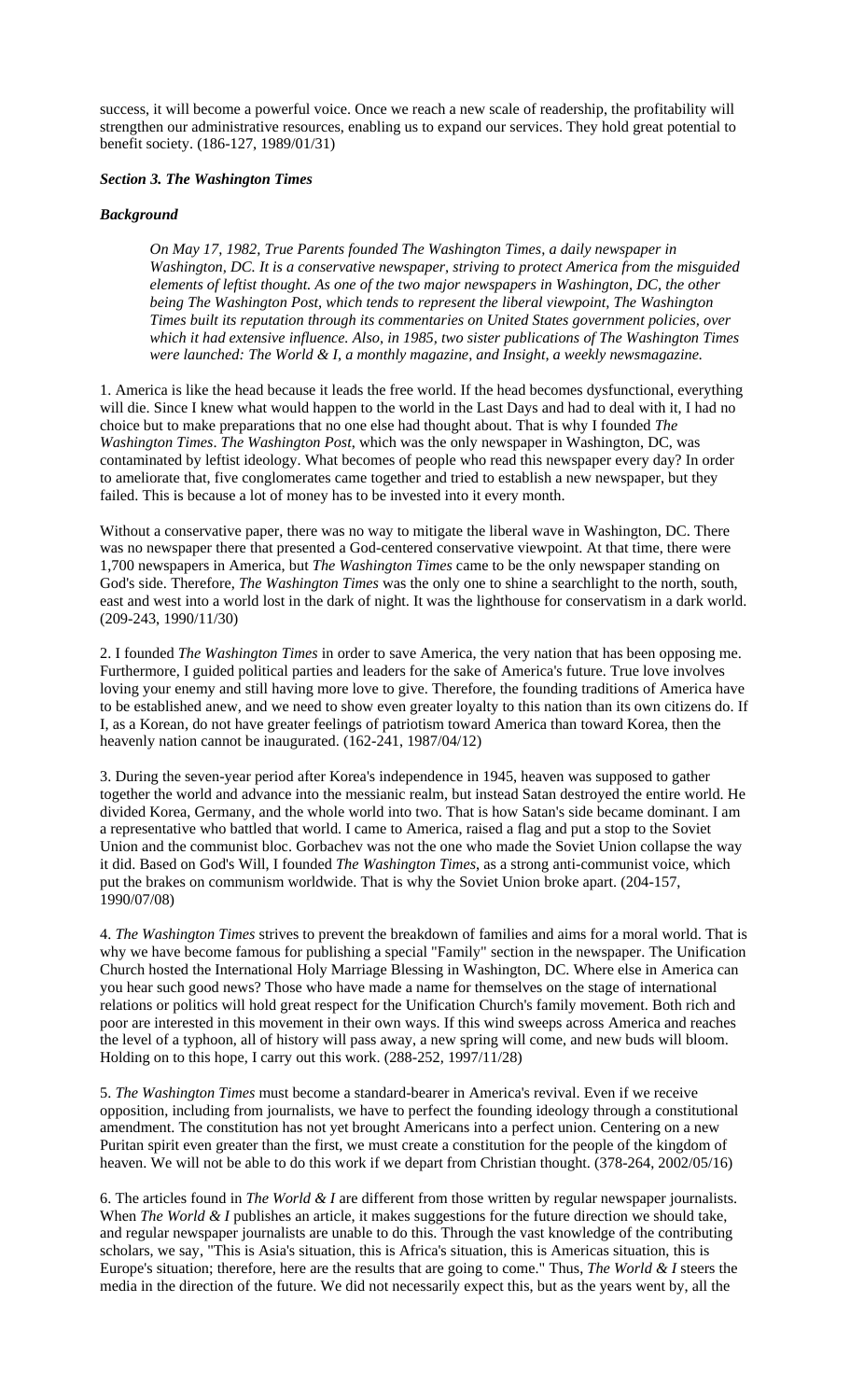predictions and results envisioned by these scholars came to pass. They made great contributions by suggesting the direction that the world's policies need to take. (249-061, 1993/10/08)

7. The research done by famous scholars is sleeping in university libraries. This is such a loss for humankind. These research papers should be presented immediately, so that they can be accessed by all educated people. These research materials belong to all humankind. They are not just to be stored in certain university libraries. I declared this at the ICUS in November, 1985. As of now, the PWPA has been established in 82 nations, so many scholars belong to this organization. These scholars send in manuscripts every three months. They immediately send their research in various fields and all the materials that can help resolve the world's problems to the editorial department of *The World & I* magazine.

I started that magazine in December 1985. Because many great scholars from throughout the developed world are contributing to it, educational institutions need to teach this content. Without gathering the world's great scholars as a vanguard, having them propose a new direction, and then moving forward, the world will come to ruin. No scholar or journalist in America has ever thought about this. (138-032, 1986/01/13)

8. In the midst of my legal battle with the American government, I approved the funds necessary to launch *The Washington Times*. I also created *Insight* and *The World & I* magazines. I did that in order to revive America. You need to know that I stood in the position to take responsibility for America and to protect America. Even though I faced a barrier of sorrow like an impenetrable fortress, I accomplished my mission and duty to step forward and go over that barrier. The central figure has to take responsibility and protect the nation. I stood in the position to protect America and lead America. The destiny of the numerous nations of the free world depends on this. (173-264, 1988/02/21)

9. Through its commentaries on the news, *The Washington Times* should guide America so that it can deal with communism. *Insight* magazine publishes 100 percent of the votes cast by all members of the US Congress each day on proposed legislation. Every week we publish exactly how the senators and representatives voted, exposing their positions regarding proposals that are leftist or otherwise harmful to the nation. Lastly, based on contributions by the world's eminent scholars, *The World & I* is guiding the future direction people need to take in different fields, as well as the direction that America needs to take. In this manner, we are investing our efforts to help the world move forward as one. (201-151, 1990/03/30)

#### *Beacon of truth*

*The Washington Times has maintained a conservative tone, based on the traditional values of American society, and it has been proposing the direction and policies America needs to follow. Furthermore, The Washington Times became a very influential newspaper in Washington's political arena during the time of the Cold War, by publishing unbiased, in-depth reports on the dynamic changes taking place. It has received favorable reviews for its outspoken commentary. Apart from the news department, The Washington Times also initiated innovations in editing and design. On October 15, 1988, the International Society of Weekly Newspaper Editors awarded The Washington Times with their highest award at the International Newspaper Editors' Conference, which included the participation of major newspapers from the United States, Europe, South America and Canada.* 

10. In the future, members of the United States Congress and those who serve in the administration are to stand in a position of America's central pillar. However, being vulnerable to the ideology and trends of the liberal world, they have not been able to grasp any direction and have fallen into despair. This is why President Reagan gathered five men of great wealth and decided to create a conservative newspaper. However, will Americans pursue a project that will cause them to lose money? No one will do that.

That is why I, the one they called the enemy of America and tried to expel, ventured to do this. We started making preparations on January 1, 1982 and published a newspaper on March 1. I sent out 200 people on January 1, and told them, "Make the newspaper by the first day of March!" This is how, 58 days later, the newspaper printed its first issue. This is unprecedented in history. Today *The Washington Times*, which began like this, has become the beacon of light for the conservative world. (127-161, 1983/05/07)

11. Even America's administration and other government institutions know that *The Washington Times* strives to protect the world and create a peaceful world. The Unification Church has received much persecution in America, but it did not fight back and instead pursued peace. We carried out educational programs for citizens nationwide, and moved forward to plant our root into the most advanced new Christian thought. People know this and trust us.

Therefore, American citizens also trust that if a complicated problem arises, *The Washington Times* will deal with it immediately. *The Washington Post* and *The New York Times* are different. *The Washington Times* always goes in one direction, focused on the traditions of Christian ideology and conservative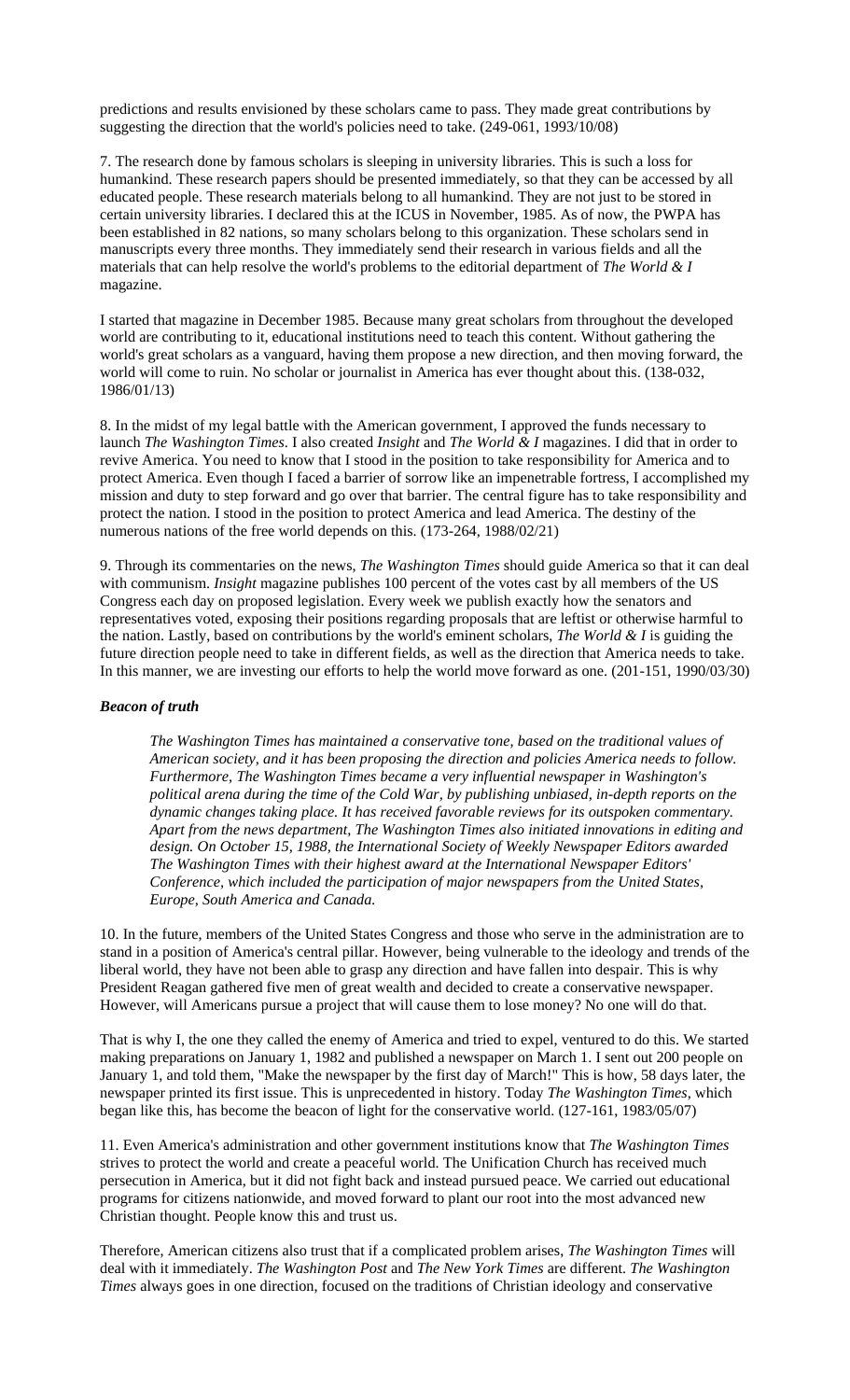values. But it is not just wedded to conservatism. We understand the principle of Cain and Abel, so we embrace both right and left. If we publish three articles about the party in power, we make sure that we also publish one or two articles about the party out of power, and maintain a good balance. In this way, no one can complain. (389-174, 2002/08/03)

12. *The Washington Times* is at the cutting edge of the world's media organizations. It has become the number one newspaper in the conservative world in name and in reality. Now the American media, including *The Washington Post* and *The New York Times*, recognize *The Washington Times* as the number one newspaper in the conservative world. By adding an online presence to the newspaper, we are carrying out a movement to pull together the conservative world, and that is how we are in a leadership position.

The conservative world is an extension of Christian ideology. We must take a leadership role in Christian thought, but not as a denominational movement. Working from the basics, we are pulling Catholicism and Protestantism forward. Academics and others who know us say that this process could break down unless the Unification Church guides it. So we are pulling everything forward. Because the media world affects everything, if we simply change its direction, we can assimilate everything and leave it healthier than it was. (282-179, 1997/03/12)

13. Today, the Strategic Defense Initiative (SDI) has become an issue. The development of SDI needs to be understood from the perspective that the Soviet Union and the United States have countless nuclear bombs, and America is trying to develop guided missiles to defend against Soviet attack. I encouraged *The Washington Times* to take the lead in arguing on behalf of SDI in the debate over government policy on the matter. Even while being accused, centering on *The Washington Times*, I encouraged the Reagan administration to pursue SDI as a policy. When President Reagan held talks in Geneva, we sent our editor-in-chief to tell them that we must not back down on SDI development. I worked so that they would promise to make that decision. (143-062, 1986/03/15)

14. Why is it that the foremost editors-in-chief and owners of media organizations attended the World Media Association conference in London? If journalists in the conservative world come and go for the sake of their own benefit, their differing opinions in multiple newspapers can be a distraction to a nation that is deciding on policy. The world's public opinion should not be like a cloud floating in midair. This is why *The Washington Times*, representing the conservative world, has been preparing to provide articles to conservative newspapers via the Internet. This will bring these newspapers together. By means of the Internet, *The Washington Times* can provide articles that are of a quality higher than those they obtain from their private news services. Because of this, people in the media all over the world will be interested in *The Washington Times* and it will become their primary resource. Our standard has risen to that level. (389-175, 2002/08/03)

15. The media influences the government's executive branch by supplying informative material. This is not the government's job; the government gathers and summarizes these articles that come from the media organizations. It issues the resultant data every week.

*The Washington Times* provides 65 to 75 percent of that information. This means that *The Washington Times* is informing the decision-makers in all the branches of the administration. Summarized content, centering on the articles of *The Washington Times*, is issued and disseminated to the whole world through the government's public information agency, which has a great influence.

Thus, *The Washington Times* is performing a great service by contributing to the world of information, the global tide extending into the future. Through this, communism is melting away. Until now, we moved forward based on the confrontation between communism and democracy. But now we are moving forward by restructuring Christian thought and establishing family ethics as the standard. (237-015, 1992/11/10)

16. *The Washington Times* retains a vast amount of information. If it wants to do an investigation, it can immediately extract and view all the relevant information. Without such a capability, we cannot provide guidance for the world. Americas Department of Defense, State Department, White House and libraries send inquiries to *The Washington Times* regarding obscure and detailed questions. In this way, *The Washington Times* is becoming known as one of the world's best information sources. That is why the articles published by *The Washington Times* have the power to influence the world, even moving readers to tears. (273-154, 1995/10/22)

17. *The Washington Times* has experts on the North Korean issue. The State Department's officer in charge of dealing with North Korea has relations with *The Washington Times* and, while exchanging information, that officer makes inquiries. These people do not know the direction of the providence. They are coming to depend on us. The media and even the politicians are looking to *The Washington Times*. This newspaper is the place where the best information networks put together a picture of the future. *The Washington Times*, competing with hundreds of other newspapers, ranks among the top. The advanced nations of the world that hold sway over the six continents, and the world's news services, know that *The*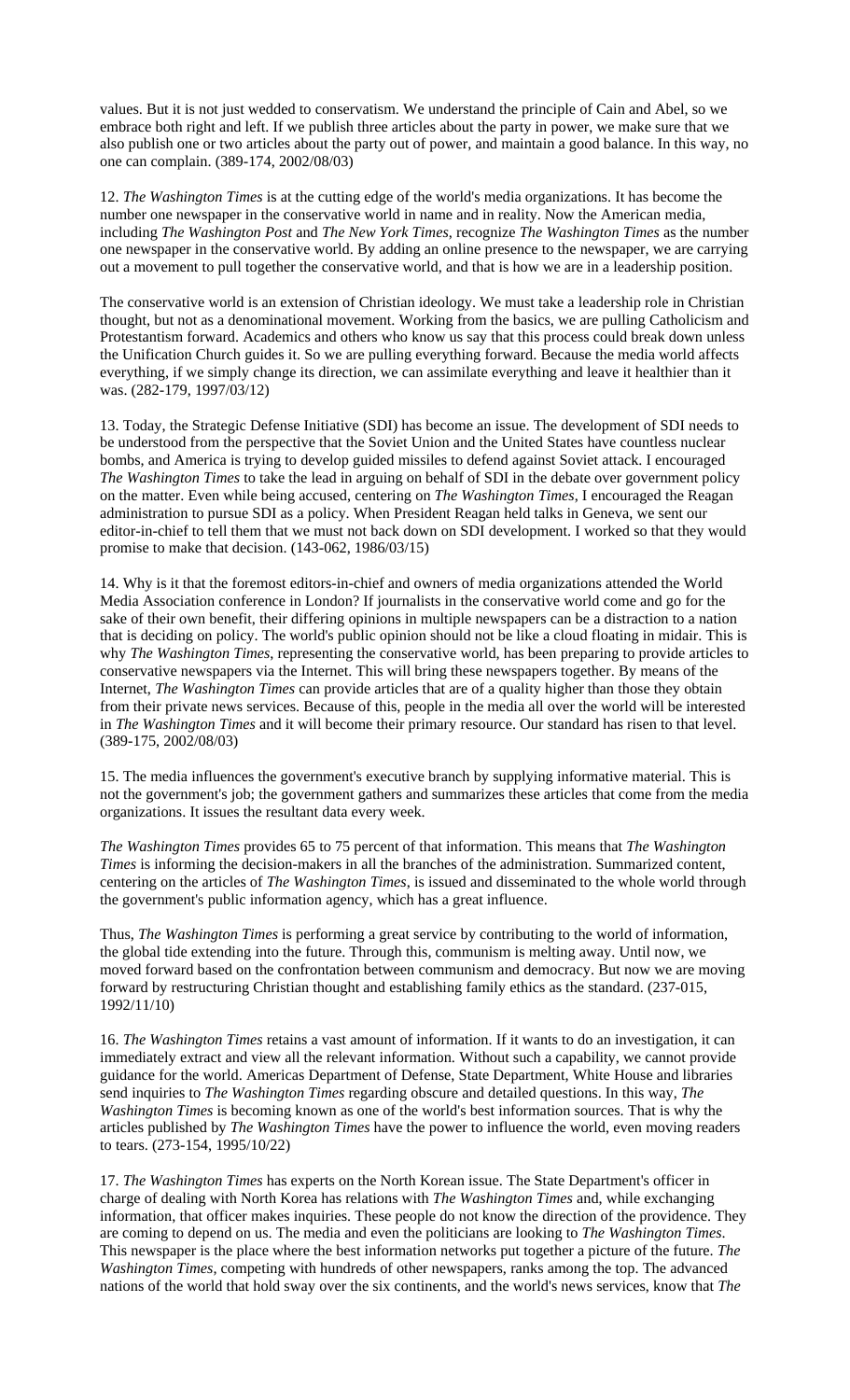*Washington Times* is trusted as the most conservative newspaper in America. (260-098, 1994/04/28)

18. If you disconnect from the world of information, you cannot be a leader. Information is that important. That is why I founded a newspaper. What is so outstanding about *The Washington Times*? It is located in America, but I do not work just for the sake of one nation alone. I work for the Will of God and for the sake of the world. That is why *The Washington Times* has become a first-class newspaper and has risen to the highest echelon. (285-047, 1997/04/19)

19. In 1985, 300 newspapers were selected from American media organizations for review. From among them, the newspaper considered most influential, most talked about, and most productive of exclusive stories was *The Washington Times*. America has abused me and communist forces have threatened me for publishing *The Washington Times*, but I continue treading the path of suffering for the sake of the free world, for the sake of the Will of God, and for the sake of the path He desires me to take. We are brave soldiers, confronting these communist threats and freeing the world of communism's cancerous foundation. Heaven has led the historical search for justice, and it tries to establish such organizations and set them up in the central position, the position of the owner. Centering on *The Washington Times*, the American media will have no choice but to yield naturally. (138-117, 1986/01/19)

20. At a design competition entered by 8,000 of the world's newspaper companies, *The Washington Times* received the grand prize and awards in 38 of their 100 categories. There were 12 judges involved, all of them experts in the fields of performing arts and visual arts from major international newspaper companies. In 1988, the panel of judges voted unanimously for *The Washington Times* as the first-place winner. There had been a unanimous vote only one time previously, in 1971. (183-157, 1988/10/31)

21. *The Washington Post* and *The New York Times* are following the way *The Washington Times* designs its newspaper. I am the one who advised *The Washington Times* regarding its layout. For this work, my artistic sense is excellent. I advised the staff about everything from the spacing of lines to the overall layout. This design has been taking first place at exhibitions for the past ten years. (231-043, 1992/05/31)

#### *Section 4. The Segye Times*

#### *Mission and objectives*

*On February 1, 1989, True Parents founded the daily newspaper The Segye Times in Seoul. They established it as a conservative newspaper with the motto "Love Heaven, Love People, Love Your Country," and the mission statement, "Discuss the unification of the homeland, promote the national spirit, and realize a moral world." The Segye Times, more than most Korean newspapers, has an international network of correspondents to cover the main regions of the world and has gained respect for its coverage of international news.* 

1. Many people ask, "Why would a religious leader invest a huge amount of money and take such an interest in media businesses? What is his true motivation?" The answer in a few words is because I know very well that the media has a crucial role in determining if there will be peace or war in the world. The latter half of the 20th century has been an age when we have been virtually ruled by the media. Media power is becoming even greater than military power, with all its nuclear weapons. When the media sparks discussion based on noble and virtuous values, it can become a standard-bearer for world peace. But when the media deceives people with irresponsible, misleading and incendiary information, it becomes a tool for the destruction of world peace. (1989/02/22)

2. I am from Korea, and I am the founder of the Unification Church which carries out missionary work in 160 nations. The reason that I, as a religious leader, founded *The Segye Times* daily newspaper in my homeland of Korea is because I know very well that the media can play a vital role in building the ideal we all strive for, a world where all people live in peace and freedom. Moreover, the media is crucial for developing a world where God's ideal of creation is realized, where true love blossoms and where all people prosper. (254-109, 1994/02/01)

3. *The Segye Times* was born and uttered its first cries in this land of Korea. *The Segye Times* is the symbol of a free media, and we affirm before you that it will become the model of responsible journalism. *The Segye Times* will shed tears for justice and will be relentless in exposing injustice. *The Segye Times* will transcend political parties, will not side with any single denomination, but instead will shed blood and sweat for the sake of the people, nation and world. In short, *The Segye Times* will become the pride of the Korean people and of all people. *The Segye Times* and *The Washington Times* will become lofty beacons of truth in the East and the West. They will become lights of freedom and democracy and voices of reason that distinguish clearly between truth and falsehood. *The Segye Times* is your newspaper. It is your voice and your representative. *The Segye Times* gives voice to your conscience. (1989/02/22)

4. The Unification Church strives to move God's providence forward. It yearns to save all humanity. Although we are creating a newspaper, it will not be an organ of the Unification Church. Rather, it will be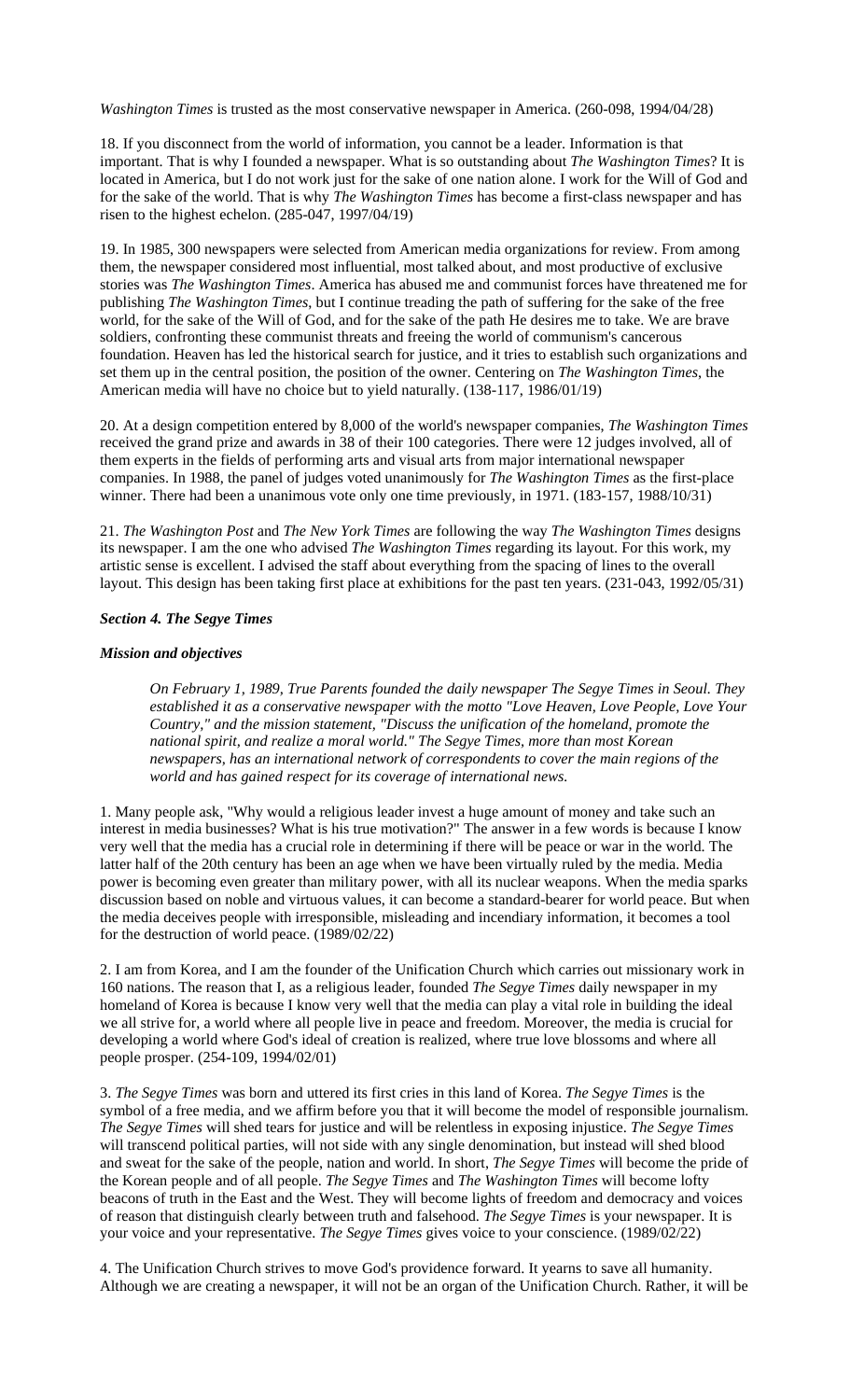a publication guided by the Will of God. Think of it as an organ of the historical providence with God's Will at its core, rather than as an organ of our church. Do not have such a church-centered outlook. We must teach people every day, but the Will is global and is not solely bound to the Unification Church. This Will is the Will of God. (203-114, 1990/06/23)

5. If you listen to me, *The Segye Times* will develop rapidly. Journalists have their own concept of how they should be, but that concept is not based on an absolute. The habitual tendencies of journalists are not what you should emulate; they are not absolute. Seek that which is absolute, but not for the sake of knowledge. In the future, in order to develop *The Segye Times*, what must we do? What is the basic motivation driving our development? We must unite and stand together, from bottom to top. Whose company is this? It is my company. What is the common denominator I share with *The Segye Times*? The common denominator is a vision of reviving the nation. This company exists for the sake of reviving the nation. Employees here need to be united as patriots working for the sake of the nation. You must do so not only with the nation in your heart, but with all humanity. If you do this, everything will be accomplished. (199-220, 1990/02/17)

6. The purpose of establishing *The Segye Times*, as revealed in the mission statement, is to "discuss the unification of the homeland, promote the national spirit, and realize a moral world." From a national perspective and from the perspective of humanity's cultural history, these are ideals everyone desires. In this way I have worked according to God's Will, which is to establish a peaceful nation and peaceful world. (254-102, 1994/02/01)

7. Our church members go from house to house at 3:00 or 4:00 in the morning delivering *The Segye Times* while praying for the unification of Korea. Standing on the front line like that, they are showing a good example to everyone. You should know that criticism toward the newspaper pains me deeply. But look at *The Segye Times*' mission. The newspaper was not created to make money, and I intend to use it to scold those who make money by unethical means. History's tradition and the path of hope can move forward only after righting these wrongs. Without doing so, our present success will not connect to the future. We have the responsibility to quickly resolve the problems of the world. Taking this on, we seek out the path of life. (249-253, 1993/10/10)

8. We need to go beyond *The Segye Times*. The Republic of Korea's journalists should instill moral values into society. They ought to use moral principles as a sword, with the intention to quickly influence the national spirit of people who yearn for a better future. For a journalist, using the pen for the sake of social justice is more fearful than using a sword, because in a duel with swords, the victor and loser are quickly decided, but this is not so in the case of writing on social issues. Sometimes we cannot judge whether arguments pro and con are right or wrong, even after centuries and millennia pass. Therefore, in your journalism, from start to finish, you should be responsible, serious, precise and trustworthy. Employees of *The Segye Times* must become serious people, so as to bring together external reporting and internal moral influence. (186-138, 1989/01/31)

9. If we want to unite North and South Korea, we need to find people with hidden talents who can help make this happen. It is not easy to publish a newspaper at all, never mind one that represents all the people. But without a newspaper, we cannot unite North and South Korea. Now we hope to publish a monthly magazine to reach each city and province. We are preparing for that. We cannot neglect this nation. I could establish a foundation of this scale only after going through indescribable hardships. I did it because I embrace heavenly principles. This is why I cannot just leave. *The Segye Times*, which was established as a newspaper to present arguments on North-South unification, has to be distributed to every village you can reach. It is not a newspaper that exists to make money. (222-051, 1991/10/27)

10. We have to create an atmosphere through which North and South Korea can unite. You must take *The Segye Times* newspaper to every corner and every house in Korea. As people who distribute *The Segye Times*, you deliver the "cosmic daily news." You go out with the daily news of love. You are envoys of the heavenly nation who are building the cozy house of love. This is why I tell you to stay quiet even though people persecute you and slam the door in your face. If you open your mouth and argue, you cannot go back to that person a second time. By staying quiet and investing 100 percent in your mission, the rope of true love will grow thicker and thicker and those people will become like its strands that gather around you. Through doing this, you are helping Korea to become the original homeland that the progenitors of the Korean people failed to realize. Therefore, you should remain quiet and endure, advancing silently. If you do that, you will naturally accomplish the Will. (186-113, 1989/01/29)

#### *A responsible and moral media*

*True Father said, "The media should be the voice of truth and the conscience of society." He gave instructions that The Segye Times should function as an influential newspaper that presents sound arguments. He emphasized especially that the current world is descending into chaos due to the collapse of moral values and that the newspaper should take responsibility to guide society. He also said that its interaction with sister news organizations, The Washington Times and*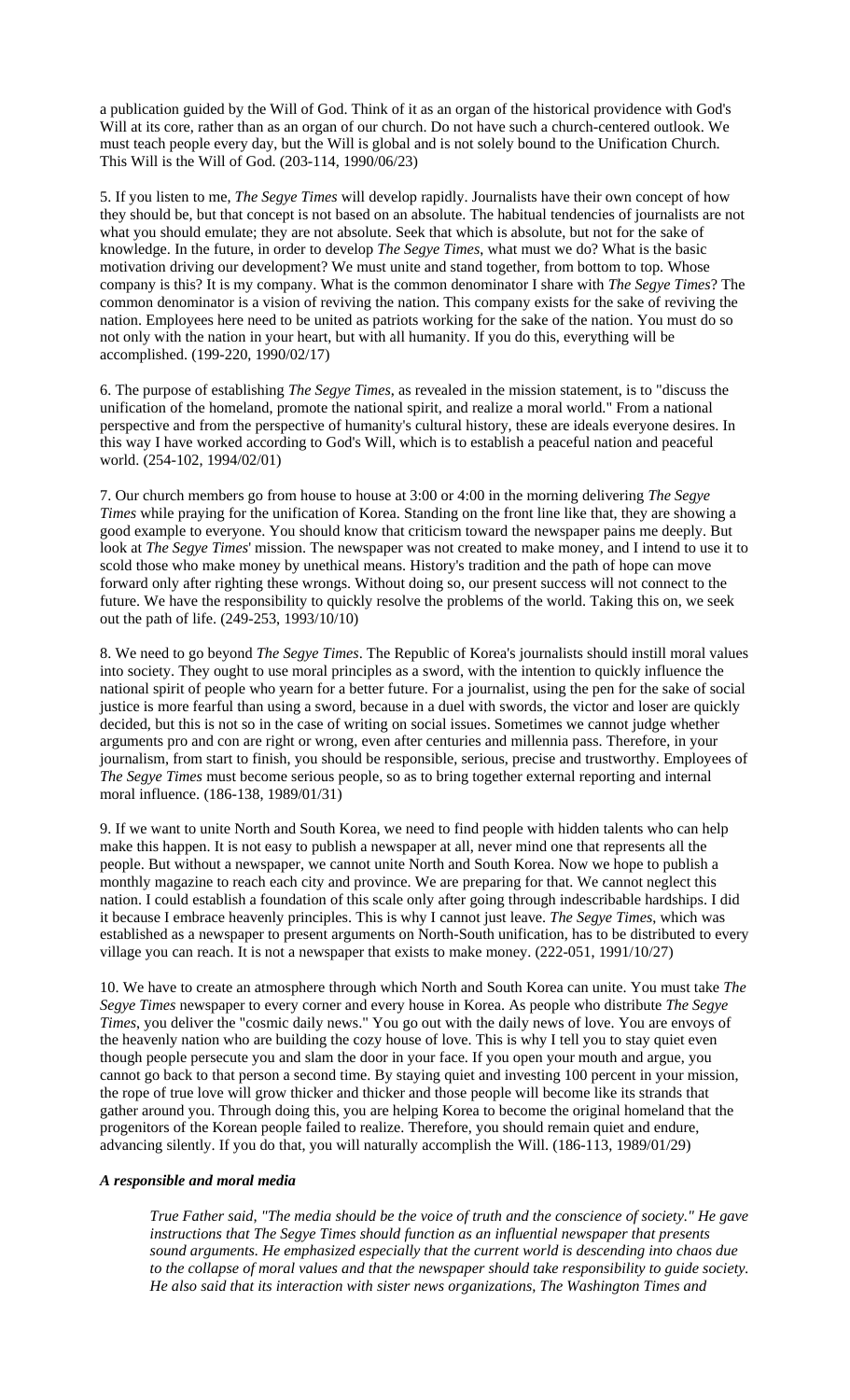### *United Press International, will strengthen our international media network.*

11. The character se in *The Segye Times* means world. The character il in Ilbo means day. Therefore *The Segye Times* reports world news of the day. What kind of day? A good day, not a bad day. What is a good day in Korea? *The Segye Times* should praise what is good and critique what is bad. This is the right path. You must be responsible journalists. You should take responsibility in this way and put your life on the line for this principle. (179-183, 1988/08/12)

12. As newspaper journalists, you ought to leave a legacy of positive achievements in society. What should that legacy be? How many journalists are confident enough to declare, "I took the path of righteousness in my career," and to testify about that to their children? This is a serious matter. The reality is that we cannot significantly or permanently move the world by means of knowledge, money or power. We can move the world only with truth. Truth in the end is what moves the world. Ultimately, *The Segye Times* is fighting daily to establish righteousness rooted in truth. (179-191, 1988/08/12)

13. *The Segye Times* should be a record of the most worthwhile stories from all over the world and it should establish a reputation that we have a high standard. From that position, you must critique issues relating to the nation, to Asia and to the world. As a journalist, you decide that certain points in a news story are key, and present them as such, but what percentage of your story will receive approval when seen through the lens of God's absolute truth? You may have written the article flawlessly from a technical journalistic perspective, but what percentage would be flawless from God's perspective? This is where the problem often lies. Do not try to deceive your conscience. (179-194, 1988/08/12)

14. Media organizations should establish high standards that educate society. Presently, they are wreaking havoc in the world. You journalists should not become like blasé university professors who care little about their students. Instead, you should take responsibility to raise young people in a way even better than you were raised yourself. University graduates who received a great education all too often end up falling into corruption in the workplace. Who causes this? Journalists have a great deal of responsibility. In reporting the news, journalists seek glory for themselves and fail to think about the good of the people. This is why I have come here to call for a responsible and godly media. Through such media organizations, we can improve society by educating our readership. (205-307, 1990/10/01)

15. *The Segye Times* was founded as a bastion of righteousness that should press forward boldly. How boldly should you press forward? You must press forward even more boldly than I do. Sons and daughters and descendants should be better than their forebears. Only then can a particular family, company or nation prosper. Therefore, you should be more tenacious and advance more forcefully than I do. When you fight for something, you should not only put your life on the line; you should say, "Father, having put my life on the line, I put my love, health, children, money and influence on the line, and I will press forward even more boldly than you!" Moreover, your thoughts and actions should be one. When you do that, a new door to a world of unity will be opened. (186-154, 1989/01/31)

16. In the future the Unification Thought Institute should become the research department of *The Segye Times*. Also in the future, all the newsroom executives higher than assistant managing editor, including the editor-in-chief, managing editor and editorial page editor, should take responsibility for guiding the nation's leaders, based on clear thinking both in public policy and theology. Of course, it is important to write outstanding articles, but guiding the leaders of the country is even more crucial. My standards for education, exemplified in venues such as the ICUS and the World Media Conference, are preparations for this. This standard of guidance should be instilled in the Korean media. In public schools, teaching is based on a fixed curriculum mandated by government policy. In other words, department of education regulations limit what can be taught. But the media contends with no such constraints. Therefore, the media must operate according to a clear ideological perspective for the sake of strengthening a new direction of education. Moreover, we need to do this in light of our face-to-face confrontation with North Korea. (186-126, 1989/01/31)

17. Our newspaper company needs to be a beacon of moral guidance. Our challenge is how to raise people who can revolutionize the entire newspaper industry in five to ten years. This is why we need to revitalize ourselves and become moral beacons. We need to elevate the social prestige of journalists above that of professors and teachers. With this in mind, we must develop a newspaper that deals with the issues of character education, civic virtue, public ethics and personal morality. (223-076, 1991/11/07)

18. More than 1,000 people work for *The Washington Times*, most of whom are veteran American media professionals who are respectful of my work. I dream of connecting *The Segye Times* with *The Washington Times*, of setting it up so that individuals from *The Washington Times* can be seamlessly exchanged with *The Segye Times*. I have come to realize that it is useless for *The Segye Times*' journalists to be just correspondents for *The Washington Times*. They should work as "exchange agents" and then serve as correspondents. Only then will they be able to use *The Washington Times* wherever they go. They should not work only on their own newspaper while following *The Washington Times* around. We also should set up a system for such exchanges with the *Sekai Nippo* and *The Middle East Times*. What I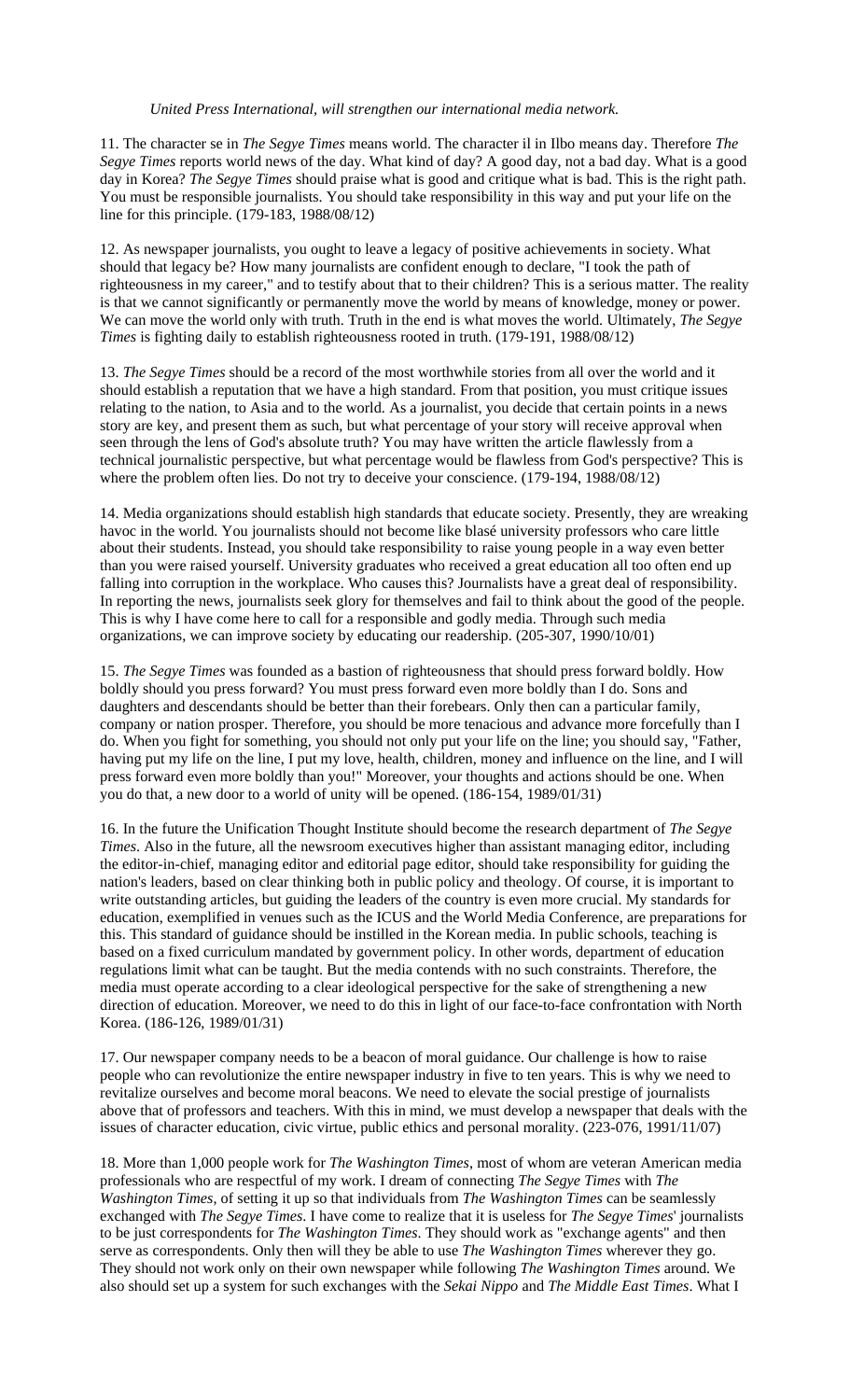am envisioning is to streamline our company so that the workforce can be balanced to provide the most substantial international coverage for all. There is a saying, "The proof is in the pudding." There must be a way to have exchanges like this happen between our newspapers. Based on this, *The Segye Times* will become even more hopeful, as part of a single family of media organizations under one roof, governed by a comprehensive strategy. (212-346, 1991/01/11)

19. When you write an article, you should put your reputation on the line and write it responsibly. When I started *The Washington Times* in America, I told them not to follow *The Washington Post* or *The New York Times*. This was a declaration of independence. I set up a standard of autonomy. Now, Japans *Sekai Nippo* has risen to this standard. I advised *The Washington Times* not to increase its print run until there is greater demand. Now we have become established; many people recognize us, including the United States government. Why is that? It is because no one can equal the quality of our coverage of local, national and world affairs; we have our finger on the pulse of information. American newspapers today are all too often indirect purveyors of communist disinformation. They have given up moral standards and run provocative articles promoting an ideology of decadence. But we are different. Let there be light in your eyes and study hard how to be independent. (179-198, 1988/08/12)

20. In the future, I plan to establish *The Segye Times* as an international model of journalism, a newspaper that represents Asia. It will be read all around the world just as *The Washington Times* is. In order to do that, *The Segye Times* can translate and reprint even a large portion of *The Washington Times*, printed in Washington, DC. This will result in the world news section doubling in size. *The Washington Times* articles from the culture section, the religion section and the family section are especially valuable for *The Segye Times*. In the process, you can interfuse Korea's state of affairs with America's, and the result will be a new global newspaper. (281-293, 1997/03/09)

21. The leading international wire services send correspondents to fewer than 100 countries. However, our reporters cover 180 nations. They take photos and file articles from those locations, including expert analysis, which we introduce to the Korean people. We also have the option of including viewpoints on a story from neighboring countries. Because we have done this, Koreans learn about the world directly from our sources. We publish extensively about each nation. If we vary the number of pages to accommodate articles about several nations at once, everyone will come to read our newspaper and lose interest in other papers. What I am saying is, we should not increase circulation merely by following the lead of other companies. (281-294, 1997/03/09)

22. The world is in a state of chaos due to a loss of values. Therefore, someone has to take a stand; this is the time we need to do this. As the communist and democratic worlds are both collapsing, who will take a stand? There is no one but us, no one but Reverend Moon. Now the age of autonomy has come and we must stand and move forward independently. We have to thoroughly teach people about this. We must not follow others. *The Washington Times* has gone this way, which is why it could achieve a global stature in such a short time. I am saying that you should not just be a follower. We must press forward boldly, standing on our own principles. (203-112, 1990/06/23)

23. *The Segye Times* absolutely should not follow the other ten newspaper companies in Korea. When I founded *The Washington Times*, one of the first things I told them was not to follow what existing newspapers were doing. From a publicly recognized position, a national newspaper can exert influence over a nation and on a nation's governance. If you, as a newly founded newspaper, simply follow the other newspapers, you will not influence people any more than the other papers do, no matter how much you engage them. (282-178, 1997/03/12)

# *Section 5. Print, Video and Archives*

# *Establishing print and video media*

*On October 3, 1989, True Parents brought professors from the PWPA together and appointed them as writers of a multi-campus newspaper, The World University Times, published for professors and students. Previously, on April 21, 1980, True Parents founded the Spanishlanguage daily Noticias del Mundo for the Spanish-speaking people of New York City. They also launched The Middle East Times in Cairo on March 3, 1983 and Tiempos del Mundo in Buenos Aires on November 23, 1996. Showing considerable interest in video and broadcast media, True Parents launched Atlantic Video on September 7, 1990, with production facilities in Washington, DC. They also directed that United Press International (UPI) be purchased, and it was acquired on May 15, 2000.*

1. The *World University Times*, grounded in Unification Thought, is aimed mainly at professors and university students. It publishes weekly now, but when it becomes a daily newspaper, its national educational material will influence the greater society. This is why from now on people who read *The Segye Times* should also read this newspaper. You need to know my teachings. In order to become more than a Unification Church believer who is just guided by my teachings, you should experience the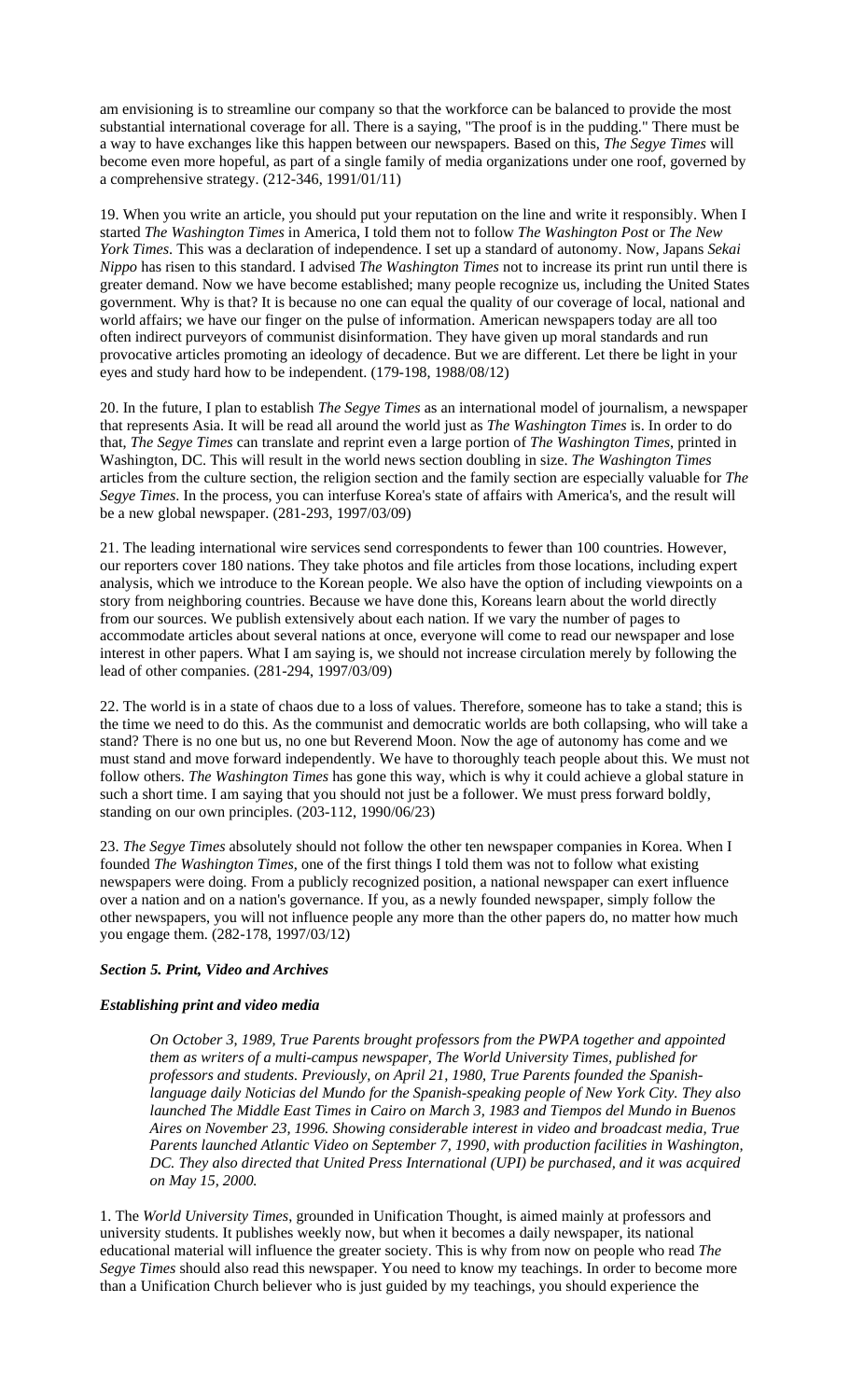battlefield with me. (191-177, 1989/06/24)

2. The *World University Times* should be influential and help each political party develop constructively and progressively with a vision for the future. Even if I do not create a party and enter the ring with them, I must establish guidelines and targets so that political parties can take the right path. I am the only one doing this kind of work. That is why I created this multi-campus newspaper. It is made not by students but by professors. Therefore, the major media cannot take The *World University Times* lightly. The power of words is unlimited. This paper is not primarily for students; rather, it is a scholarly newspaper in which professors can express criticism academically. (204-337, 1990/07/11)

3. My plan is to bring together people from the media, academia, the Summit Council for World Peace, the Federation for World Peace and the Inter-Religious Federation for World Peace and direct them to focus on society's moral education. Until now, the media have been bringing the world to ruin. Why do you think I came to support professors? I founded The *World University Times* in Korea and the worldlevel *The World & I* magazine in order to do this work. (205-307, 1990/10/01)

4. The Latino and African-American populations in America are placing their hope in me. African-Americans pay attention to Washington, DC, and the Latino community to New York City, so *The Washington Times* and *Noticias del Mundo* can connect with them appropriately. Furthermore, *The News World* in New York City is carrying out a movement to bring together not only whites but people of all races. The Jewish community has opposed us, but we are carrying out this movement to embrace them as well. We have reached the stage where, if Latin American countries need to address the United States, they can go through us, and if the Latino or African-American communities want to advance their causes in the United States, they know I can offer unparalleled support. At the same time, CARP has organized scientists and world-class intellectuals on campuses to address the world. Overall, we must take such steps in order to bring these diverse communities together in heart. (128-044, 1983/06/01)

5. The purpose of founding *Tiempos del Mundo* is to educate young people and prevent family breakdown. We are developing such strategies as we go along. Even scoundrels such as Mafiosi, spies, gangsters and corrupt politicians need this education. I have been thinking for a long time about how to resolve a host of human problems. Because we made expansion of this domain our chief aim, I made sure that the goal of educating young people and families was a top priority. It is only through us that young people can receive the proper type of education and families can be saved from breaking down. This is why I am leading this work. I have founded newspapers to realize a just society. (281-177, 1997/01/02)

6. I am the only one who can bring Protestantism and Catholicism together. I am doing this through our academic and news media organizations. Right now, in the era of the North American Free Trade Agreement, North America is uniting based on Protestantism and Latin America is uniting based on Catholicism. But Protestantism and Catholicism conflict with each other. This is why I am carrying out the movement to unite them. To make this connection, we need a newspaper. To deal with global ideological trends, I am elevating the level of Latin America's newspapers. *Tiempos del Mundo* is accomplishing this, even though initially everyone opposed it. It is in first place when it comes to coverage, content and quality of editing. (291-065, 1998/03/05)

7. The majority of Latin America's countries are Catholic, and when I said I would go there, everyone opposed me. Despite this, I founded a newspaper there centering on *The Washington Times*. I did this in nine months, something America's conglomerates spent ten years trying to do but failed. Argentina, more than Brazil, is in direct connection with the Vatican. Brazil is within Portugal's sphere of influence, and Argentina is within Spain's. We built the *Tiempos del Mundo* newspaper to shed light on the affairs of Argentina, a Catholic nation that operates under the Vatican's sphere of influence. We know about the projects these nations are carrying out. In fact, we are aware of how all the Latin American nations are evolving. I have the keys to the deepest insights. (296-249, 1998/11/10)

8. We have educational content and a system for producing and broadcasting it from our facilities in Washington, DC. I brought the best technology and equipment from Japan and created facilities in Washington unrivaled anywhere in the world. We have the best facility for editing documentaries and movies. I have set the standard and established the world's best facilities. If you are the best in New York or Washington, you are the best in the world. I named this place Washington Television Center-Atlantic Video. It is famous and is known simply as "Atlantic Video." (139-329, 1986/01/31)

9. The Washington Television Center, located in Washington, DC, is a hub for global electronic mass media, a video news agency and more. Up to this point, it has only dealt with text, but now we are sending not just articles to the world -- as the AP and UPI news agencies do -- but also photos and videos via satellite. To use our service, recipients download, edit and then upload our material. We have entered the age of audiovisual education. We have prepared everything, including the facilities, which we inaugurated a few days ago.

From now on, we will develop human resources through our associations of professors. We need to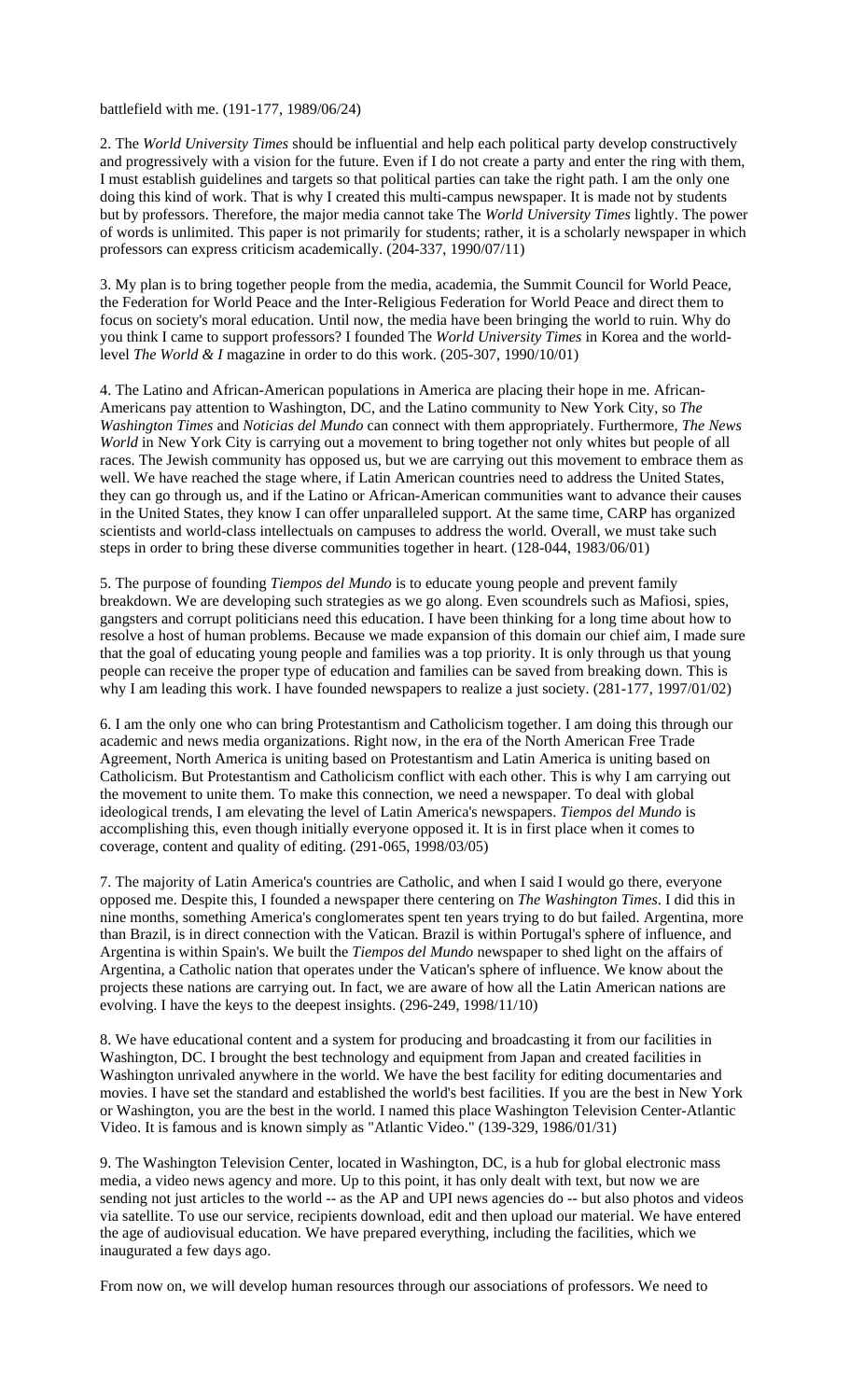generate funding for the World Media Conferences and the Summit Council for World Peace, which gather the world's top intellectuals, scientists, journalists and current and former national presidents. All nations will have their representatives learn from our programs. We can facilitate interaction by editing content down to the minimum time and distilling the essential points. This will allow users to insert our clips into their own broadcast programs with the touch of a button. If the subject matter has to do with Korea, for example, we will produce a product suitable for airing on Korea's broadcasting systems and will also format it for consumption as global news. (212-215, 1991/01/06)

10. Up to this point, media communications have been on the level of text, but in the near future, the age of video and television media will come. I was among the first to grasp this. We will set the moral compass and present it persuasively to all the people of the world. We must restore purity among the young boys and girls who are deteriorating due to all sorts of disturbing and decadent magazines displaying free sex and rock music's ugly side. To do so, we will create an excellent weekly television series and distribute it throughout the world. Furthermore, every week we will create and distribute videos containing complete content and commentary on current events that people will surely watch. We must create a catchy theme song for those videos with the message, "Turn around, world!" to change, as fast as possible, the direction of the present world, which is descending into hell. This is what we will broadcast. I have completed all preparations in America in order to disseminate such content around the clock. (214- 090, 1991/02/01)

11. In America, we have a video reproduction facility called New Future Films, where the output is 5,000 units a day. They duplicate movies from all over the world and catalog them into categories such as education, sports and musicals. They can be arranged just as in a library. Our next step is to produce video lectures by famous scholars. We will make 3-hour, 10-hour, 30-hour and 50-hour video series. A 50-hour series is long enough to cover an entire subject area. Lectures from these famous educators, put onto videotape, can last for thousands of years. We must ensure that people can access the educational material that we are sending out each day. If people come to watch these wholesome videos for a year, their personal inclinations will improve. This will affect popular culture and fashion in the long run, and is essential to the task of halting the social decline that is rampant the world over. (207-126, 1990/11/01)

# *Recording providential history*

*True Parents have left a legacy of words and deeds from their lifetime of effort. In order to preserve, record and compile these for the sake of future generations, True Parents established Seonghwa Publications, the Unification Church History Compilation Committee and the Pyongil Co. Ltd., which produces PeaceTV. They also established magazines such as Seonghwa and Tongil Segye. Seonghwa Publications, which was established on February 11, 1961, has published many books, including the multi-volume set, The Sermons of the Reverend Sun Myung Moon, and Exposition of the Divine Principle. The Unification Church History Compilation Committee, which commenced on November 1, 1981, is in charge of compiling True Parents' history and collecting and archiving historical materials. The Pyongil Co. Ltd., established on October 1, 2004, produces photo and video materials.* 

12. People attending and living closely with me should consider seriously the issue of how they will manage the materials I am leaving behind for the sake of creating a new world culture. Leaders have not been aware of the importance of maintaining a historical tradition. They do not know how valuable my legacy will be to descendants and future generations. The same applies to the editing of my sermons. If there is a fire, all these materials will be gone.

The Unification Church History Compilation Committee must be aware of this. Our movement's events should be categorized by degree of importance, and then be preserved as historical and traditional materials.

This is not an inheritance relevant only to the Unification Church. You must arrange Unification Church information according to how it has influenced the nation, continent and world, so that when people want to know about the Unification Church, they can easily reference the information here. They will look for the historical tradition in this massive store of literature. There, however, they will find not just their own nation or organization; the collection will include global organizations and all nations. They will be able to access materials not only about their own religious organization but a comprehensive integration of materials about numerous religious organizations. When young people see this, they will understand how it all comes together and will not be able to contain their excitement and interest. This is why we need these materials. (230-208, 1992/05/06)

13. Unification Church members do not know much about these historical materials. They have been so busy trying to connect to the present reality and keep up with their present environment that they did not think about history. This is why I am providing to you the entire collection of my sermons.

You must be aware of the history of our church when it was located in Jangchung-dong and the events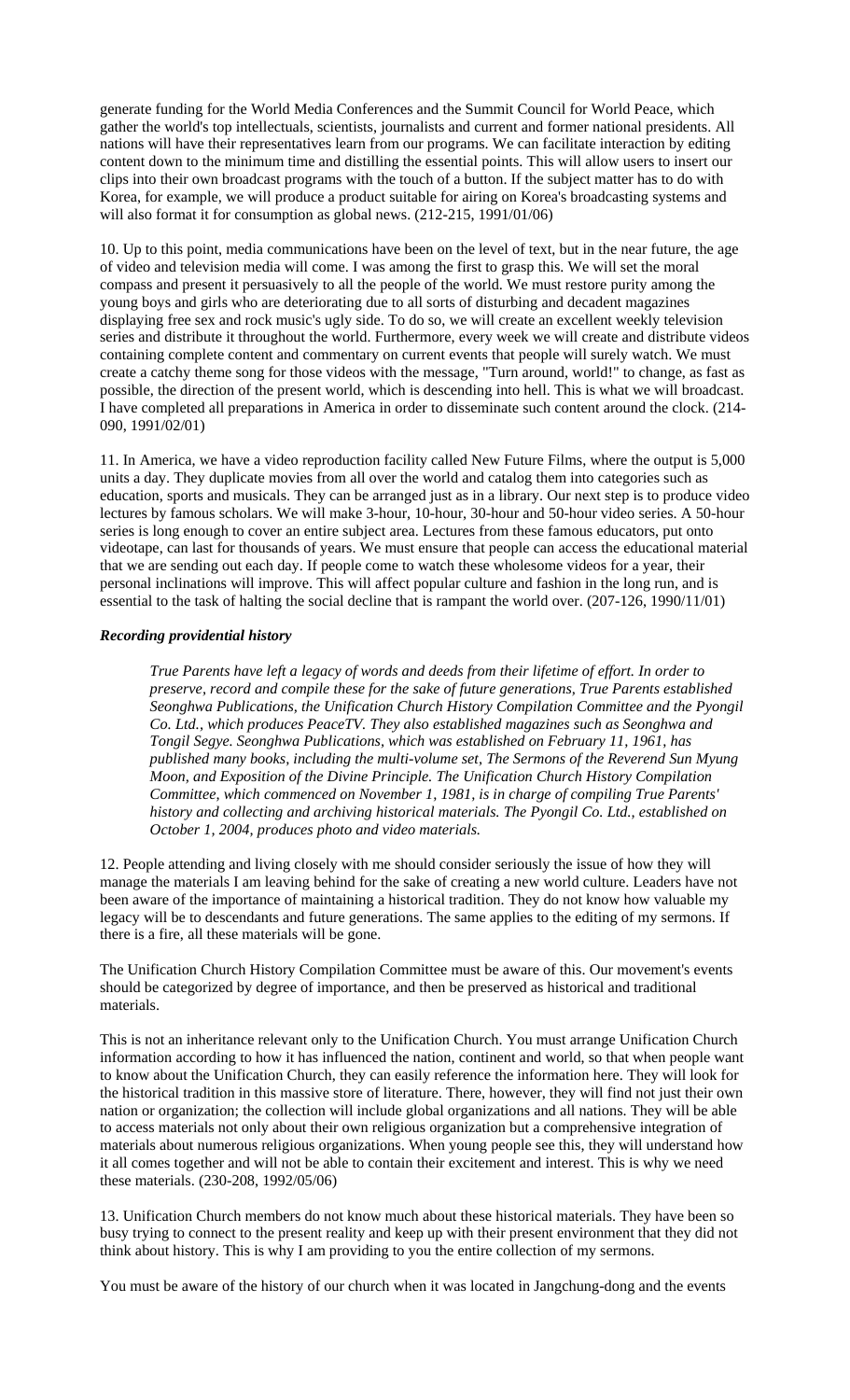surrounding the expulsion of professors and students from Ehwa University. You must understand the state and situation Korea was in at that time of transition. I wove the providence within the religious background not to oppose people but to create harmony. Those relationships arose in the age of the individual, but I had to introduce ideological concepts that connected to the age of the family. Hence the need for the collection of my sermons.

Past and present both are necessary. However, many people do not know the past very well. There were groups who wanted to restore Eden in each of the Old, New and Completed Testament ages. Unless you can put this into perspective academically, it is difficult to find the proper historical relationships between them. This is because you do not know the entire providence. You must go through the past, present and future to understand this. This must be done by the Unification Church History Compilation Committee. (441-324, 2004/03/06)

14. Just as every person has a history from elementary school to middle school, high school and university, so do I. My work during my early years of adulthood is important, but no one knows about it in detail. There are numerous records from people who went fishing with me, for example, but there is no experienced person who can connect them. The Unification Church History Compilation Committee should interview these people and make the connections -- even if past interviews must be done anew. These people must write about their experiences in detail.

History is usually defined according to one era, but the work people carried out differed depending on the directions given them. If we tie these things across the eras, we can see how the flow of history has shaped our culture. If we do not organize it this way, it will look very confusing. To do this, even if you have to re-create all the material, you must link reports, explain them and connect them to outcomes, and leave behind a record that can be examined in the future.

We can only build a museum if we have records, and it is through having this museum that we can bring in supplementary materials and reconstruct the deeper level of history that has not been uncovered yet. You must find links connecting the past and the present. Therefore, you must take the pieces of evidence from several stages and connect them. You cannot jump 10 or 20 years. This is why we need resources.

This is why I tell you to keep a journal. You should make a record of every place you go, and whether you went on a boat or in a car and so forth. Records of the main figures and central members must be compiled, and these records should constitute the core materials for a museum. (441-328, 2004/03/06)

15. Korea's Unification Church History Compilation Committee has the foundation to produce books on a variety of subjects. It has a digital system, so committee members can search through a vast amount of material at once. If they enter "Pyongyang" in the search function, then they can discover where "Pyongyang" appears throughout my entire collection of sermons. They have a searchable system. Therefore, creating and editing new books and booklets is easy. Committee members can extract information in seconds. They can use this method to compile books. (294-205, 1998/06/14)

16. Seonghwa Publications must organize all of my lectures into a series as quickly as possible. This goes also for my sermons and the compilation of historical records. Testimonies from our 1957 witnessing activities, for example, must be recorded and compiled into a booklet. We should publish topical booklets. By this method we can organize all our information. You can present the material in a general fashion on a primary level, and go back into the material on secondary and tertiary levels, and even display the results of your research in the museum. (114-329, 1981/10/20)

17. We should write thoroughly about the history of the Unification Church, the church's present status and its vision for the future. To do so, you must organize all the words I have spoken until now. No matter how encyclopedic your knowledge, you do not know my heart. Therefore, you should ask me for explanations while I am still alive and get answers. You should think like this for the sake of your descendants. The collection of my speeches is a treasure for all generations. It is a treasure that must be passed down as an asset. People who do not inherit the tradition will be swept away. No matter how chaotic the world is, I am not the kind of person who will be swept away. You must arrange it all, centering on our present cultural era. (181-276, 1988/10/03)

18. There are electromagnetic waves in the heavenly nation too. In heaven there are "spiritual waves" cheon-pa and on earth there are "physical waves" se-pa. In addition, there are "human waves," in-pa, which are based on the circumstances of human existence. To aid our connections via electromagnetic waves through the Internet, we have Pyongil Co. Ltd., which creates products that transmit electromagnetic waves. Since we started that, we have made headlines at the center of heavenly news and earthly news; it is news that satisfies both the mind and body. We have made it so that these things are right at the center of daily life. As we do this, we must advance by concentrating our efforts in all spheres of activity, such as art and technology. (484-110, 2005/01/21)

19. You cannot make a sound by yourself. There must be a reciprocal relationship. A wave cannot arise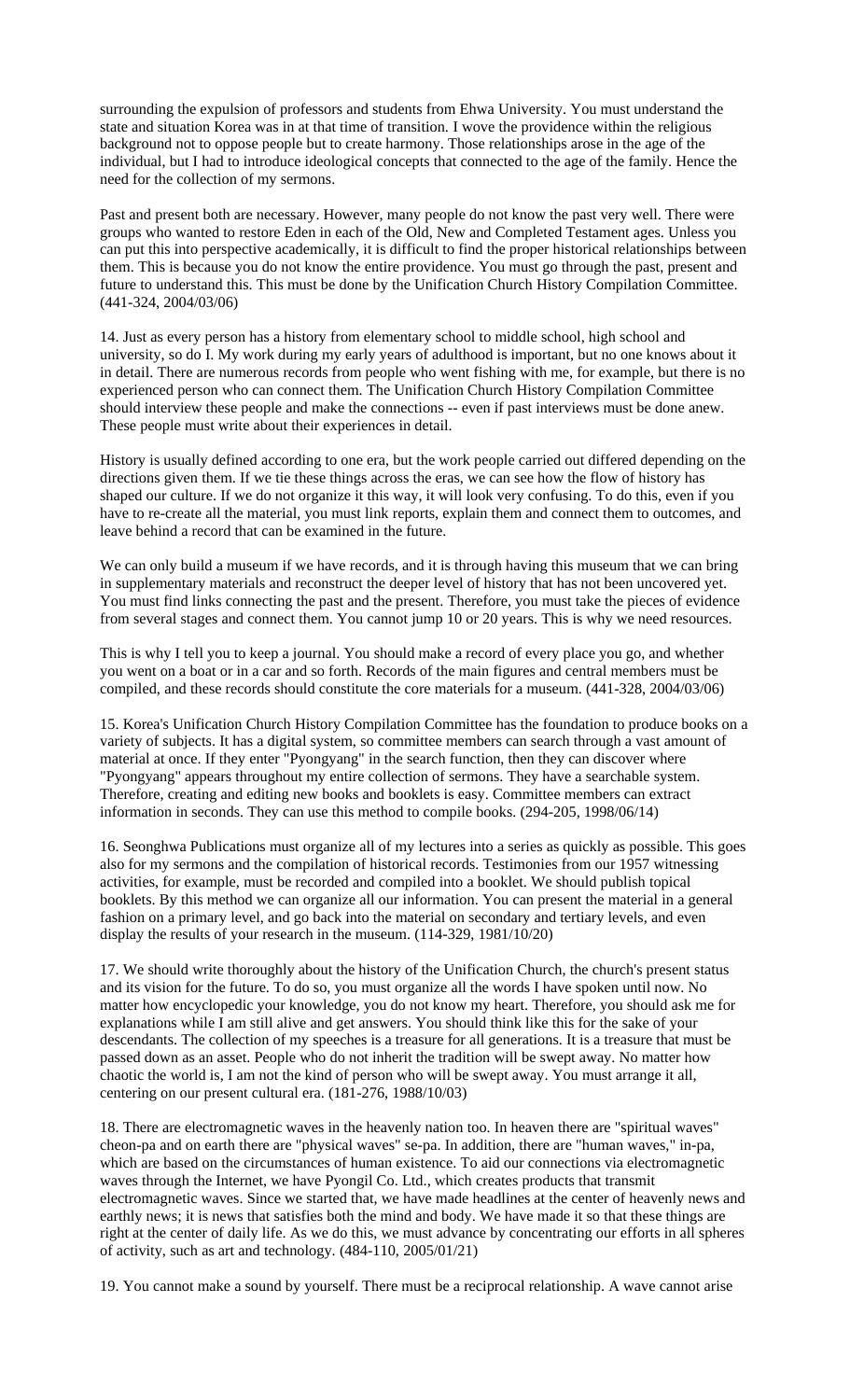by itself. It arises through a reciprocal relationship. As for electromagnetic waves, there are spiritual waves and physical waves, produced by reciprocal movements of entities on the earth. In the world of heart, "heart waves" are emitted. These are "waves" of moral concepts centered on the edification of human character. As for the body, there are carnal waves of corrupt thought systems that insist upon thinking that I am number one, that exalt selfish individualism.

To what extent can we change the carnal waves that manifest in the evil world? These carnal waves do not cause transformation in the world. Rather, they follow transformations that take place in the world. Similarly, heart waves follow transformations that take place in the spirit world. Because of this, there must be a world of the mind and a world of the body that lead the heavenly waves and the worldly waves respectively. Accordingly, waves that perfect the heart waves should become the mainstream of the Internet. They should unite the world of the mind and the world of the body completely to create harmonious and peaceful unity. The role of the Pyongil Company is to make this happen. Its challenge is to create various video and multimedia images that reflect the actual image of the world. It has to bring these images to people's sensory systems so as to impact their consciousness and way of thinking. (484- 118, 2005/01/20)

20. The computer is an amazing treasure store. It is as if there is a library inside it. It is made so that you can download and write anything while working on it. If and when the Unification Church is accused of creating social problems, we will expose the background of the accusation, and then present accurate and complete information based on the reality of the Unification Church, beginning with its roots in the Principle, and broadcast these details. We are entering a competitive era. When this happens, we can turn the world upside down in an instant. We are preparing for this now. This is why we have established the best facilities. We will have facilities that no other sources possess.

Based on our truthful information, we can create high-quality documentaries and edit them into movies. In the future, we will build a great center for this, and newspapers will compete through the Internet to use our materials. To accomplish this, Japan, America and Korea are sending their materials to Pyongil Co. If the world's newspapers adopt this strategy, we will achieve global transparency. Journalists, politicians and other cultural creators, as well as the military and law enforcement, once looked upon Unification teachings as something dangerous. But now doors will open, the truth will be known and the entire world will be able to move forward in one direction. We must establish this path. (499-271, 2005/07/03)

21. No newspaper on earth has trouble finding material to cover. There is extensive material coming from our media organizations all over the world, such as *The Washington Times* and UPI. Reporting and writing daily is only a small part of the whole. This is why Pyongil Co. should take all that information and report more than what AP and UPI report.

When you hear that something happened on a particular continent, call and ask our continental office, "What do you think about that?" Then gather the material and write the article, discussing and evaluating the event. You will not need an on-site reporter. We have other global resources as well, UN NGOs in every nation, from which we can obtain detailed reports through other people's on-site surveys and interviews. With that information, we can invest our great skills to write articles and produce broadcasts. If we do this through the Internet, we will become the cutting-edge resource for the world's newspapers.

On this foundation, we will introduce Divine Principle lectures and, based on the Principle standard, expose the wrongdoings of the world. Until now, Christianity and the world as a whole have tried to suppress or delete everything embarrassing to them, fearing what people might discover. The era when that is possible has passed. (499-271, 2005/07/03)

### **Chapter 3. Establishing Educational Institutions and Nurturing Human Beings**

#### *Section 1. The Purpose of Education*

### *The meaning of education*

*True Parents have poured passionate energy throughout their lives into the work of education. From the position of true parents, true teachers and true owners, they labored day and night to awaken human beings. They taught about true love, while continuously practicing this love themselves.* 

1. Goodness cannot be realized in an instant. If you are going to become a good person, you must inherit from the past. For this reason, education is a necessity. You go to school to learn. But what do you learn? In order to prepare the path of goodness, the people who sacrificed throughout the course of history did not live comfortably. We need to inherit the history of such people, those who sacrificed and endured. (050-101, 1971/11/06)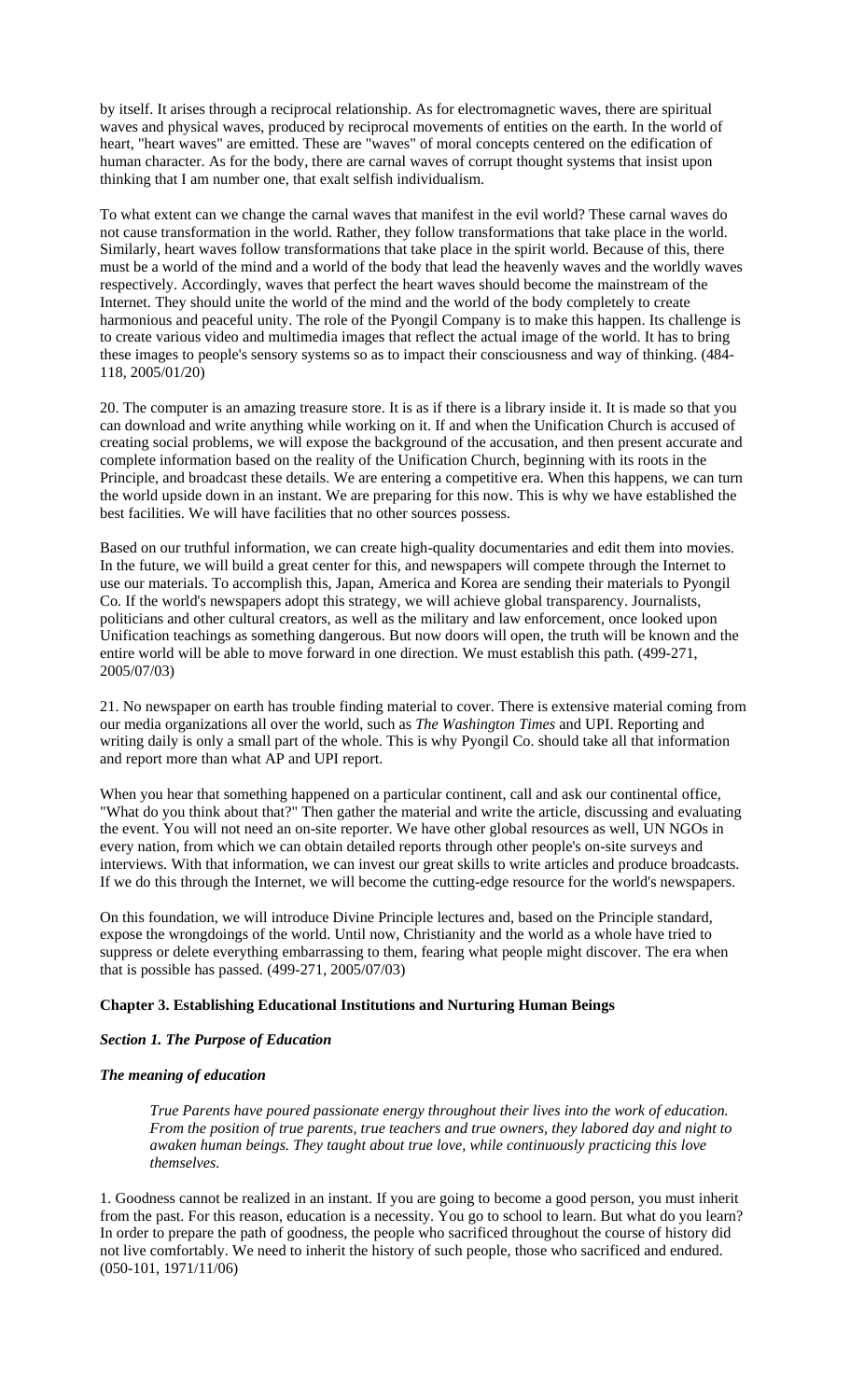2. The function of education and ethics is to adopt goodness as the standard. The path of setting the standard of goodness is not an easy path. It is a path of suffering. It is an irrational path that is, in its essence, contradictory to everything my body desires. If we do not go that path in our life in society, we find that we cannot bring good results. Thereby, social life indirectly teaches us the standard of morality. (064-020, 1972/10/22)

3. Nowadays, problems in schools are being recognized as pressing social issues in America, Japan and the whole world. The teacher should represent the parents and teach the pupils with love. He or she should educate in the context of true and eternal love. When the teacher and pupils become acquainted in the classroom, this is only the beginning point of their relationship. A teacher should never forget his or her pupils. You should form such ties of love. In other words, true teachers are those who connect all their knowledge with love.

You should become a true teacher, but not just to earn a monthly salary for your livelihood. You should be a person who, out of love, cannot help but teach your pupils, feeling compelled to teach even while grappling with the hardships of daily life. You need to realize a relationship of teacher and disciple, in which you convey all your knowledge with love, whether by day or by night, while your disciples' desire to learn exceeds even your desire to teach. Such a teacher is a true teacher, and such disciples are true disciples. (127-017, 1983/05/01)

4. There are three critical requirements for a society or nation based on true love. First, it is essential to have parents. Parents are the ones who must bear and raise children and set them on their life path. Second, teachers are indispensable because education is crucial. Finally, owners are required. Teachers must teach love. They should raise people who are compassionate and astute, people who can exercise ownership over re-creation as God does. Knowledge disappears in a single generation, but love lasts forever. A true teacher must have the heart to educate students to become good parents, to be the next generation of teachers, and to be responsible owners for the family and the nation. (203-360, 1990/06/28)

5. A true teacher should love the pupils, standing in the position of their parent. If one student cannot afford the tuition fees, the teacher should contribute toward that student's support. The school must be able to supply those tuition fees through a fundraising campaign. If enough money cannot be raised through such a school-sponsored campaign, the teacher and the parents of the classmates must collaborate and ponder deeply on how they can educate such a student. People who only want to take care of their own family affairs will sink into ruin. They will not be able to enter the kingdom of heaven. (301-094, 1999/04/16)

6. Educating children is not only about loving your own sons and daughters. You need to become parents whose love for your children is an offering for the world's people. When holding your children at your breast and nursing them, feed them in the mother's position representing all mothers, with the heart that you are giving milk to an infant who represents all humankind. Please strive to become a mother who treats other children with the same heart as you do your own. A child who is fed and raised by such a mother will become a great person. Even if this does not happen immediately, by the time one or two generations have passed, a person who is able to govern the world will certainly be born among her descendants. This is the formula. (031-168, 1970/05/24)

7. God could not educate Adam and Eve, His children. God could not teach them about the duties of children. He could not teach them how to love as siblings. That has been God's bitter sorrow. Furthermore, God could not teach them how a husband and wife should live, explain the heavenly law of marriage, or the way of living in and taking the perspective of God's love. Finally, He could not educate parents who could represent Him on the earthly plane.

Adam and Eve were the son and daughter of God and brother and sister to each other. As that brother and sister grew older, they were to become husband and wife. When they gave birth to their own sons and daughters, they would have become parents. Because Adam and Eve could not receive that education, their family could not mature in true love to realize the ideal of creation, which was God's Will. So, by means of true love, God has to teach His children the relationships among siblings, between husband and wife, and between parents and children, so that they may realize a true family. (222-044, 1991/10/27)

#### *The purpose of education*

*The reason True Parents established so many educational institutions, and continue to concentrate on this area, is that there is nothing more important than educating leaders who can care for their nations and the world. It is the way to create a world rooted in the culture of heart, God's ideal of creation. True Parents established the motto, "Love Heaven, Love People, Love Your Country" as the common founding philosophy for all of their educational institutions. They did not hold anything back, and educational professionals recognize their efforts to elevate human character.*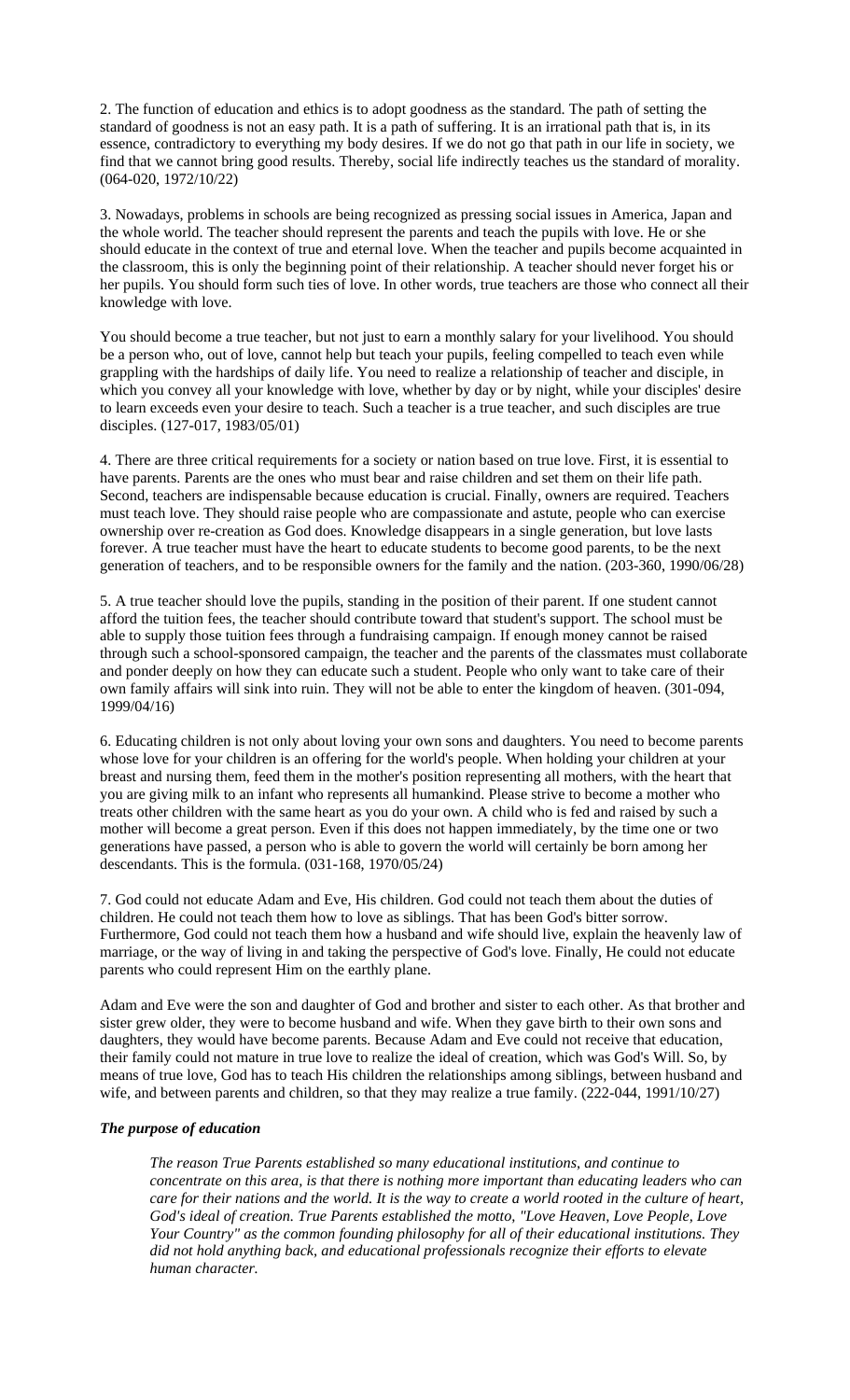8. The question is, how can we save the world? We know clearly that education is important, and that a thorough education is necessary. Our challenge is to create an educational system rooted in the Principle that can perfectly unite husbands and wives in blessed families, unite parents with their children, and then unite and connect seven generations of relatives with those children.

Such an educational system has two primary aspects: internal education and external education. Internal education begins in the family, starting with character education and going through values education. Families providing internal education need to be complemented by schools providing external, familyfriendly education, which we must create. This is the reason I founded Sun Moon University and support the University of Bridgeport. We should create an educational system that supports both internal and external education, even if all the other schools in the world try to oppose us.

It is not enough to have just one university. Based on a unified standard for education, our vision of the future should be more magnificent than that of any one university. Through this standard we seek day and night to guard against the problems that impoverish society. Our challenge is how to create an environment that does not arouse criticism but instead engenders support. (312-127, 1999/10/07)

9. The time has come when young people should be able to speak more than three languages. Therefore, we are busy. Parents, offer your sons and daughters the opportunity to participate in the areas you could not accomplish in during your lifetime. Standing in the position of True Parents who bear responsibility for the whole, I address all people from this perspective. This is why we must create global universities. We have plans to build a supra-religious theological seminary in Cheongpyeong. We will build a global cultural center in conjunction with an international folk village, so that people visiting from around the world will be able to feel the atmosphere of their hometown, as if they were in their homeland. When they come to this headquarters, they can receive education and training from the palace of the heavenly nation. Then they must return to the world. (319-034, 2000/03/16)

10. If parents show a patriotic heart when they educate their children, and say, "I love you and I work hard for you. The reason I am sweating and taking great pains for you is not because I am thinking about myself, but in order to love our nation more than myself." Children who are educated with such love will endeavor to become the patriots their parents tried to become. Each time they reflect on their parents' love, they will think about the 30 million people in their nation and will study with an attitude that they are doing so for the sake of the people. While doing so, when their people are suffering in misery, they will feel it far more than their parents did.

Nonetheless, a person does not become a patriot just by saying that he or she stands in that position. They must make a foundation and, in doing so, become a key figure that people of all ages can admire. If you do not undertake this challenge, all your efforts will eventually pass away and be forgotten.

For example, consider a teacher at a school who makes great effort to convey a righteous teaching to his or her students, and does this while being anxious about the destiny of the Republic of Korea. That teacher would seize the hands of the students and, while weeping profusely, give this advice, "Do not do this for my sake, but do it for the nation. Rather than doing well for my sake, do well for the sake of the nation!" Students who hear such an exhortation will later realize their teacher's unfulfilled desire. If a teacher gives his or her life in this way, in devotion to the students, and if parents devote themselves to their children, teaching them to value the nation and the world more than themselves, then the students of this teacher, the sons and daughters of these parents, will surely become the pillars of the nation. (025- 098, 1969/09/30)

11. For what purpose did God set up the educational institution called the church? The responsibility of the church is to teach and train people of all races. It is a training camp, a spiritual training camp protecting the families and citizens of the future. The church must accurately teach the path that the family, the tribe and the nation will follow. By focusing on the church, God endeavors to create the family, tribe and people of the future. (106-035, 1979/11/11)

12. Education should not be only for the benefit of one's own nation. Education should transcend national borders as it embraces and leads all people. You should think, "The world is one, and we study for the sake of the world." In any case, the world must become one. After all is said and done, it will become one.

Looking from that point of view, from the entire spectrum of education, what is needed is religious education, because it is able to transcend national borders. Next, philosophical education is also needed, because it too can transcend national borders. In other words, we must realize a form of global education that combines philosophical and religious content. In the future, any nation that does not support an educational philosophy that serves to benefit the world cannot stand before the world and humankind. (207-065, 1990/11/01)

# *Section 2. Educational Institutions*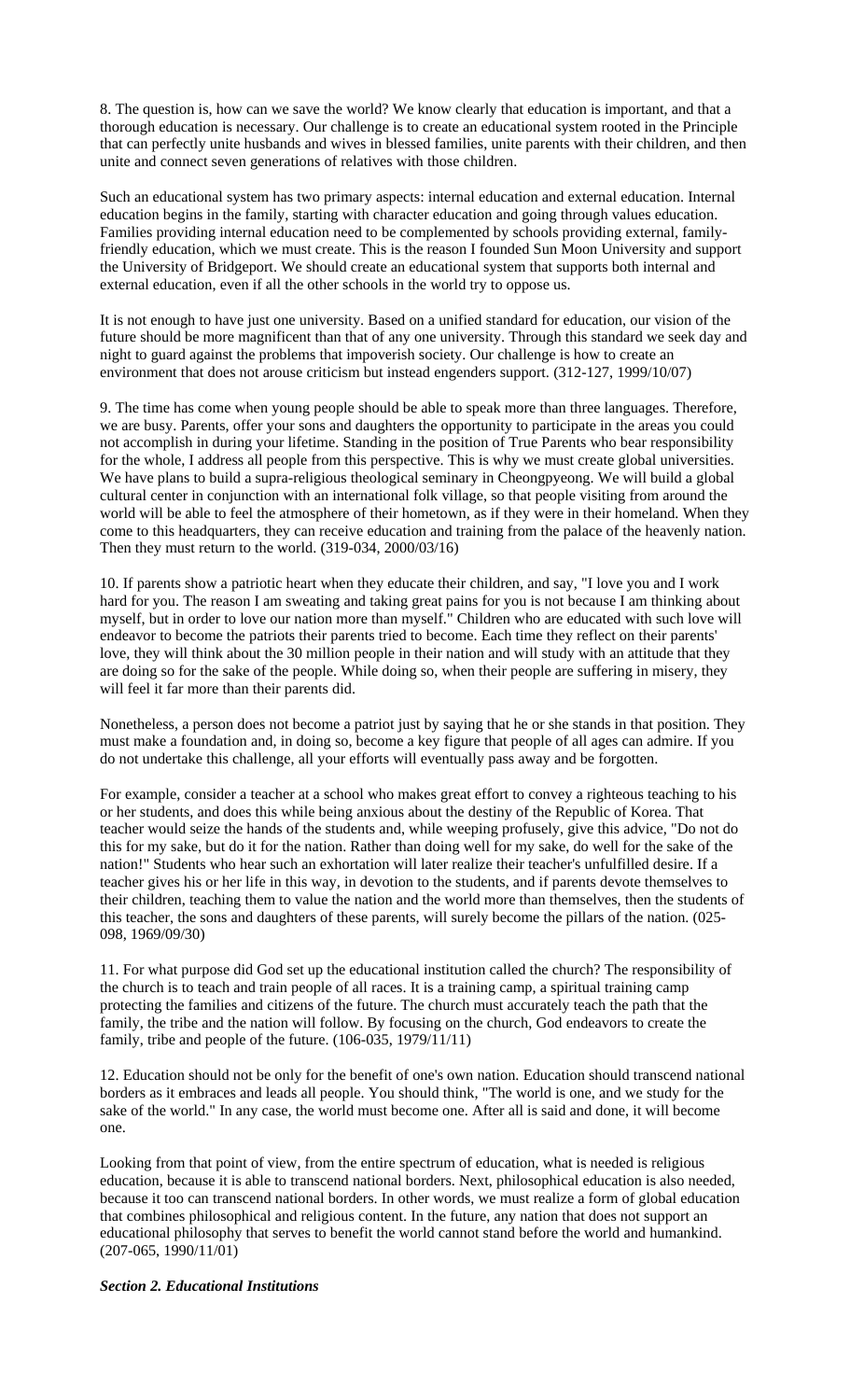### *Korea*

*On April 3, 1972, True Parents established the base from which they eventually would establish universities, when they opened the Unification Theological Seminary at the Central Training Center at Sutaek-ri, in Gyeonggi Province. In December 1985, the establishment of Seonghwa Theological Seminary, a four-year college, was approved by the government and the seminary opened with 40 students in March 1986. In October 1989, the government approved the restructuring of the seminary to become Seonghwa University, and on March 1, 1994, the school was renamed Sun Moon University and was relocated to the city of Cheonan. True Parents established the university's founding philosophy as "Love Heaven, Love People, Love Your Country," and expressed its spirit in a message in Chinese calligraphy, "The Sun Moon Educational Institution, The Dawn of Heaven and Earth." On October 19, 1998, the university opened its Department of Pure Love. The main focus of the department is to train young people who can become the driving force of the providence and serve as international leaders. On January 28, 2004, the Korean government approved the establishment of Cheongshim Graduate School of Theology. At the dedication ceremony True Parents composed the message in Chinese calligraphy, "Eternal Prosperity and Overflowing Fortune through Offering Virtuous Deeds and Learning to Heaven."* 

1. Korean dignitaries visited Japan and were quite impressed by the members of CARP and the Unification Church. Some time ago, those people opposed us when we wanted to establish a theological seminary. However, after visiting Japan this time, they were impressed and promised our leaders that they would help us so that the theological seminary could be built quickly. We secured their support and returned. In the future, we will build a four-year theological college. After that, we will add philosophy, social services and agriculture departments. Later, we will expand it into a comprehensive university by establishing a college of liberal arts and sciences and a college of engineering. We need to build a university. (060-254, 1972/08/17)

2. In the future, you must carry out activities with university students and youth organizations. Until now, our pivotal organizations have not done this. That is why we are suffering great losses when it comes to raising our second generation. I want to establish a university and train the second generation, but the government has been blocking us until now. They have made various excuses and opposed us, but now that time has passed. We will build the best university in Korea. In the future it will not be easy to gain admission to this school. Great scholars respected worldwide will come there to teach. (178-163, 1988/06/01)

3. I instructed that Seonghwa Theological Seminary students should not go to sleep before midnight. I told them that lectures would be given in English starting from the second year. I emphasized this saying, "Listen! If you do not learn English, you will fail." You need to know English. You must be able to speak at least three languages. I am still studying English, a foreign language. You, too, must study. (177-292, 1988/05/20)

4. Sun Moon University is a gathering place for the academic world. So, when intellectuals from around the world look at us, we should not be seen as second-rate. That is why I felt the responsibility to provide a broad curriculum. We must educate the students thoroughly.

In the future, we will invest a large amount of resources to establish universities with this kind of standard. If we invested those same resources into the church, how much would we expand? I understand this trade-off very well. In any case, churches develop over a long period of time. In my opinion, in terms of internal qualities, it is more stable to develop over a long period of time rather than to grow rapidly. But society is rapidly changing, and the challenge for educators is how to establish a standard of knowledge that unites the whole. Successfully establishing a standard that does not fall behind in a rapidly changing society will be the driving force for a university to develop in the future. (282-119, 1997/03/11)

5. When I told people in the 1950s, "At the end of this century, daily life will move into a one-day world," no one believed me. I told them that the age is coming when the world will become integrated; when we can travel anywhere within one day, when computer systems will be built, phones will allow us to communicate from anywhere, and meetings can be held even if you are far away from each other. The Unification Church has risen to that standard, and heaven is connecting the rapidly developing world to us as our partner. For that reason, Sun Moon University cannot stand still. From now on, we must march through the 21st century and establish a foundation where we can consolidate 2,000 years, 3,000 years and 5,000 years of history. If you want to make these kinds of preparations, your thoughts and direction need to become one. (282-125, 1997/03/11)

6. If you go to a shipyard, you will see that even tiny bits of iron have a use. All these things are divided into component parts, delivered and then assembled. It is as if you were making a human body, and you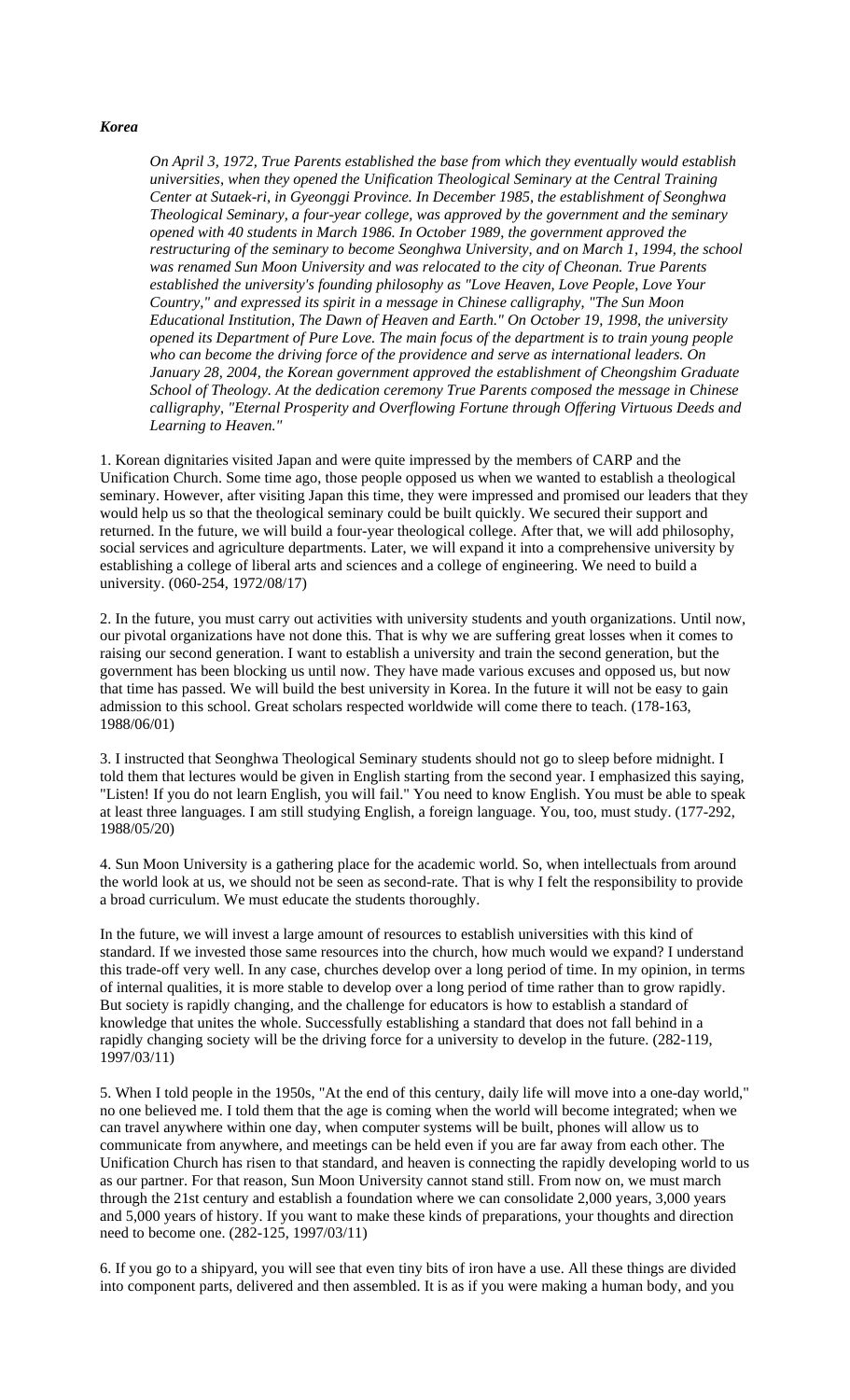would create the hands, feet, eyes and nose separately and then bring them together to be assembled. That is the difficult part. If you make even a single millimeter mistake while welding, you have to discard the entire thing. From now on, the world will become like this.

This is also true for Sun Moon University. We must make a plan based on traditions. The schools administration needs to prepare a plan and implement it. This is the way to develop. You need to be outstanding in the area for which you are currently responsible. You need to become a role model both in your teaching and in your lifestyle. You should also secure a foundation where you can receive the recognition of the other professors. You should not be reckless. From the ideological standard, you need a basis of values. There must be roots for a tree to grow. If you are not armed with ideology, nothing can be accomplished. Our central root needs to go straight down. (290-199, 1998/02/24)

7. The founding philosophy of Sun Moon University is "Love Heaven, Love People, Love Your Country." This is precisely the same motivation that I had when I established this university -- loving God, which is the attitude of loving heaven. The meaning of God contained in "loving heaven" is not a God limited to the doctrines of any particular religion or denomination. It refers to God, the living Origin, the wellspring of true love, the incorporeal True Parent of humankind, the way of heaven and the root source of all teachings. I came to know the living God early in my life, and since then I have never forgotten even for a moment the desire of God. I have devoted my entire life for the sake of realizing a peaceful world, which is God's ideal of true love.

Nurturing talented people who have the vision to lead the future is a crucial element in realizing this longcherished desire. The talented people who will lead the approaching age of globalization and great human family must first love heaven, and then love people, their nation, the world and all creation. This is because a person cannot aspire to become the three subject partners -- true parent, true teacher and true owner -- unless that person succeeds in loving as God loves. Universities are educational institutions that raise experts by helping them develop creativity. However, our priority is to raise wholesome leaders with the attributes and character of the three subjects. This is done through character education, which is connected to God, who is the source of universal truth. (375-139, 2002/04/14)

8. At Sun Moon University, the professors and leaders who are models of practicing and experiencing love that follows heavenly law must educate and train all the students to develop the character required of true parents, true teachers, and true owners. Knowledge, power and material abundance alone will not realize the freedom, peace, unity and happiness for which people have prayed without ceasing. Human morality and spiritual development are the prerequisites.

As the newly arrived 21st century will be the very century that completes the providence, humanity will have to live in close contact with the spirit world. World scholars will come to Sun Moon University in droves, where they will research the spirit world, my life and my achievements. Sun Moon University will become a center for research on the spirit world. Moreover, this university is intended to go beyond developing human intellect and expertise, to perfecting human character by developing the spirit. That is to say, it is the world's first university established to cultivate leaders who are truly mature, both morally and spiritually. (375-141, 2002/04/14)

9. You must have the conviction that Sun Moon University will be a forum for debate and joint research that international scholars and world leaders will find stimulating. The university will realize this ideal. In the future, the world's most gifted and accomplished young people will be drawn like a magnet to Sun Moon University. This university is not for Koreans alone. It is a providential university that embraces the hopes of not only all people on earth but in the spirit world as well. It is a global cradle for international education in which the world's young people come to understand that Korea is the providential fatherland and share in the vision of giving true love in order to actualize world peace.

The students studying here are being equipped with the knowledge to become world citizens and, beyond that, citizens of Cheon Il Guk. They will then become the chosen people and they should cultivate outstanding character in order to become leaders of the future world. You professors and staff should make this university into one that cultivates a character of true love in the students through expert knowledge and skills as well as wisdom, morality and spirituality. (375-143, 2002/04/14)

10. Sun Moon University is a place of study that was prepared for the pure and noble younger generation that the school's founder, who is following God and the will of heaven, longed to see. Sun Moon University must become the world's cradle of pure love education. It must be entrusted by the nation and the world to provide discipline, practice and moral education, making a connection to a bright future. We need to raise young people to become people who serve their communities and share whatever they have with their neighbors through a heart of true love. It must become a school of harmony that teaches the ideal that people of five colors are all brothers and sisters of the human family by initiating international, interracial and interreligious education. My hope is that this school can be established as a professional training center of diverse knowledge and skills that can cultivate a healthy and beautiful world. I pray that Sun Moon University will enlighten the world's young people about true love and practical knowledge on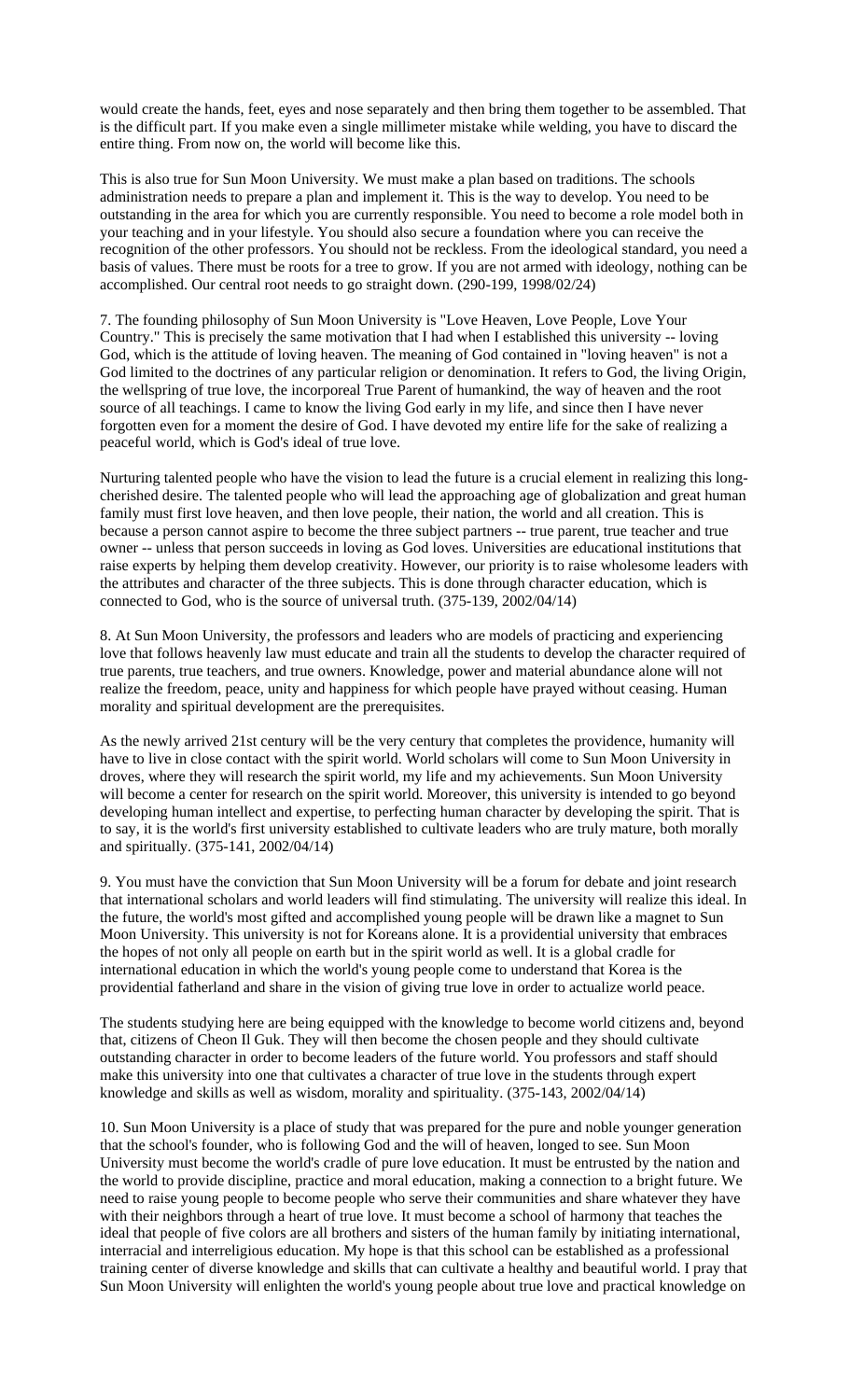peace, thereby developing day by day into an educational institution where students will carry out research and serve humanity. (375-144, 2002/04/14)

11. In the contemporary world, parents do not trust their children and children do not trust their parents. Wives do not trust their husbands, and neither do husbands trust their wives. Brothers and sisters do not trust each other, nor do they trust their grandparents. We are trapped in this web of mutual distrust. You must know that this is the Devil expanding hell on earth. Who is going to save the family? No one but the True Parents. True Parents' philosophy to establish and organize families is the textbook in the secret storehouse of the heavenly nation. We need to find a way to put a stop to AIDS in Korea. We must not follow America. (273-268, 1995/10/29)

12. We need to establish a college that specializes in pure love education. We will build such a college. It should be a college that teaches the pure love of man and woman. While we launch an academic major in true love, we will also set up all courses of study, and encourage even men to enroll. It will become a school of international renown. Ministers, scholars and other notable people will want to have the female graduates of our pure love college as their daughters-in-law and the male graduates as their sons-in-law. (292-075, 1998/03/28)

13. When people do not keep absolute sexual purity, they fail. The failure to practice absolute sex caused the Fall and condemned God to suffer throughout human history. What is the great spike that was driven into God's heart? It was Adam and Eve's reproductive organs. Because both were compromised, the world was broken into pieces. The world was created, and yet, due to the Fall, everything collapsed. You have the responsibility to restore the world. Therefore, you have to be even more serious about the issue of sex than God was at the time of the Fall of Adam and Eve. This is the reason we are creating a Pure Love Department at Sun Moon University. (545-231, 2006/11/22)

14. It is 11:05 in the morning on January 28, 2004, and we are offering the Cheongshim Graduate School of Theology to Heaven. Heavenly Father, I sincerely pray that as of today You will be the Owner of this place, its environment and the whole school, and enable it to become a sanctuary of education that is the pride of all ages. Similar to Sun Moon University, which is also in Korea, through this graduate school of theology we would like to educate talented young people to understand heaven, earth and humanity and to realize that there is an Owner of heaven. Thereby they can attend You eternally as the Owner, the ideal Creator, True Parent and True Teacher, helping to establish Your new ideal world that transcends religions and nations. We offer this entire institution to You. Please receive it.

I pray also that all of the faculty and students, as well as each and every one of these people here will unite and not shy away from the words "pure heart." Just as we would greet the bright morning sun before heaven, please let us all unite as one in heart and unite in happiness with the horizontal substantial world and its Owner, who exists as a unified being with mind and body aligned with the original vertical center of heaven. (433-266, 2004/01/28)

15. The Cheongshim Graduate School of Theology is an interreligious graduate school. We will have distinguished scholars introduce the doctrines of their own denominations and then let them compare their doctrines with those of the Unification Church. When their critiques are the same as those of the Unification Church scholars, we can teach from a unified, interreligious perspective. That is a task that heaven and earth have destined us to accomplish. (547-235, 2006/12/03)

16. The Unification Theological Seminary (UTS) in the United States is an interreligious graduate school. This seminary can embrace all religious people -- Buddhists, Confucianists, Muslims, and Christians. Those who graduate from this school are qualified to work anywhere as interreligious pastors and leaders. It is that kind of theological seminary. In Cheongpyeong we established the Cheongshim Graduate School of Theology. Cheongshim Graduate School of Theology is in the Abel position and UTS is in the Cain position; therefore, they need to work in unity. (563-248, 2007/05/21)

### *The United States and other nations*

*On April 30, 1974, True Parents acquired the campus of a Catholic high school at Barrytown, New York, comprising buildings and 256 acres of land on the Hudson River. On October 20, 1975, the Unification Theological Seminary in the United States was opened. On November 21, 1986, the seminary gained New York State approval for a master's degree program in religious education. An interfaith faculty consisting of Catholic, Orthodox, Protestant, and Jewish as well as Unificationist professors have taught at the seminary.* 

*Subsequently, on April 15, 1992 True Parents assumed the operation of the University of Bridgeport. The university, which was originally established in 1927 on the Long Island Sound in Connecticut, has an extensive history.* 

*In January 1996, True Parents proclaimed the establishment of the World University Federation*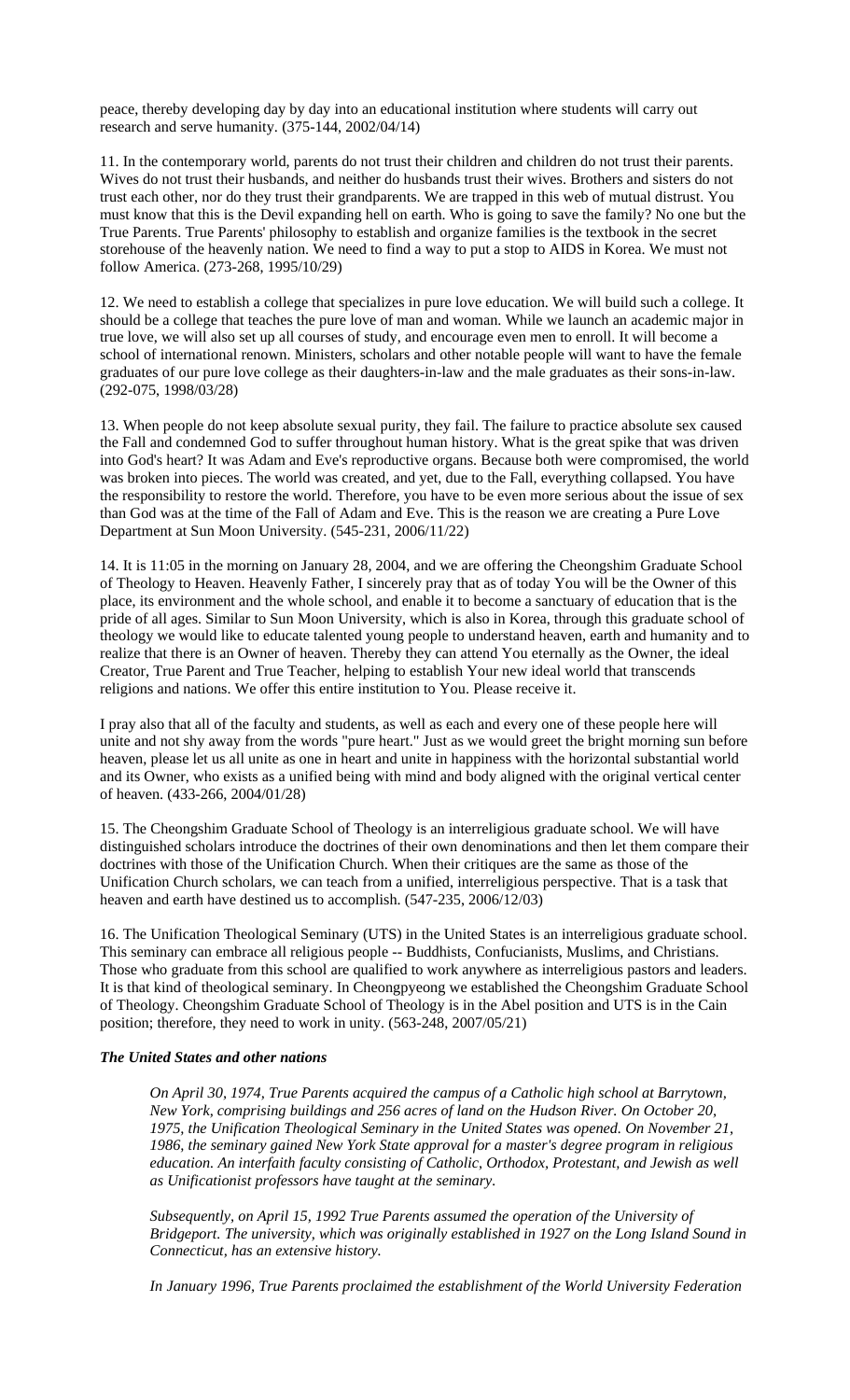*in Montevideo, Uruguay, with the belief that universities need to lead the way to realize the common values of humankind, which transcend nations, ideologies and religions. In the proclamation, True Parents proposed the founding of a United Nations University in order to educate talented international individuals and establish a worldwide network of international leaders through the United Nations. They also declared that we are entering the era when people can learn through educational videos in their own location anywhere in the world, rather than traveling to school to study.*

17. I did not establish the theological seminary in Barrytown because the Unification Church needs theology, but in order to connect to the established religions. Therefore, we invited a Jewish professor, a Roman Catholic professor, a Baptist professor, and so on, to join the faculty, and we gave them special treatment. Doing so probably appeared strange. I did not teach them the principles of the Unification Church or interfere with their teaching; I allowed them to teach as they wished. (093-162, 1977/05/22)

18. The Unification Theological Seminary in America is becoming famous. Currently, it is being closely observed as an issue in American theological circles. Its facilities and academic competence are at a level equivalent to any other graduate school. Despite that, the government is bowing to pressure and putting on the brakes. And yet, because American theologians are participating, the government has no choice but to grant us a charter. (147-010, 1986/08/20)

19. The seminary in Barrytown obtained its state charter as a graduate school of theology on November 21, 1986. It is the Unification Theological Seminary. We fought for 11 years to gain that charter. We were involved in administrative litigation against the New York State Department of Education. The facilities, faculty and students were in compliance with state standards, and we asked why we had not been granted accreditation. In America, there are no legal grounds to withhold it. We filed a lawsuit and won in the first trial. The opposing side appealed the decision, but they lost the second trial as well. It appears that the New York State Department of Education considered initiating a third trial, but decided that if we won another trial, it would embarrass the state, so they conceded. The court ruled that The New York State Department of Education and the Unification Theological Seminary should consult with each other and arrive at a positive settlement. We finally obtained the charter for the seminary four years later. (149-262, 1986/11/23)

20. I established the theological seminary for the purpose of saving America. It was not founded as a business venture. Contemporary theological seminaries are not capable of saving America. In the future, our seminary graduates will exert influence on this country and on university education. Current educational institutions cannot change America's path. No one, except for us, can offer new education. Christianity alone does not encompass the Will of God. Because we do, we need to be responsible to renew the content of theological education. I have hurried to establish this theological seminary for the purpose of educating America. Through re-creating Christianity, we can realize a new America and a new free world. (216-045, 1991/03/09)

21. I took responsibility for the University of Bridgeport. I am the only foreigner in America who came forward to preserve and protect a university. I am the first one. I set this record, but you do not know how much opposition I experienced from every direction. Various rumors proliferated. University towns began to say that Reverend Moon was taking over American education and would ruin America's future. *The New York Times*, *The Washington Post* and other major newspapers slandered me, accusing me of committing all kinds of wrongdoing. After I came to America, however, I did not engage in even one instance of wrongdoing. By day and by night, I have stood tall. I have always lived as a man of integrity. (282-122, 1997/03/11)

22. I obey heavenly laws and ironclad rules in the course of my life. Because I am trying to connect you to the pipeline of Heavens blessings, you should know that there are blessings in the place where I have suffered. The University of Bridgeport is in the state of Connecticut. This is the same state where I went to prison, so it is a state where I have suffered. Now it is receiving blessings. If I had not sustained the University of Bridgeport, the state would have been dishonored. But, since I rescued a school that was struggling, Bridgeport now has become a proud city and the focus of attention. Bridgeport attracted the attention of the surrounding states. Even now, I am praying that America will do well. I never prayed for its ruin, even though it is a place where I went through hardships. Even if I leave America now, it will not perish. (383-222, 2002/06/28)

23. Academic studies must transcend national borders and even historical backgrounds. From such a perspective, the scholars of the world must unite and strive to overcome the cultural divisions that plague education. We are not talking about an educational system only fit for the United States, England or any other specific nation. Transcending the national level, we need to create a global educational system that can build a unified world of peace. Without setting a goal and establishing proper facilities for this purpose, we cannot provide world-level education. That is why I am planning to build a university suitable for such a project. Therefore, I am planning to establish a board of directors for a world university federation. (071-176, 1974/04/30)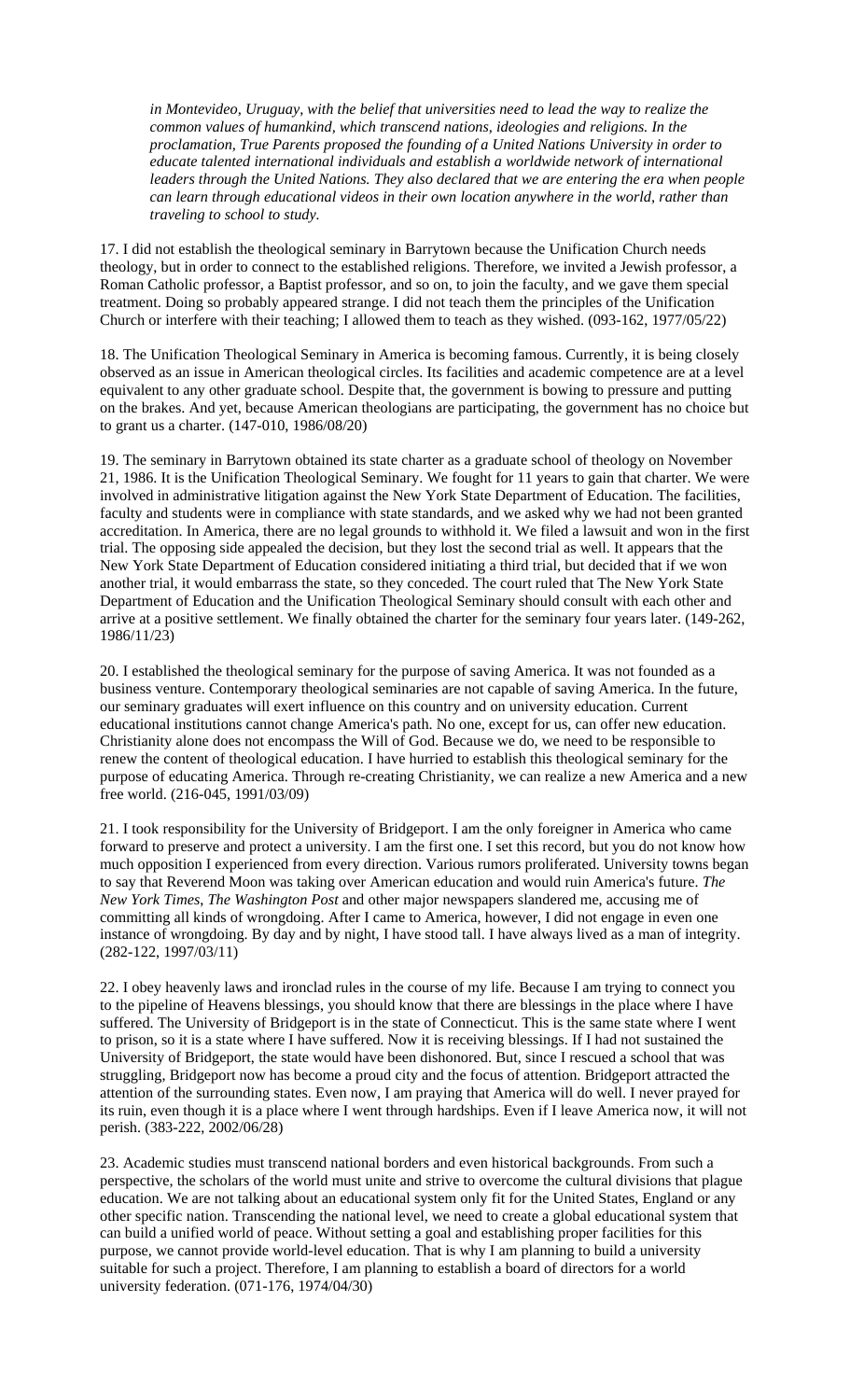24. In the future, not just anyone will be able to be a leader in the Unification Church. If you want to take a position of responsibility, you will have to gain approval through an examination process, just as is commonly practiced throughout the world. Then, if you are the national leader in Korea, you would be qualified for a leadership position at the same level in the United States. Once you have achieved that position, when you are asked, "What kind of responsibility do you hold?" you would reply, "I am in charge of a county," and that would clarify your rank wherever you are. As an elementary school teacher is accorded the same status wherever he or she goes, we need to institutionalize similarly. Therefore, when I went to America, I hastened to systematize our education. Such a process does not require large numbers of people, but it needs to be done based on an educational foundation. In Barrytown, we were in a rush to do that. Such a system is now being realized as we enter the phase of full-scale education. (075- 091, 1975/01/02)

25. We need to compile a new encyclopedia, mobilizing world-renowned scholars and experts from every field. It will be compiled according to the value standards of each field. In order to revolutionize all fields, we need to first compile the original encyclopedia. We have to publish a daily newspaper, discussing key issues related to all fields of life, and educate the young people of the world. For that purpose, we need to create an integrated educational institution and that is why we need a federation. Universities in one nation alone cannot accomplish this. We need to tie universities together and make preparations to propose a direction that can influence the world. (110-196, 1980/11/17)

26. In January 1996, I proclaimed the establishment of the World University Federation at the Victoria Hotel in Uruguay. The universities of the world need to acknowledge common values under the leadership of the World University Federation. National interests and academic freedom are not the matters of greatest concern. In the world of academics, all capable students at any college should be able to carry out activities and demonstrate their abilities freely without any restrictions on their cultural background, thereby transcending race, traditions and nationalities. That is why now I am opening the path where you can go to any university to teach and be influential. (276-289, 1996/03/03)

27. North America, South America, Asia, Europe and Africa can all connect through the work of the World University Federation in North and South America. With this in place, we can determine the global champion in each field of expertise once a year. In this way, universities will become a basis for moving society forward. It is education that can set the standard in spirituality, ethics and morality. Based on that foundation of education, one can teach about God. The media organizations can also make a connection with this foundation. Once all educational and media organizations align with one another internally and externally, the world will not be able to deviate even if it wants to. When people who finish school go out into society, teachers become influential and families unite, then the world will move in one harmonious direction. (276-291, 1996/03/03)

28. In the future, I am planning to hold many international seminars, inviting communist and democratic theorists and experts in Unification Thought. To reach this goal, we need the participation of the American government and the United Nations. This will enable the American government to figure out its direction in this confused era. That is to say, if America and the United Nations pursue the direction of the World University Federation, I envision an age of globalization that can be governed by the sphere of philosophy. (352-124, 2001/08/29)

29. My plan is to form a world university federation as well as to establish a United Nations university. In order to do this, we need the support of the presidents of Ivy League universities. We are currently engaged in these university projects. Before we can establish a United Nations university, we need to find a way to gather 50 percent of the students, and the Ivy League universities need to recruit the other 50 percent. Although I must start educating international people of talent in America, I would also like to provide such education in Korea. This project will require us to devise an enormous plan. (263-293, 1994/10/27)

30. There is an international vision at the heart of the United Nations, but there is no substantial network to put it into practice. The representatives who appear at the United Nations render service to profit only their own nations. A network to benefit the whole world does not yet exist. In order to organize such a network, I intend to tie the University of Bridgeport together with ten Ivy League universities. In this way, I plan to raise international people of talent and implement a global network through the United Nations. (252-285, 1994/01/01)

31. In the future, there will be no need for schools. We are entering the age of electronic education through video. I am initiating such a project. Since I know many world scholars, we are making preparations to invite experts in each field to tape their classes. We are doing so at our television studios in Washington. Our society has hitherto communicated through writing, but it will now be transformed into one that communicates through images. (209-316, 1990/11/30)

32. There is no longer any need to build high-density urban housing. Until now, we were compelled to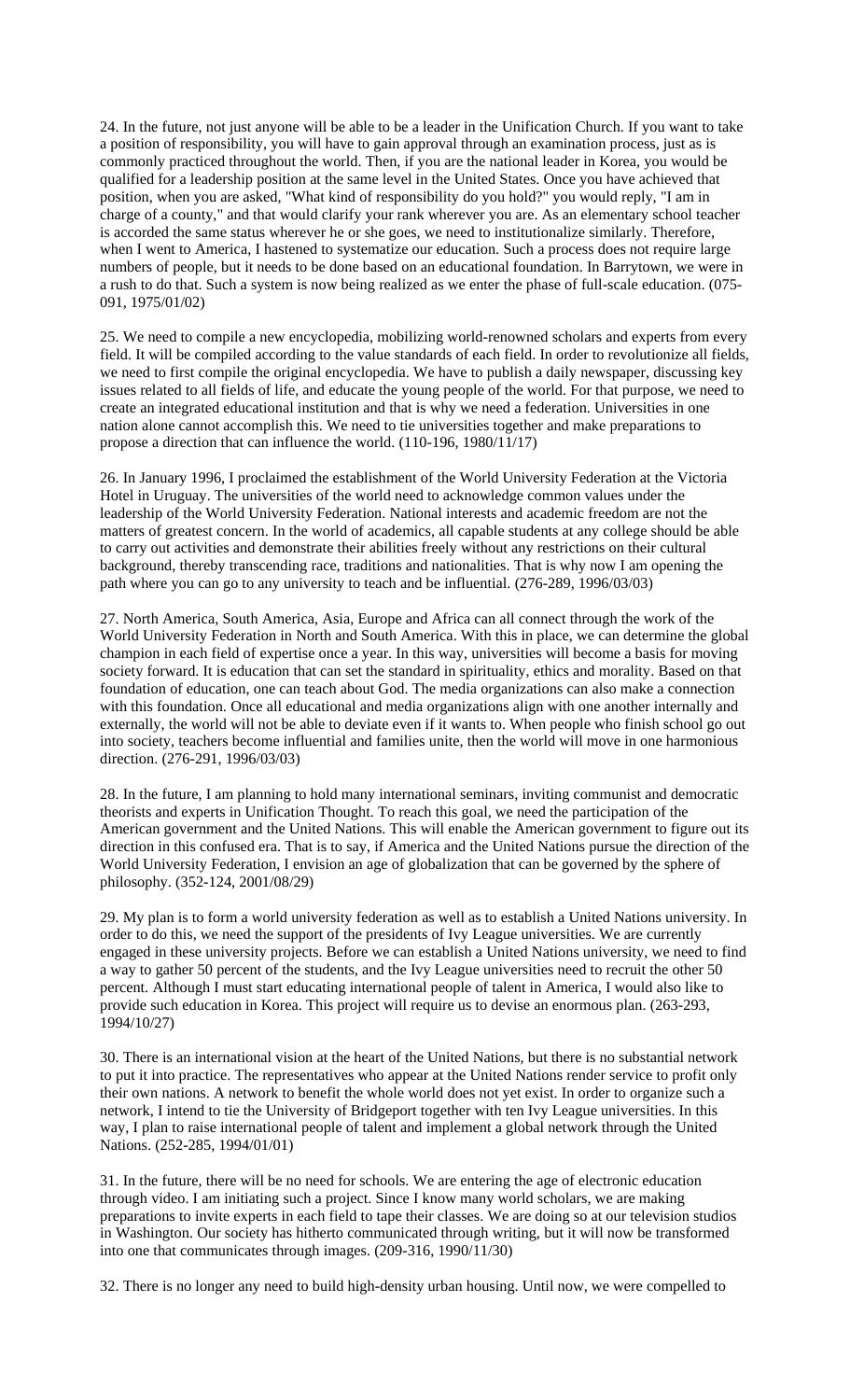live crowded together because of convenience, means of transportation, education and other such issues. In the future however, by having a television or a radio, human beings can live in the hills and valleys wherever they desire. In the future, we will not have school buildings. Education will be done entirely through videos. We are already living in that age. We can build an international system by which elementary school classes can be taught through video. There would be no need to attend school for six years; smart children could even graduate within two years. A person could study all the way to the university level through videos. Credits could be recognized universally simply on the basis of passing a nationally authorized examination. (268-231, 1995/04/02)

# *Section 3. Wonmo Pyeongae Foundation and Sunhak Peace Prize*

# *Wonmo Pyeongae and Aewon*

*True Parents founded the Aewon Volunteer Organization, which organizes voluntary service work, on March 25, 1994. Aewon consisted of 18 service groups that carry out international aid, North-South unification activities, distribute food for the needy through "Aewon House," and more. On August 16, 2011, True Parents recommended the establishment of the Wonmo Pyeongae Foundation, and on February 20, 2013, at Cheon Jeong Gung Palace, the foundation was launched with True Mother presiding. The Wonmo Pyeongae Foundation is developing enterprises of sharing and service that enhance True Parents' vision for peace, and that support and nurture people of great ability. The Foundation was launched with the ambition to provide scholarships domestically and internationally, to people of ability who dream of peace. The Wonmo Pyeongae Foundation supports education that helps them develop into international leaders.* 

1. In the word Wonmo, won means "round" and mo means "mother." Wonmo should become the source of peace and of true love. This foundation was established as a pillar of true love directed toward an everlasting peaceful reign in heaven and earth, the world that starts from True Parents. (2011/08/17)

2. The word Wonmo, in the name of the Wonmo Pyeongae Foundation, is made up of the Chinese character won, meaning "round" and the Chinese character mo, meaning "mother." All people must become round, with no angles. You should be like a mother who makes a harmonious family by completely embracing all family members with their various personalities. Wonmo means "the mother of mothers." If anything becomes entangled, it enlarges, diminishes, rolls here and there, becomes spherical and returns to its original position. Only then can it resemble the Heavenly Parent.

In the word Pyeongae, pyeong means "even" or "level" and ae means "love." Pyeongae is about caring for people who are not cared for, who are at the bottom of society. It is about loving them horizontally, bringing them into a cosmic realm that is filled with true love, where there is no high or low. When we sow seeds of true love, trees of peace will sprout and grow. The vision of the Wonmo Pyeongae Foundation is to accomplish a God-centered world of peace through practice, as quickly as possible. By leading the way with people of real ability, it helps create a worldwide culture of heart based on sharing and service, through a variety of social service programs. (True Mother, 2014/02/10)

3. True Father gave his blessing, saying, "The Wonmo Pyeongae Foundation is the highest gift I am bequeathing to Mother in my lifetime." This allows us to better appreciate its value. While at tending the eternal Heavenly Parent and sharing true love through this foundation, let us advance and actualize a world of peace. I hope you will become victorious people, engrave True Father's desire deep in your hearts, and participate in the ideal and vision of a peaceful world rooted in the Wonmo Pyeongae Foundation. (True Mother, 2014/02/10)

4. You should become the owners of history going forth with the heart of parents, widely promoting the Wonmo Pyeongae Foundation, which was established by True Parents to benefit all humanity. My strength alone is not enough. By joining together and investing ourselves, we will inspire future leaders who are needed by this society, this nation and all nations of the world. (True Mother, 2014/02/09)

5. To date, I have created more than 30 organizations that have the capacity to move the nation. You have to make local chapters of each of these organizations in every country. After putting these in order, I am transferring them. I have set up an endowment to provide each of these organizations support to supplement income from monthly membership fees. Until now, only I invested financially in these groups, but in the future we need a system in which conference participants also contribute. We will create a combined endowment, the interest from which will fund an annual conference. Also we will provide scholarships so that young people receive a high level of education. This will revive the world, with the result that outstanding people of the world will form blessed families. (285-280, 1997/06/15)

6. The family has eternal value. Yet, while love inspires courage and hope, it is often defeated and does not automatically change the external circumstances. Our lamentable society is wallowing in materialism, the loss of its humanity, moral breakdown and a lack of a clear sense of values. It will be healed only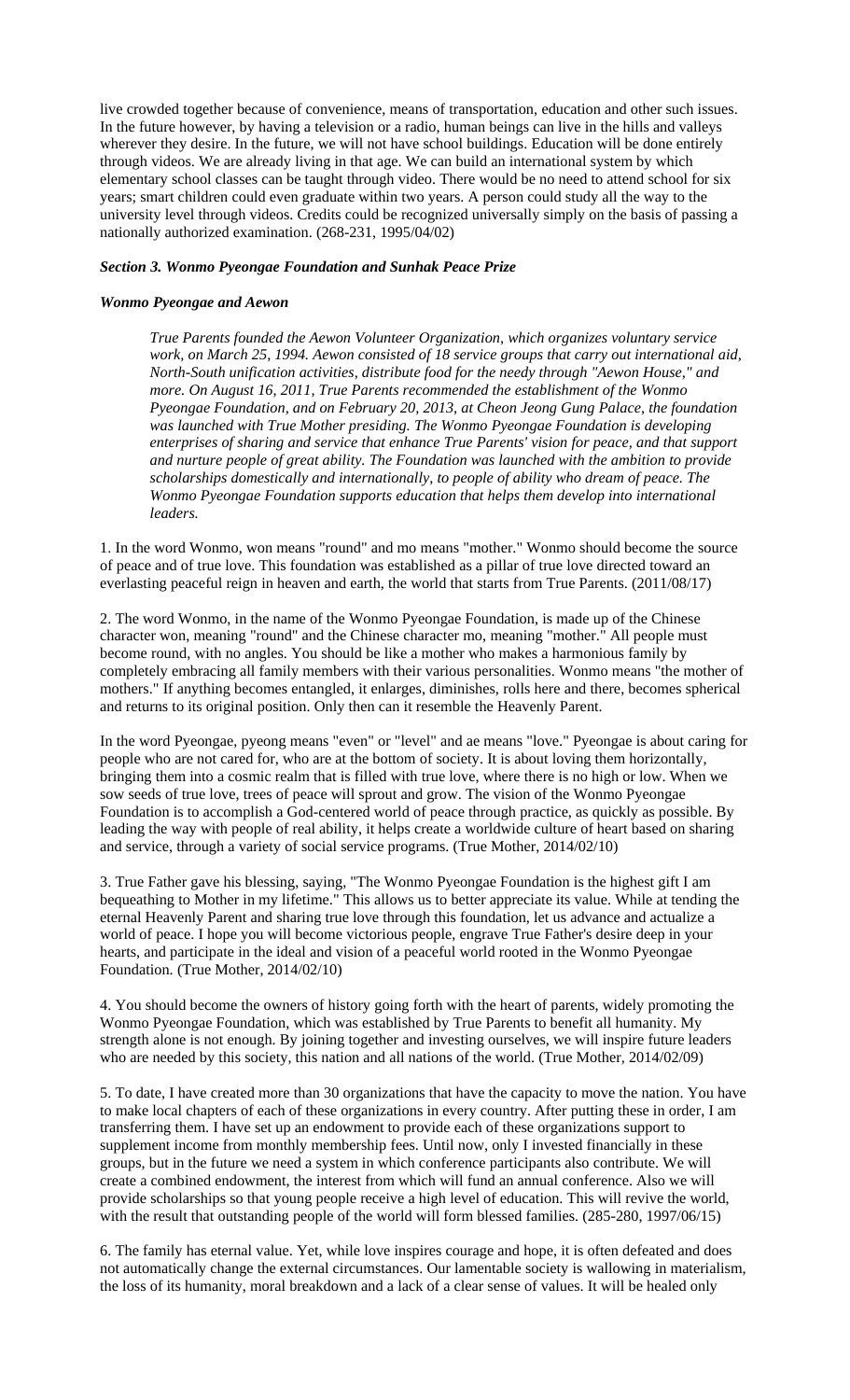through the practice of true love that puts others first.

True love gives, forgets and gives again. True love with utmost sincerity puts ones only pair of socks on the feet of one's neighbor who is suffering in the cold. True love is when one completely sacrifices oneself for the sake of a total stranger. The mind of true love demonstrates concern and respect for others, and believes that the value of human beings lies in their character rather than in some material standard.

We neglect our neighbors who may suffer due to adverse family environments, material poverty or because of a physical disability. Aewon is a voluntary service organization that provides support and educational programs for the needy through the practice of true love. Voluntary service not only directly benefits the life of one individual; it becomes a guiding light inspiring others who can influence the character of a nation. We realize that today's global village culture in which we live together with our neighbors urgently calls for the dignity of humankind, belief in love, and collective social awareness; further, that the age has come for the recovery of the original human nature that practices absolute values, transcending nation, religion and ideology -- in other words, unchanging true love. (True Mother, 1994/03/25)

7. You are the owners of the Era After the Coming of Heaven. Therefore, you should follow and do the work I have handed down. If you do that, your descendants will respect and thank you. While your descendants pay their respects, if you are grateful in front of Heaven, God will embrace heaven and earth and say, "My world has been completed." Your safe arrival and eternal life will begin from there. You need to have concern for the education of children and lead them well. Out of this concern, I gave a large endowment and created the Wonmo Pyeongae Foundation. (2011/10/01)

8. Because you are in the course of restoration, do not use money for the sake of your children. You must use it for the sake of the world and for the sake of the children of the world. Then the domain of the world's fortune will open. If you are going to use it for the sake of your sons and daughters, you are breaking down the world's fortune. True Parents have prepared a scholarship endowment for the sake of the sons and daughters of blessed families. We are setting this up to support the education of the second generation of blessed families. (164-113, 1987/05/05)

9. The reason we are operating businesses in Las Vegas is so that we can use half of the profits from those businesses for scholarships. There are many sons and daughters of the Cain world in difficult circumstances. Unable to go to school, they fall behind. Therefore, after having unified the nations, I am making an organization to encourage learning. The first work that the Abel UN must do is to establish this scholarship foundation. From where will the endowment for this foundation be drawn? When the world enters the realm of Abel, we will have all the resources we need. (593-138, 2008/06/14)

10. I will develop the Wonmo Pyeongae Foundation even more. I invested all of True Fathers Seonghwa funds as seed money for it. I will evenly distribute the benefits to all people and bring them to understand the original Will of Heaven and of the True Parents of Heaven, Earth and Humankind. It has been said that there is no perfection in ignorance. First, we must teach people, not only through words, but through our actions. Because of that, we set up the Aewon Volunteer Organization, and by practicing service and sharing, we are giving help to neighbors and children who have been neglected. Nonetheless, I will not be satisfied with this alone. We will advance and spread love to more people. (True Mother, 2013/02/20)

11. The Wonmo Pyeongae Foundation is supporting multi-cultural families. True Parents are the originators of multi-cultural families for peace. From the 1970s we began international Blessing ceremonies, and now there are many international blessed couples. Families with parents from enemy countries such as Korea and Japan, or Germany and France, are fulfilling the task of bridge building, engendering sincere reconciliation. We have also blessed people across the barriers of culture, between East and West and between races, making a foundation for world peace that is blossoming in all cultures. (True Mother, 2014/02/10)

12. All work depends on people. Outstanding people are the pillars upon which world peace will be constructed. Through their influence, excellent families, organizations and even nations will develop. It is necessary to have a clear and appropriate standard for what a person of excellent ability is. In the Principle, it is the person who completes the three great blessings. The three great blessings are the blessings of Heaven which teach us to be fruitful, multiply and have dominion over creation. We can view a person who has completed those three great blessings as worthy. We are able to call that person a filial child in the family, a patriot in the nation, a saint in the world and a holy child in the cosmos.

True Parents have exerted themselves during their lifetimes to educate people to complete the blessings of Heaven. In his quest to find the Principle, you do not know how much Father cried, feeling the sorrowful heart of Heaven as he read and read until his Bible was tattered. There were times when he spent all day at this. There were times when, drenched in sweat, he spoke passionately for more than ten hours. You might collapse if you speak to someone while investing all of your energy even for one or two hours. You should strive to follow the life course of the true parent, true teacher and true owner that True Parents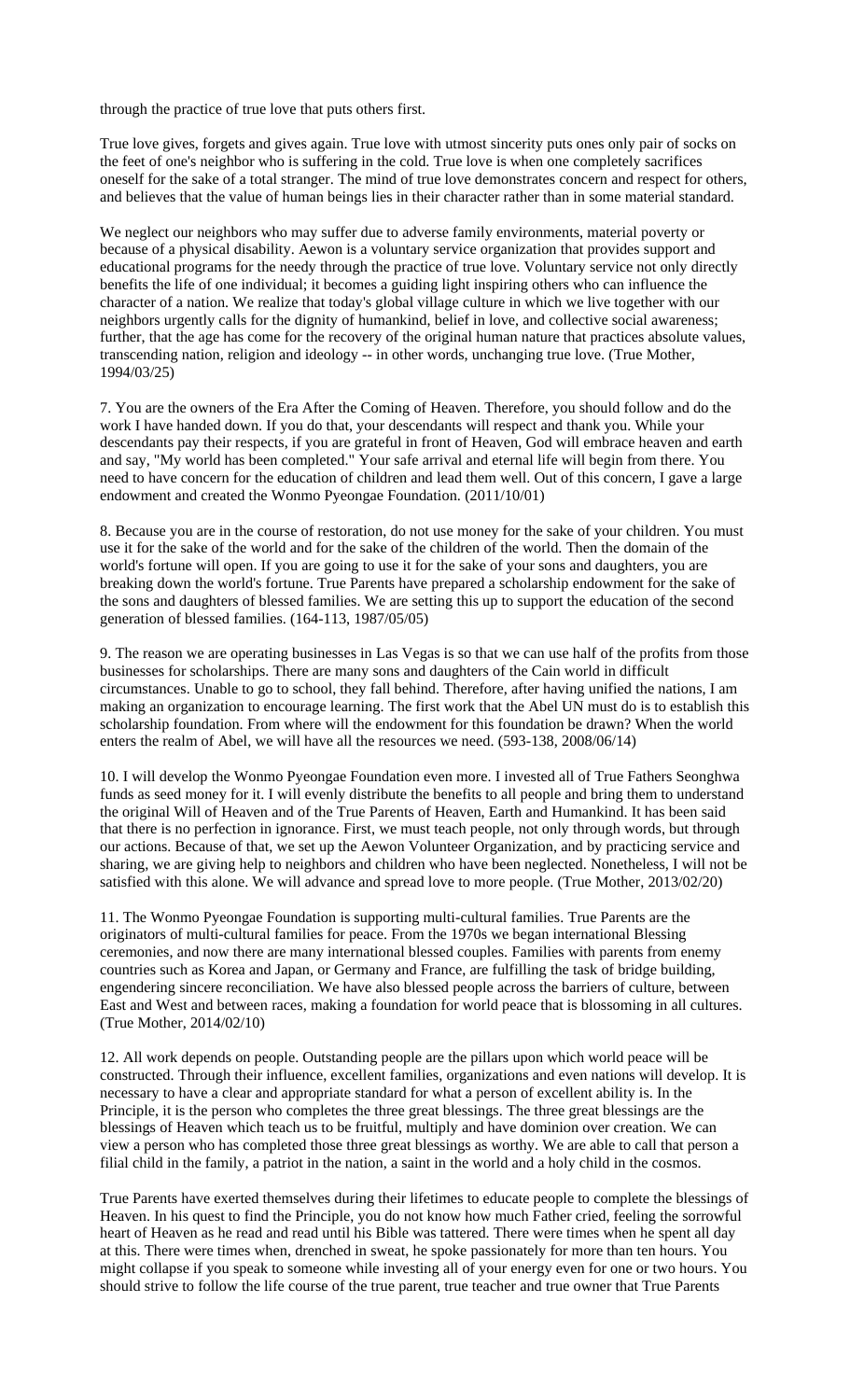have shown. The Wonmo Pyeongae Foundation must actively raise people of ability for the sake of continuing the work of True Parents. (True Mother, 2014/02/10)

13. Do not make your goal just to attend school, study, go to a good university and get a job where you will earn a lot of money. The most important goal is to become a person who fulfills the three great blessings given by God. Become a person who loves Heaven, loves people, and loves your country. If you develop your intellect, skill and ability with that goal, you will realize a great vision. The Wonmo Pyeongae Foundation will provide active support so that you can become people who achieve excellence in accordance with your dreams and the dreams of our Heavenly Parent. (True Mother, 2014/02/10)

# *Sunhak Peace Prize*

*On February 20, 2013, True Parents established the Sunhak Peace Prize. The Sunhak Peace Prize, which was established for the sake of honoring those who implement the peace teachings of True Parents, will be awarded to persons who devote themselves and make noble sacrifices for the sake of world peace. On August 11, 2014 at the Seoul Press Center, the Sunhak Peace Prize Organizing Committee announced the eligibility requirements for the prize and the transparent and impartial process by which the prizewinners would be chosen.* 

14. In front of Heaven, I made a promise to accomplish something by 2020. I will work in many ways to establish the right environment so that my promise will certainly be realized. We first accelerated our efforts to accomplish a long-range dream when the population of the world was three billion. Now it is over seven billion. I want to make our fervent desire known to these seven billion people as soon as possible. Accordingly, through the Wonmo Pyeongae Foundation, we will give our support so that many people of ability, of all social standings, who are working for the sake of peace, will take on larger roles. If we practice true love by means of a life of sharing, while working hard, a bright and happy world will arise in the future. We want our descendants to live and enjoy life in a world without indemnity and bitter pain. (True Mother, 2014/02/09)

15. The participants in ICUS are eminent people from the United States and other countries, including numerous Nobel laureates. After these people meet me once, for some reason they want to meet me again. If they do not come to the conference, their health suffers. When they come, there is a good atmosphere and I can see they are happy. I have offered honoraria for many years, guided the conference and upheld their prestige and reputation. After saying that I would make a prize like the Nobel Prize, I gave awards of \$200,000 on three occasions. (303-075, 1999/08)

16. There are many people in the world now who respect me, and I am trying to use my influence to encourage them to serve America. Accordingly, I made the United to Serve America organization, the initials of which are USA. Through this organization, we held revivals in 250 American cities. I also gave awards to Christians who had anonymously carried out meritorious deeds. We called those awards the Diamond Prize. On that foundation, we built an interdenominational coalition. In this way, we are reviving the nation. The Christian cultural realm must generate a movement to protect young people and families that are heading toward destruction. This is a good goal. Therefore, I am giving an award to the core personnel of this Christian organization that came out and quietly sacrificed all that they had. (234- 157, 1992/08/10)

17. We must bequeath to thousands of generations of descendants the vision and thought of peace. To facilitate this, and to enhance True Parents' vision and thought regarding peace, we will establish a peace prize. Through the Wonmo Pyeongae Foundation, I am preparing the Sunhak Peace Prize, which will be awarded to a group or individual who serves sacrificially for the sake of world peace and true love. Through this prize, we will support and encourage people who devote themselves for the sake of the genuine ideal world of peace. We will work so that this prize will have the highest value of any prize in human history. (True Mother, 2014/02/10)

18. The Sunhak Peace Prize, which is offered globally by the Wonmo Pyeongae Foundation, will surpass the Nobel Peace Prize. Recipients of this prize will stand in a historic position where the people of the world will respect them for their great contribution to Heaven's Will and peace for all people. I hope you will take great interest in the aspirations of the Wonmo Pyeongae Foundation to forge a noble path in history. Please become partners and participants in helping the enterprises that are promoted by the foundation to thrive. (True Mother, 2014/02/09)

# **Chapter 4. Cultural and Artistic Organizations**

# *Section 1. The Little Angels of Korea*

# *The Little Angels*

*True Parents founded the Little Angels of Korea on May 5, 1962. As a children's traditional*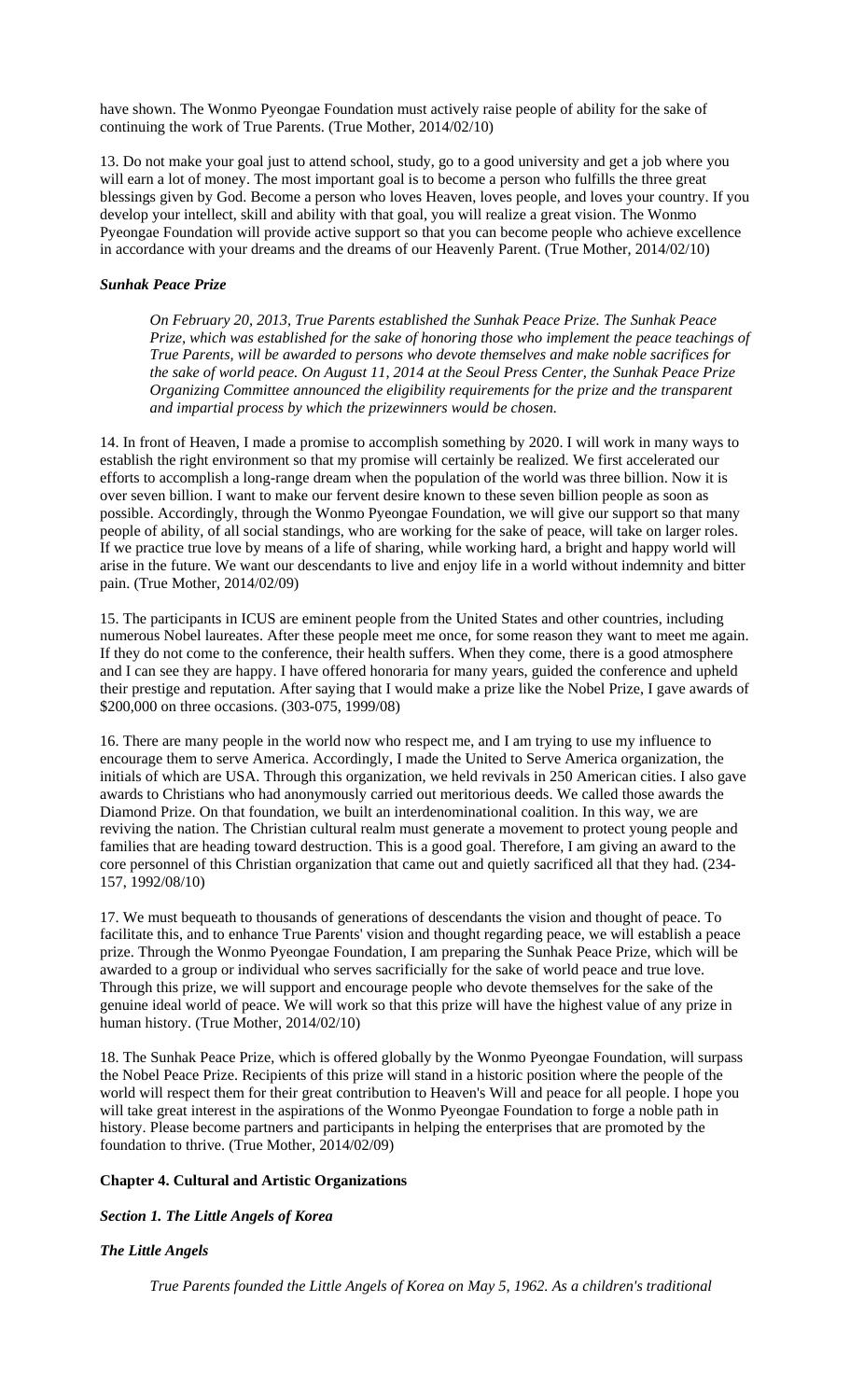*Korean performing arts troupe, the Little Angels took the lead in the effort to share the beautiful artistic culture of Korea and the peace-loving spirit of its people with the world. They performed on a 60-nation tour beginning with a special performance for former US President Eisenhower at Gettysburg, Pennsylvania in September 1965. Establishing their role as peace envoys, they have performed internationally and in Korea on some 6,000 occasions, have made more than 500 television appearances and met with 40 heads of state. Their numerous special shows and tours include performances in Moscow on April 7-17, 1990, and in Pyongyang on May 4-7, 1998. They conducted an international tour of performances to express gratitude to the 22 countries that took part in the Korean War. This tour, which ran from June 2010 through November 2011, was conducted in cooperation with veterans of the United Nations Peacekeeping Forces and the Korean War Memorial Federation.* 

1. I received much opposition while creating a children's dance company. While other people ate boiled rice, we ate coarse barley rice, pinching pennies in order to share our money with the poor. But even as I heard all the criticism, because I loved the Republic of Korea, and had the desire to introduce our country to America, I founded a children's dance company. (037-240, 1970/12/27)

2. I have become an enigmatic person in Korea. Many people spend lots of money in a struggle to move the people of the world. However, I am moving thousands without a fight. In a single day, without a single penny, I accomplish work that even millionaires cannot do. If I want to do something, I can do it. I am doing great work. Nobody even knew about the work it took to prepare the dance company. To enable them to reach their present level, I told them, "Practice for three years. Practice day and night." After just one and a half years I told them, "Good. If you perform as well as this, you will touch the heart of the world." And I was confident. Their compatriots back in Korea were still unaware of them. A religious organization and a performing arts group are two different things. Why does the Unification Church, which is very good at solving social ills, also have a performing arts group? It is because they have different purposes. (015-143, 1965/10/03)

3. Advanced countries, which will build cultural spheres in the second half of the 20th century, have entered a realm in which they should be able to consider the issues raised in Unification Thought. Therefore, in order to welcome the day when the culture of Korea stands proudly before all humankind, I founded the Sunhwa Children's Dance Troupe, later renamed the Little Angels. It required a substantial outlay of funds for the Little Angels to come into being. Not a single person understood or supported this effort, but ultimately, I understood what was right. No matter how much we had to struggle to bring this about, I knew absolutely that we could push forward and, if God had the basis to help, that we would not perish. Even entertainers and groups that have trained for decades to perform often wither and are ruined by criticism upon entering America's world of entertainment. Nonetheless, we gathered our Little Angels dance company, and with only three years preparation we went to America, believing in the power of God. Beginning with our first performance we received huge applause. This was truly a historic miracle. (022-094, 1969/01/26)

4. Before the children performed we gathered them and prayed together in tears asking, "Heavenly Father, please do not view these children who are going to perform merely as children. These are Your emissaries who are honoring Your Will as heavenly people, so please allow them to win over the culture of America." Because we were longing for Heaven like this, the children took on this solemn mission and performed for the sake of God's Will. The children would tell us that, strangely, when they prayed this way and then went onstage, they danced well and did not make mistakes. There are performing arts groups in the world that are bigger than ours, but there are none of better quality. (022-094, 1969/01/26)

5. What distinguishes the Little Angels is that they pray before they go onstage to dance and sing. For that reason, even as they dance their thoughts are different. Since this happens behind the scenes, and because their performances reflect it, the audience is enraptured without even knowing why. Surprised by the children's dancing skills, the audience, deeply moved, naturally applauds. There is nothing to criticize. The internal preparations behind the scenes are reflected in the invisible rays of energy that radiate during the performances and capture people's hearts. Nonetheless, this quality is not something they acquired in an instant. It required many years of their sincere devotion behind the scenes. Ordinary people do not have that attractive quality. Only those with that level of devotion can become like that. (100-104, 1978/10/08)

6. This year, 1969, the Little Angels of Korea are receiving an appropriate reception in Japan. At first, the president of our Japanese church approached me and suggested we keep the Little Angels' performances to a minimum in Japan. He feared the Japanese people would not be interested in having a Korean children's dance company visit and perform. He was still planning to hold the performances because I had requested it, but he tried to reduce the number of performances to as few as possible. He was planning to go ahead with the performances in a few places, and then tell me of the difficulties he was facing and receive my permission to cancel the rest of the scheduled performances. Knowing what thoughts were in his mind and heart, I told him, "Even in a wrestling match, you never know if you are going to win or lose unless you get into the ring and fight." (022-058, 1969/01/19)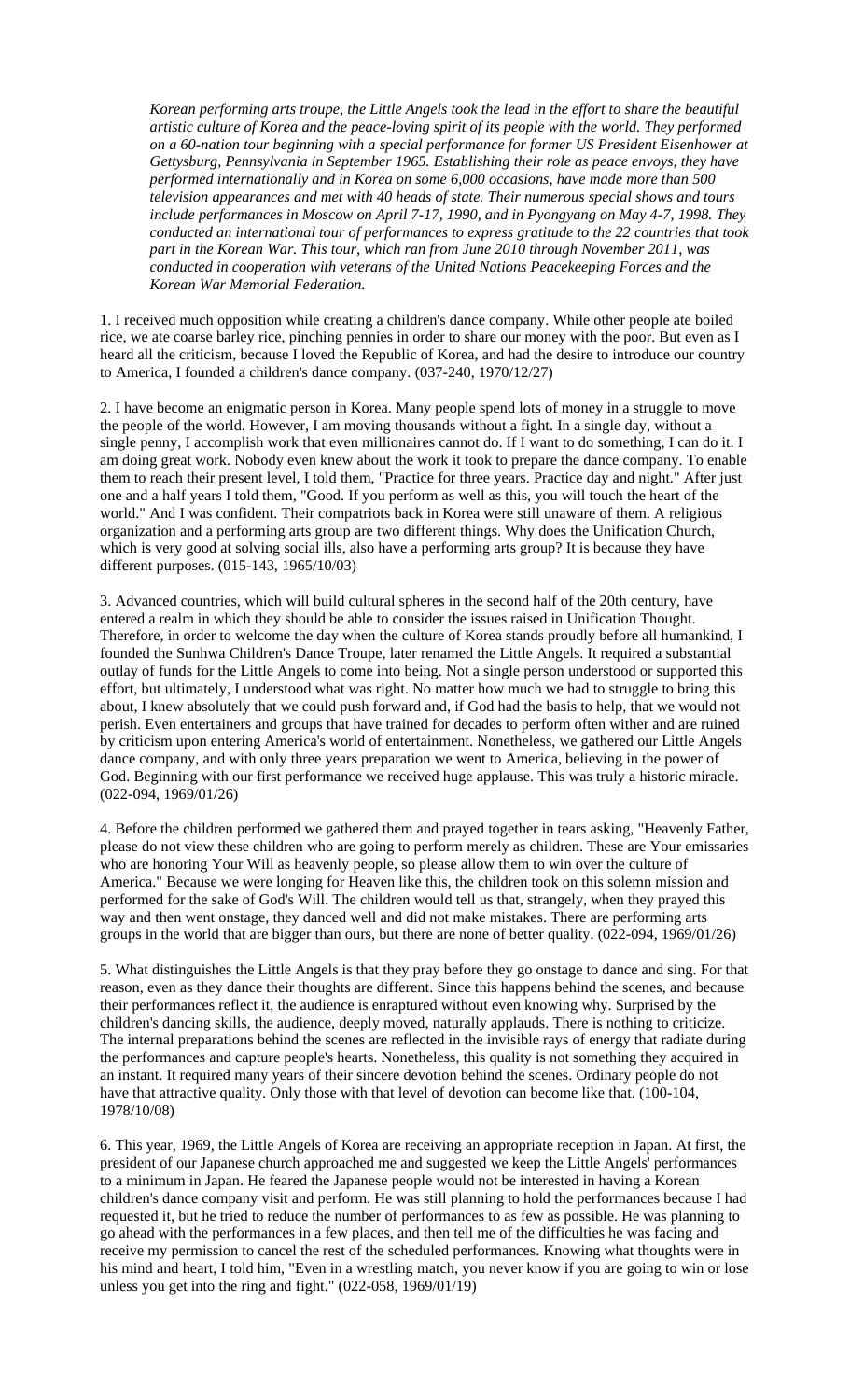7. When Mindan, which is the leading association of Korean residents living in Japan, invited Korean dance companies to perform, the performances were usually free of charge. At those free performances, instead of adults, unruly youth would attend, act rudely and leave without a word of greeting. Because of this, Korean dance companies invited by Mindan to perform in Japan have only suffered disgrace. Therefore, the Mindan people thought that the Little Angels would have to leave Japan in shame without much success. But, to their surprise, it was the Japanese people this time who actively engaged in organizing the event. In January 1969 our performances in Japan attracted people from government and business; we were given an opportunity to display our dignity in Japan. The Japanese government and the Koreans residing in Japan came to realize many things about the Little Angels. Our special performances received the support of Japanese celebrities, and we gained great success in Japan. (022-062, 1969/01/19)

8. The performances by the Little Angels dance troupe in Japan were a risky venture. I was the one who formed the organization and gave detailed instructions. I was pressing ahead in order to hold a nationwide assembly within two months. I told them, "If you act according to my plan, crowds of people will come to the Unification Church and we will achieve nationwide success. This is my strategy." But, the Japanese leaders could not believe in my words, so I told them, "You have to believe me. If we perish, I too will perish, and if we die, I too will die." Thus, they were persuaded. Whatever you do by your own subjective choices will fail, but if you act according to what I tell you, you will succeed. (028-228, 1970/01/11)

9. We rented the Nichigeki Theater in Tokyo for a 40-day run. This period of performances was unprecedented; it set a record. People in the Japanese entertainment sector criticized us, saying we did not know what we were doing. In their professional opinion it would be difficult to draw an audience for even a week, and they thought that our expectation to have audiences for 40 days and nights was completely delusional. And yet our effort was worthwhile. It was especially rewarding because everybody had been opposing and criticizing us. In a single moment the situation shifted completely. In this way we displayed our ability to turn things around. Not only must we dispel this kind of public opinion; we must move beyond Japan and make a foundation throughout Asia. (062-275, 1972/09/26)

10. Through the Little Angels, the Unification Church quietly provided the Republic of Korea global publicity. Even now it is the same. Recently we hired the largest theater in the Ginza district in Tokyo, holding public performances for 40 days and nights. We are doing this for the sake of Korea, not for the Unification Church. These days Mindan, the pro-South Korean residents in Japan, are getting involved with Chongryon, the pro-North Korean residents' association that propagates Kim Il-sung's juche ideology.

At such a time Korea is being recognized for its traditional culture. I was told that even the Japanese are impressed and feel great admiration for ancient culture, so Korea's dignity has been elevated. This is the nature of the work we are doing and for this reason God has granted us protection. Even when the road was so perilous that it seemed our efforts would surely fail, we have gained success because we are not doing it for ourselves. Our cultural work prospers because we sacrifice for the sake of goodness. (065- 076, 1972/11/13)

11. I came to America in 1971, but I had already prepared the foundation before I came. Thus when I arrived my presence immediately became an issue for the CIA and the FBI. This was because of the extensive range of my activities. When did I prepare that foundation? My preparation began when I founded the Little Angels for the purpose of holding performances overseas. When we founded the Korean Cultural and Freedom Foundation to sponsor the Little Angels, I selected individuals who had ties to the American government to serve as board members. Over 140 personalities of national-level influence, including former US presidents Harry S. Truman and Dwight D. Eisenhower, joined the foundation at that time. Because of them we were able to conduct many activities with the Little Angels.

For example, arranging a performance in the White House usually requires one and a half years of advanced preparation. However, the Little Angels were able to perform in the White House after applying just a week in advance. This was possible because President Eisenhower was an advisor to the sponsoring foundation. I prepared that foundation before I came to the United States. (138-313, 1986/01/24)

12. Because the Little Angels now have become a famous performing arts company, they performed at the White House for the Nixon government. They even performed for Queen Elizabeth in Great Britain, and they are set to perform before Japanese government administrators. Now that such things are actually happening, the Little Angels have reached the inner circle of the world of international entertainment, a position of public acclaim. This time they will go to Europe, and Great Britain requested that they visit for two months. Entertainment professionals in Germany, Spain and France are welcoming us and have requested the Little Angels, being well aware their investment will not lose money.

The Little Angels will meet with leading performers in Britain and perform for a period of two months. However, because the children cannot perform in Britain for a period longer than 40 days, it was decided that they stay there for that length of time, and then perform for the remaining time in Spain. Our dance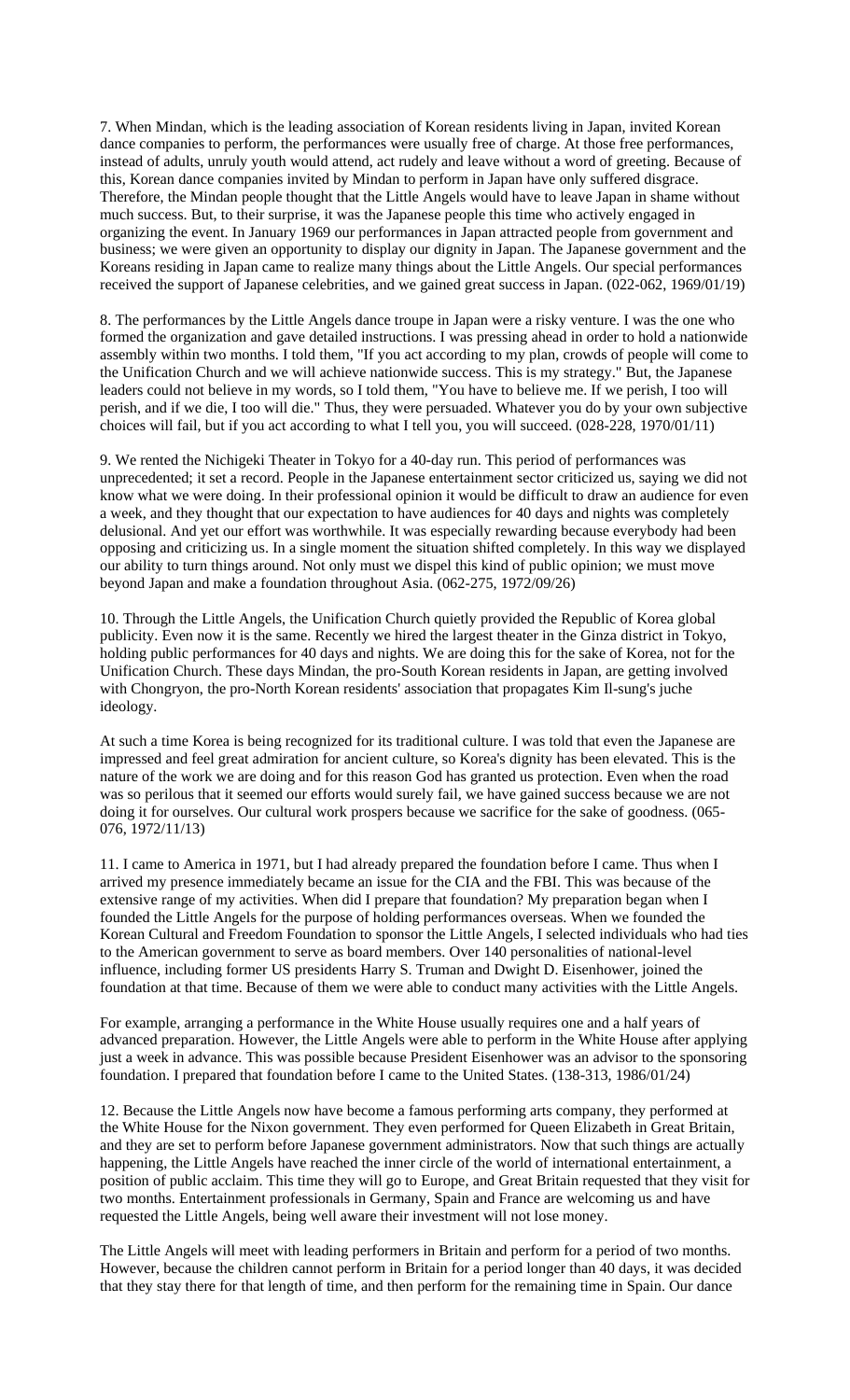company has already prepared a worldwide foundation. Our public performances connect us with an extensive network of people. (062-282, 1972/09/26)

13. Ladies and gentlemen, it is a great honor for me to bring the Little Angels as ambassadors for peace and friendship here to the Soviet Union, representing the Republic of Korea. Let me announce that the 40 million citizens of Korea, as well as the Little Angels, would like to convey to you and your homeland the friendship and goodwill of the Republic of Korea.

Last night we had the chance to see the world famous Bolshoi Ballet. The Bolshoi Ballet company's elegant beauty and perfect exhibition of skill are simply marvelous. At that moment we deeply felt that in the world of culture and arts there are no boundaries. Art freely goes beyond the walls of nationality, race and doctrine. Even tonight, while watching a performance completely different from the Bolshoi, we feel exactly the same sensation. As those beautiful Korean children show us a world of art and present the beauty of the tradition of the East, we cannot help but feel enraptured. This is evidence of the immense importance of the exchange of culture and the arts in order to advance toward the day of world peace. (201-215, 1990/04/11)

14. In May 1998, the Little Angels are going to North Korea. That is completely in accord with my plan. In March 1998, starting with Washington DC, Universal Ballet held performances in 12 cities in Canada and the United States. However, the fact that the Little Angels are going to North Korea means they stand on the side of Heaven. If South Korea is a plus and North Korea a minus, then Father will unify the plus and the minus. Nobody else can do that, not even national governments. Father has found the top specialists in eastern folk dance and western classical ballet, and thus created the best ballet company and the best Little Angels, who can represent the art of the East and the West. When they perform with excellence in the East and the West, I envision that one united world of arts and culture will emerge. (292-262, 1998/04/26)

15. The Little Angels gave a celebratory performance in Pyongyang, for the delegations at the South-North Summit Conference. They performed after preparing for only ten days, not even two weeks. This is like a dream. This is work that the government is not able to do even with ten years of preparation. The Pyongyang Youth Student Arts Group came to South Korea from North Korea. If the Little Angels did not exist, how would that have happened? Even in North Korea they understand how this works, and they thanked me. Then they said that they hope that I take the lead in bringing about North-South unification. They sent a piece of art created using five colors of stone dust expressing "gratitude and congratulations" for the performance of the Little Angels. That picture will last for tens of thousands of years. (325-209, 2000/07/01)

# *The Little Angels Arts School*

*True Parents held the groundbreaking ceremony for the Little Angels Arts School on March 27, 1973. The schools purpose is to educate artists and provide advanced training for the members of the Little Angels dance troupe. That year on December 1, the Little An gels Arts School received approval as an accredited institution, and on March 5, 1974 the school opened with the founding philosophy of "Love Heaven, Love People, Love Your Country." The first graduation ceremony was held February 8, 1977, and on February 16 the school's name was changed to Sunhwa Arts School.* 

16. Communism was the principal axis of ideological worldviews, and even if the democratic world replaces communism it will follow suit in completely falling apart. Because of that, people are asking fundamental questions concerning humankind including "What is love?" and "Where do emotions come from?" In reality, answering these questions is not difficult. They are properly answered through culture and the arts. The world of music is the path that impacts the multitudes within the shortest time, and it is able to provide new stimulation for the orientation of young people. This is the role of culture and the arts. That is why I created the Little Angels Performing Arts School in 1974. (241-196, 1992/12/26)

17. The Little Angels Performing Arts School was created so that we could cooperate and spread the arts as a component of culture that connects the ideals of the Unification Church to the world. The educational objective of this school is simple. Its philosophy of education is to connect all humankind, by loving Heaven, loving people and loving your country. The school is famous all across Korea, and is known even throughout Japan and the rest of Asia. (135-261, 1985/12/12)

18. Studying is difficult. But by studying you should be able to take into consideration the problems of life and the path of a son or daughter of God. As you study, you should be able to feel as if you are hearing the voices of our brothers and sisters who died without being able to know whether God exists or not. While studying all night long, you need to work hard with a heart that calls out, "Tomorrow you will find a day of hope, so please wait for me until then." You must study with greater enthusiasm.

If you Little Angels study with that heart, you will come to represent the world, having built a royal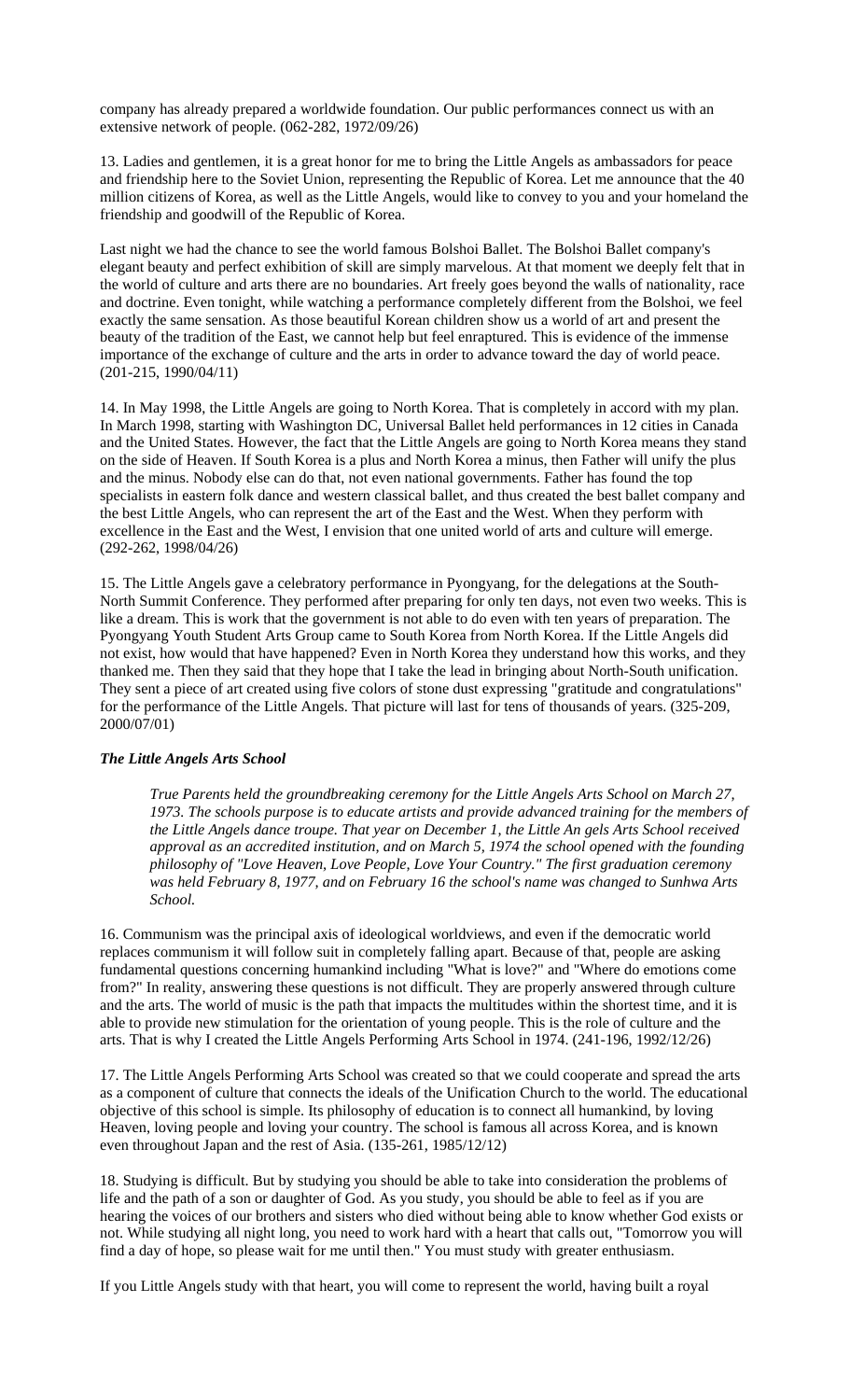palace for children, for young adults, the middle aged, and finally for the elderly. This means that the time will come when children, young adults, middle aged and elderly people, people of all ages throughout the world, will respect those who have graduated from the Little Angels as if they were royalty. You will create God's sons and daughters of love. There is nothing for which to be more grateful. Because what a king or queen does is to love people, all people will remember you and love you as royalty. When this happens, you Little Angels will have to take responsibility for the world. (100-162, 1978/10/09)

19. We are operating on a worldwide scale, and this is definitely true for the Little Angels Arts School. When I said that we will send the Little Angels to America, everyone thought it was ridiculous. We trained the first team for their performance in the United States. After three months of training we had them perform in America. While the children were sleeping, they were being taught in their dreams. They were coached by the spirit world. We did not have an assembly hall. At first, we did not have the Little Angels School or a place where they could practice. A little later, even though we had no money whatsoever, we built the Little Angels Performing Arts Center. (532-315, 2006/07/17)

#### *Section 2. Universal Ballet*

# *Background*

*With the goal of creating a world culture of heart, and an ideal world of peace through cultural arts, on May 12, 1984, True Parents decided to establish Universal Ballet. Founded with the vision of "Heavenly Art Creating a World of Beauty," Universal Ballet is Korea's oldest privately funded professional ballet company. Since its first performance of "Cinderella," the company has grown to become Asia's best-known ballet company, having given more than 1,800 performances in 16 countries in addition to Korea.* 

1. Ballet is a western dance form, and the West is a Christian cultural realm. The Christian cultural realm is the culture of the bride. And this bride has fervently desired to make the Lord her bridegroom and settle in the family and the nation. The bride longs for the bridegroom. It is my hope that you can express your resolution to represent this union of the bride and bridegroom, that you can resolve the historical sorrow of God, and that you can dance the dance of liberation to move the entire universe. That is why I gave this company the name "Universal." (350-168, 2001/08/05)

2. Western society, the Christian cultural realm, considers ballet the most refined art form. This art attained its place of supremacy in Russia. I founded Universal Ballet in 1984. I called for training and preparation to make it the best company in the world. The Little Angels folk ballet that I founded in 1962 has attained a position of eminence in the world of eastern art and culture, and Universal Ballet has done the same in the world of western art and culture. This is a surprising historical fact, an accomplishment that will be praised in the future. In this way I laid a cornerstone that will stand forever in the new world culture. (310-269, 1999/07/22)

3. I have invisible strength. I founded Universal Ballet in the field of the arts. The western world is proud of its culture of ballet, and I am standing at its forefront. Western people have their cultural art forms and they are proud of them, but if you were to ask whether those art forms include hopeful messages or deeper meaning which will lead to a brighter future, you would find that they do not. Along with the rest of western culture, western ballet is gradually declining. It does not have a spiritual foundation and vision. Because it has developed an individualistic tendency, it lacks substance, and the traditional spirit of ballet has vanished.

I realized this and I took the lead. Although our race, religion, customs and nationalities are different, I am transcending all of that and bringing the fruits of civilizations together, establishing a new tradition. Now that this is plain for all to see, 14 years after I founded the ballet company in 1984, the western world is following my lead. From both the spiritual and the cultural viewpoints, we have ascended to the highest position. (293-148, 1998/05/26)

4. When I went out into the world, I had no doubts whatsoever. My mind was clear. All kinds of people came and went, and all sorts of incidents took place. Nonetheless, I rushed forward toward one single goal. I prepared everything for you to develop. All preparations have been made for you to enter the world's league of advanced nations. The existence of Universal Ballet attests to this. You have no idea how touching the story behind the company's founding was. It was so moving that *The New York Times* covered it with three full-page articles. Such a touching story is unparalleled in history. We made great leaps forward from there, and Universal Ballet has become a leading ballet company. (292-316, 1998/04/27)

5. I founded two companies for dance and musical performance, the Little Angels and Universal Ballet. Both in the West and the East, I have eminent performing arts groups that can sing and dance, bringing joy. To reach that level, performers have to practice over and over again, continually. Only a person who practices the same motion unceasingly hundreds and thousands of times can become a champion.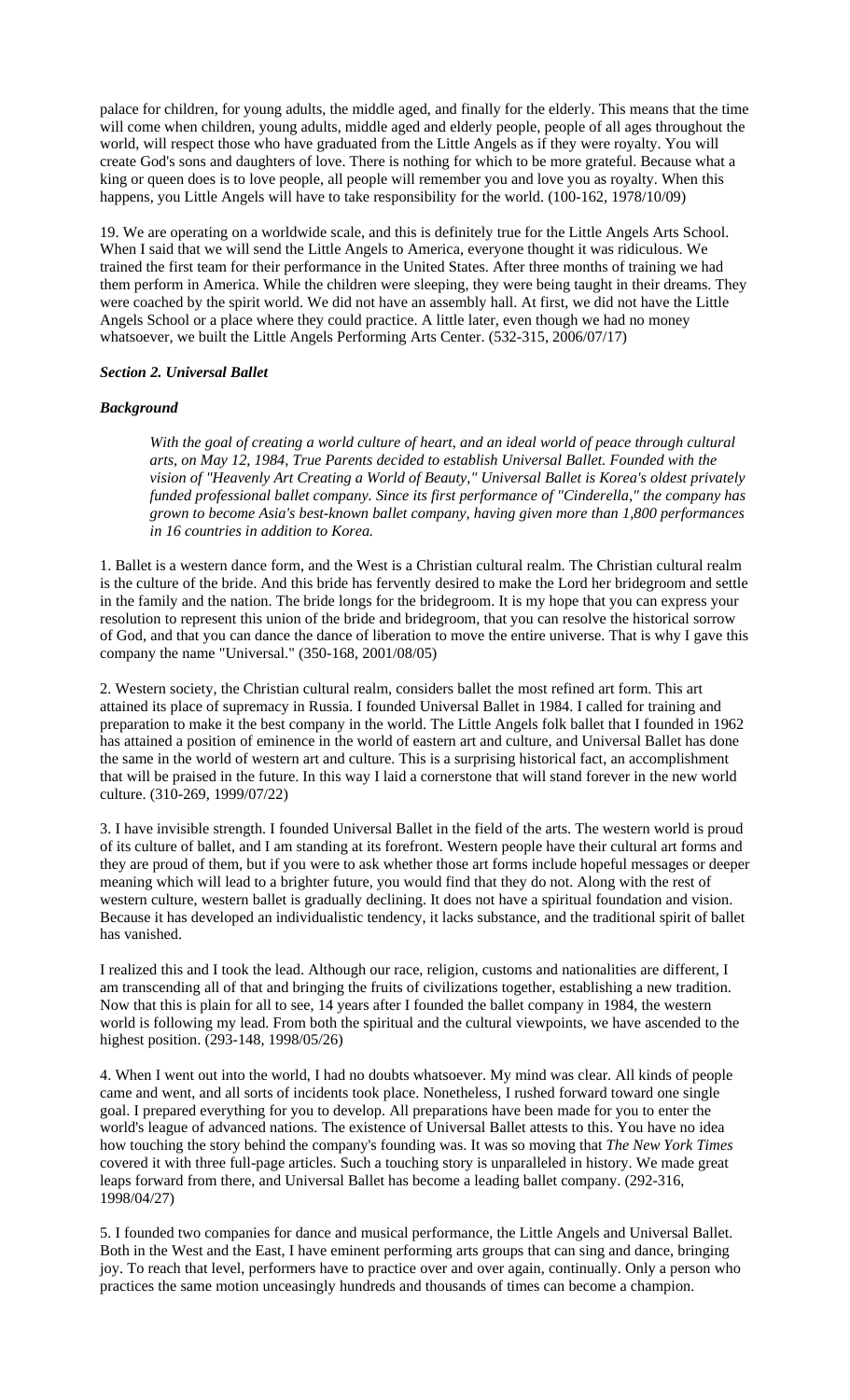I saw that the traditional spirit of ballet had faded because America and the free world had become an empire of individualism. However, because Universal Ballet has attached great importance to establishing and maintaining a vertical tradition, and persevered through a difficult course, it is now a top class company.

That does not mean that you can now be arrogant. This is only the beginning. The whole world is waiting for you. Hence, to become the best, you need to seek perfection through continuous practice. If you do so, you will have an amazing foundation for the future. Dance, as part of the world of art, is a display of culture and spirit. We will come to own the arts, both eastern and western. The Little Angels represents the eastern arts, and Universal Ballet represents the western arts. (294-100, 1998/06/14)

6. You should pin your hopes on Universal Ballet. High-ranking women in western society cannot preserve their dignity if they are not capable of appreciating a ballet performance. Establishing that standard, you can bring together all the women of Europe, Russia, the United States and Latin America. If we were to do so, we would have an enormous organization that connects the leading women of the world. Through the Women's Federation for World Peace, I am planning to link Korea with Japan, and Japan with America and Europe. The performances of Universal Ballet and the Universal Ballet Academy can serve as a hub for a network of high-echelon leaders, a place where they can form personal relations and associations with one another that will be eternal. Your connection to this preeminent ballet company can be your family's source of pride. In this way, the most prominent families in the world can be brought together. (236-084, 1992/11/03)

7. A ballet performance should be created based on the Unification Principle -- for instance, one that is about the difficulties I had to endure in prison. There is a person in Universal Ballet who can do that. When it comes to choreography, that person may well be the best in the world.

Among ballets, "La Bayadere" is a very difficult one to perform. To begin with, the group dances are difficult, but the solo dances are so difficult that only dancers of the highest caliber can undertake them. From a professional viewpoint, the personal skill of a ballerina can be assessed in a single moment. In the group dances, each dancer needs to keep in step, and move with the others in perfect unity. When the feet are lifted, they must not be lifted even a little bit too high. The sound of 50 or 100 dancers simultaneously descending from a jump must be like that of a single person. While watching their performance, I thought, "As good as they are, they need to practice a little more." (325-324, 2000/07/02)

8. In the future, our dance groups must be very strict about relationships between men and women. Loose relationships between men and women are common in the entertainment industry. Performers often have this problem, and it is a disgrace in the eyes of the world. We must change this. No matter how wonderful a performer is, if implicated in such a problem in even the smallest way, he or she cannot remain in Universal Ballet. In that way, we have to make a worldwide revolution by setting an example of alignment with God's Will. You should become the representatives who can bring an end to the current situation in the entertainment business, which has become the ground for promoting moral decay and social ills.

Those who understand this must initiate a revolution. Attempting to start a revolution with people who do not know about it or commit to it would be futile. Based on theoretical and practical viewpoints that match internally and externally, we need to create publicly recognized, above-board standards. Because this issue interested me in the field of the performing arts, I founded the Little Angels and Universal Ballet, which have now climbed to the top positions worldwide. (338-093, 2000/10/29)

# *Universal Ballet Academy and the mission of the arts*

*On March 25, 1989, True Parents officially announced plans for a ballet school affiliated with Universal Ballet to be established in Washington, DC, and on September 5, 1990, they officially opened the Universal Ballet Academy (UBA), now known as the Kirov Academy of Ballet of Washington, DC. True Parents emphasized that the cultural arts should praise God and properly guide the younger generation.* 

9. If Universal Ballet as a performing arts group represents the East, then the Kirov Ballet represents the West. The world-class director of Russia's Kirov Ballet is the current director of UBA in Washington, DC, and the Kirov's important instructors have come to teach there. To western women, ballet is a topic of great interest. The wives of presidents and ministers of state generally appreciate ballet and have a sense for it, for if someone does not know about ballet, the person is considered devoid of European culture. Therefore, when a famous ballet company comes to give a performance, they all make a fuss about procuring tickets. To ensure that they do the same when our ballet company arrives, I have pushed the company to improve to the highest level. (234-158, 1992/08/10)

10. The opening ceremony for the Universal Ballet Academy will be held on September 5, 1990, in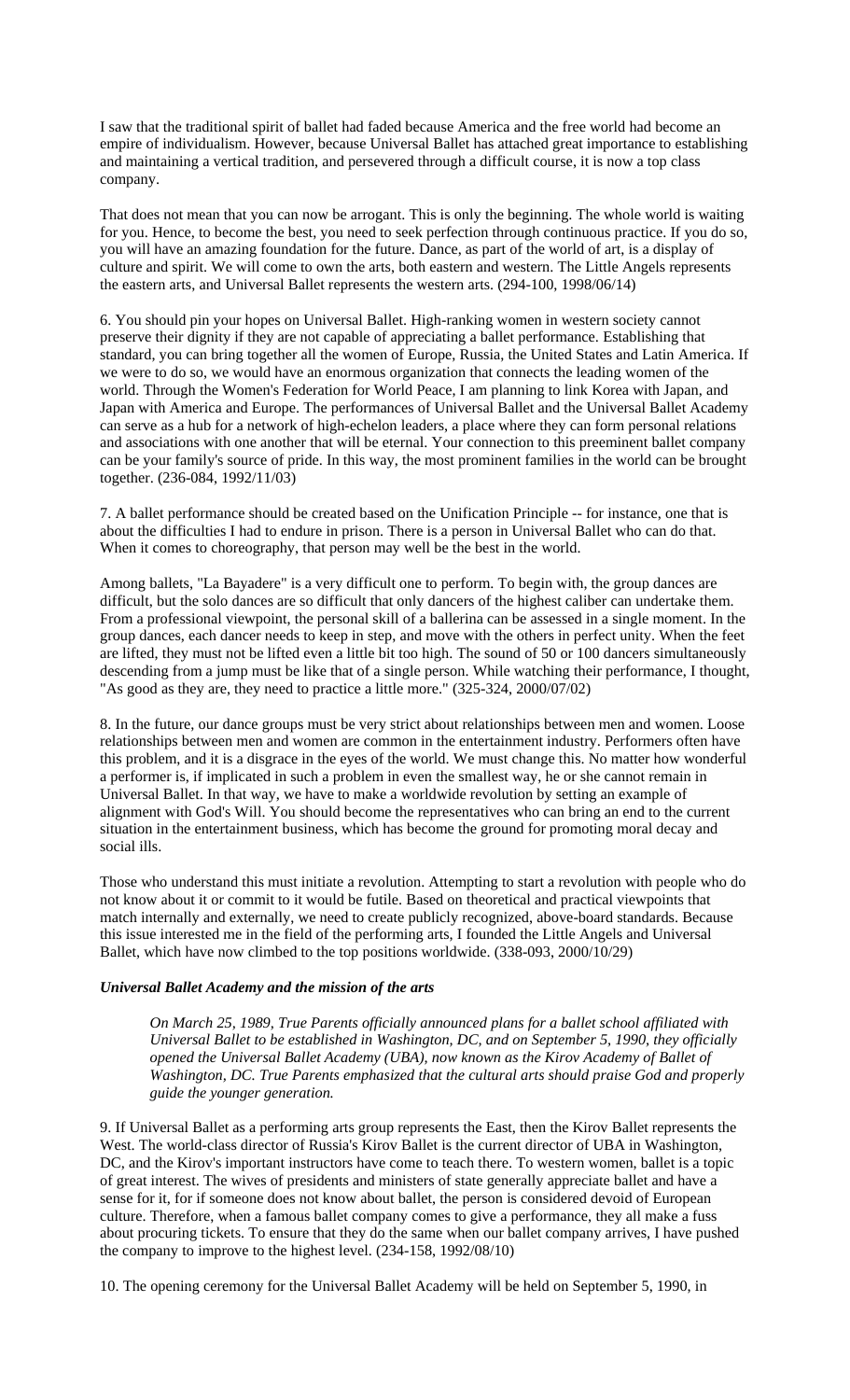Washington, DC. Thanks to a request made by the Bush administration and the consent given by the Soviet government, we were able to issue an invitation allowing our academy's director, who is a Russian citizen, to work in the United States. President Bush sent a letter and the Soviet government sent a reply, and thus the director of the Kirov Ballet was appointed as the UBA director. Now we can bring Kirov Ballet instructors to Washington, DC. It is a dull routine for them to work only in the Soviet Union. We were able to open the academy in this way because they desire to bring their art to the free world also. (205-187, 1990/09/01)

11. When a voice from the spirit world asked Oleg Vinogradov, the director of UBA, the question, "Will you keep working at the Kirov for the sake of the Soviet Union, or will you work with Father?" he said that he would choose to work with me. It is a mystery in the western world how a man such as Oleg Vinogradov could come to cooperate with me. Neither the Soviet government nor western society understands it. Nobody understands it except God, me, him and a small circle. When he was about to open the door to enter UBA, he received a revelation from Heaven saying, "Since this is a sacred place, take off your shoes before you enter. This is the place where you shall devote the rest of your life." Knowing whose command this was, how could he have possibly disobeyed? That is why he acts almost as if this is his primary residence.  $(205-280, 1990/10/01)$ 

12. In culture, what occupies the preeminent position are the fine arts. These fine arts include painting; however, things of beauty should not all be static as paintings are; there needs to be living art as well. Dancing is a composite, living art form, and this is particularly true of ballet. Dancing is an art that sometimes represents the folk culture of a nation. In ballet, the ballerina stands on the tip of her toes and rises, and thus she is praising God. Having the background of such a traditional philosophy, ballet is the supreme art of western civilization.

But what has become of it today? Even its music has been corrupted and completely submerged in carnal hedonism. I revived it to its original form and brought it back on track. No matter how else the world may criticize me, they cannot help but praise me for laying such a foundation in the field of culture, starting decades ago. There is no one who opposes me in this.

*The New York Times* wrote, "The Universal Ballet Academy is the Harvard of ballet schools." So, the UBA has received the title, "the Harvard of ballet schools." *The Washington Post* wrote similarly. This is a fact. I am the one who built a bridge between the United States and the Soviet Union, and the one who continues to have this influence. (205-279, 1990/10/01)

13. We have the Little Angels, a folk ballet, and Universal Ballet, a western classical ballet, in Korea. Now is the time of new origins, when western and eastern cultures can be transformed. That transformation, beginning in Korea, will resonate throughout heaven and earth and provide a pathway to reach above and below. It follows a vertical line naturally, from the heights of heaven to the depths of hell, from which everything can flow out. Thus, when the flow from this pillar of oneness comes upon the world, it will provide clarity to the environment that looks to that pillar. You should be grateful for this and make your life one with it. If the Korean people live in this hope, they will surely realize the position of the people of God's homeland and take pride in its value. (2010/02/02)

14. In America, you can watch movies on television 24 hours a day. You can watch any movie you like, be it an action movie, a war movie or a romantic movie. All kinds of movies are aired, even pornographic movies. Adolescents are easily dragged down. Because young people do not have their own philosophy of life or traditional set of values, they act out anything they see. Adolescents watch such images and pursue the exciting side of it, because the environmental conditions that would traditionally restrict them do not exist. That is why, as soon as they see it they instantly act it out.

Under such circumstances, this world will not go much further before it completely collapses. Men and women clinging to each other will fall into ruin. Moreover, as people take drugs they literally lose their minds and are degraded to a state devoid of human dignity. How to turn around such an environment is a serious problem.

In the future, if we are committed to building an ideal world, we need to delve into the roots of such global problems and resolve them. In light of all these things, the question of how soon we can establish a traditional standard as a new cultural foundation in the field of the arts is very serious. It is the most urgent issue in the cause of uniting the world. (241-197, 1992/12/26)

15. When I went to America, I thought, "How can I prevent the young people of America, the leading country of the democratic world, from rushing along the downward trend led by the audio-visual media?" Television is a big issue. In America, television broadcasting runs nonstop, 24 hours a day. Movies and music are broadcast continuously, and children watch with interest. The visual media spearheads the current crisis and intoxicates American young people. Young people of the world are completely turning to Satan's world, so we need to do something. The only way to defend against this trend is through the audio-visual media. To counter this very problem, I founded the Little Angels, a folk ballet, revived the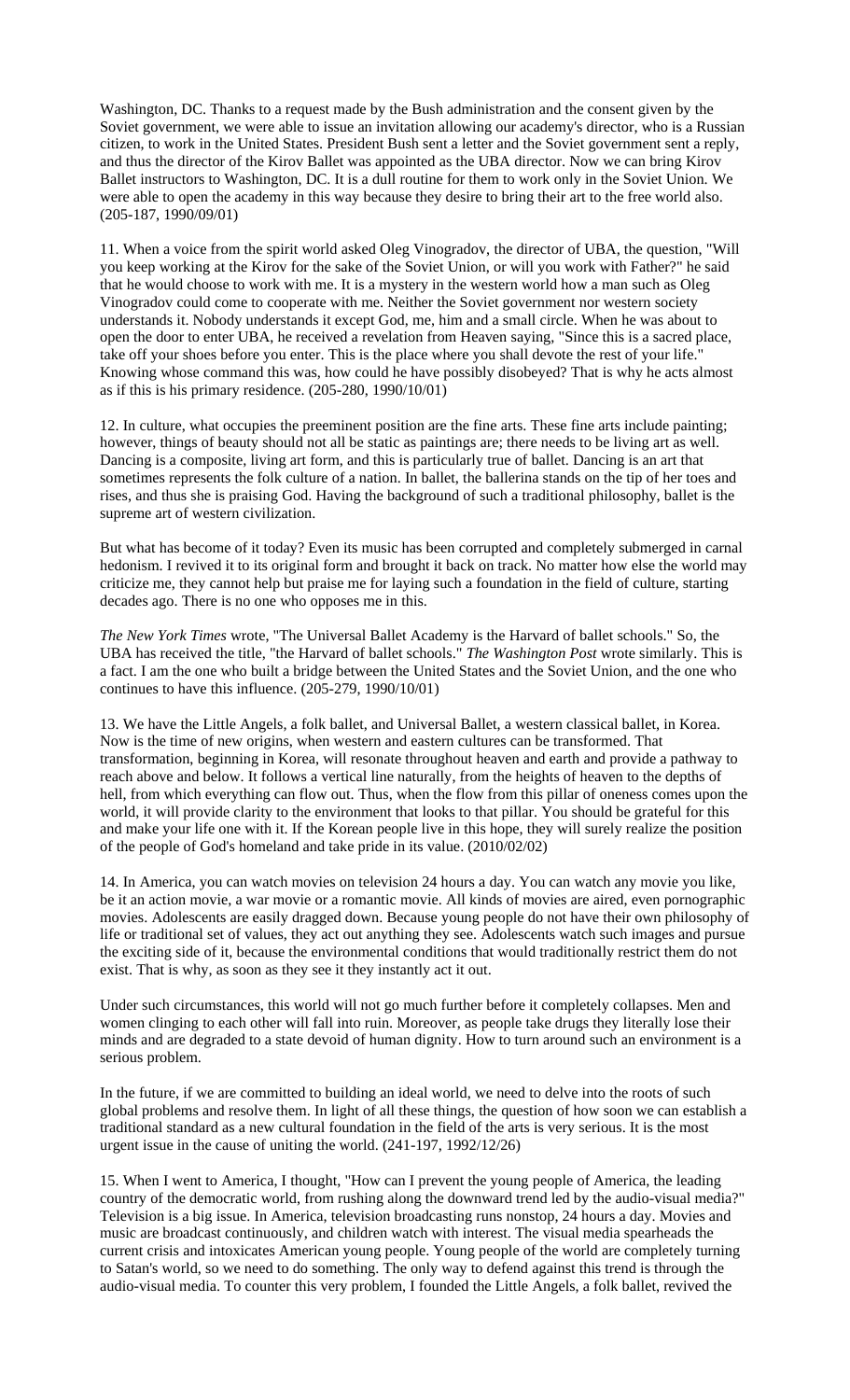New York City Symphony, founded Universal Ballet and even created cutting-edge rock bands. (241-190, 1992/12/26)

16. If I have the time, I plan to meet performers in Las Vegas and move their hearts. I am also aiming to renew a renowned opera house, the Manhattan Center. I am going to build this one in New York and then others in London and Tokyo and have famous people from around the world come and perform there. I will found a company to help talented young people become famous worldwide. We have our own newspaper, which is a natural medium for publicity, so we can popularize new fashions. We will guide artists to become pure, moral and excellent per formers who win everyone's hearts. This is the reason I founded the Little Angels and the New Hope Singers. And now I have acquired the New York City Symphony, which I intend to raise as well to the world level. (090-262, 1977/01/03)

# **Chapter 5. Realizing a World of the Culture of Heart through Sports**

# *Section 1. The World Culture and Sports Festival*

# *The 1988 Seoul Olympic Games*

*During the 16 days from September 17 to October 2, 1988, the 24th Summer Olympic Games were held in Seoul and other major Korean cities. Some 8,000 athletes from 159 nations, including both the communist and free worlds, participated in 237 medal competitions. True Parents recognized that these games had great providential significance, so they attended the opening ceremony. A group of ten missionaries was assigned to each country's team. They cheered for their team at events and provided team members with the soft drink McCol, made by Ilhwa Co.* 

1. 1988 was 43 years after the end of World War II in 1945. Thus, 1988 marked the first half of the sevenyear course after the 40-year course that followed the war. But, I had to conclude everything in this sevenyear course by 1989, which was only the fourth year. For that reason, from 1988 onward, world events had to fall into place to move the providence forward. It was through the Korean War that the Cold War arose, dividing the world into two blocs, democracy and communism. The split started from Korea, so that is where the world had to become one again. Thus, through the Seoul Olympic Games, the Soviet Union and the United States had to unite. At the Los Angeles Games in the United States, representing the democratic world, and at the Moscow Games in the Soviet Union, representing the communist world, the blocs were at odds, and they boycotted the games. They were to unite centering on Korea. And thus I summoned missionaries of the Unification Church from 120 nations and worked to unite the two blocs. (204-271, 1990/07/11)

2. Due to the contending powers of democracy and communism, Korea was split in two, and starting from the Korean War in 1950 the world was drawn into the fight between these two powers. But this conflictridden, divided world began to reunite through the 1988 Seoul Olympic Games. During the Games, the condition was laid for the Olympic athletic teams, who are the younger generation in Cain's position representing the physical world, and the Unification Church missionaries sent by True Parents who are the second generation in Abel's position, representing the world of the heart, to unite completely.

Unification Church missionaries representing 120 nations came to Korea and participated in this work at the request of True Parents, creating an internal unity. At the same time, Korea's president and these Cainposition Olympic athletes of Satan's world united externally. In order for the missionaries to unite with the Olympic participants, the missionaries supplied them with food, our McCol beverage and other gifts. This was similar to the way Jacob served Esau. In this way, everyone completely united. I laid a worldwide foundation, and now the world is taking a new course and moving forward. (215-201, 1991/02/17)

3. The 1988 Seoul Olympic Games brought unexpected results. How did Korea do? In terms of the number of medals won, the Soviet Union and East Germany, the nations that led the communist world, took 1st and 2nd place, whereas America and Korea, the nations that led the democratic world, placed 3rd and 4th. This was a vertical Cain and Abel relationship, and I contributed by changing it into a horizontal Cain and Abel relationship. At that time, a Soviet athlete sent me his bronze medal as an expression of gratitude. (251-185, 1993/10/17)

4. At the 1988 Seoul Olympics, Korea won the 4th-highest number of medals. To offer a condition of indemnity, I stayed up all night watching the Games, with three television sets playing. At the outset of the Games, the Cold War was raging and the geopolitical situation seemed frozen. It seemed as if the democratic and religious worlds were frozen and even the Olympic Games were frozen. Nonetheless, during the Seoul Games, everything began to melt. It was I who was directly behind that, bringing the Cold War era to an end. Whether you believe it or not, I did it. Because everything was prepared behind the scenes, the Little Angels were able to perform at the Olympic Cultural Festival. (571-133, 2007/08/09)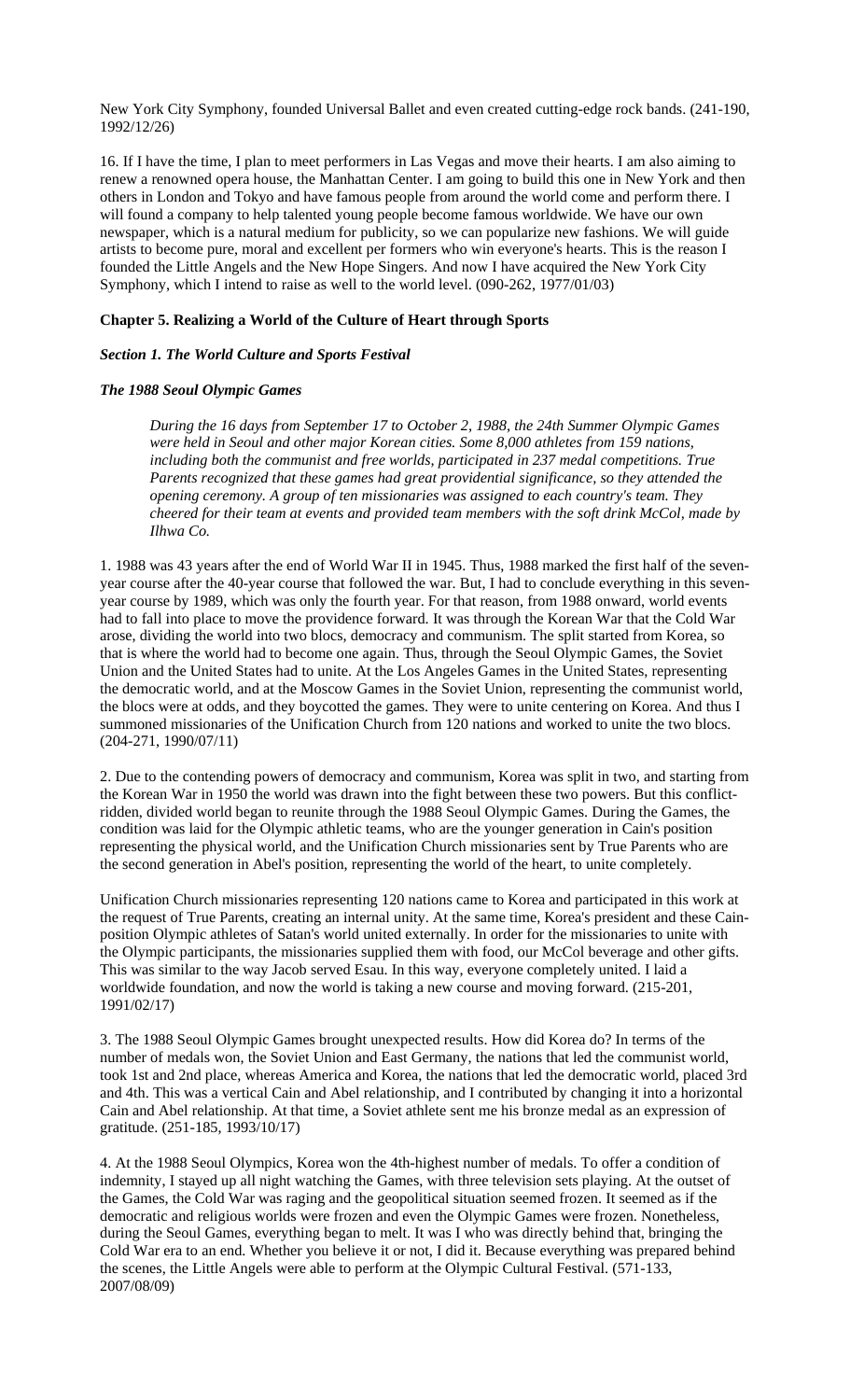5. Among those who watched the 1988 Seoul Olympic Games, I was probably the most enthusiastic. Internally representing Heaven and the religious realm, I set up three televisions and watched all of the competitions as a condition of devotion. Watching everything from beginning to end probably set a world record. The spirit world joined me in watching and cheering as well. Through my work with the Games, I brought the young people from 160 nations together physically and spiritually. I spent all that time during the Games watching the TVs with my back to the waves breaking on the shore, so I could not help but think about Korea.

The president of Korea and the Korean people now stand in the vertical position on the national level; they represent the world and are focused with a unified heart that beats in time with mine. The unification of Korea represents the unification of the world. Therefore, the uniting of the Korean people with True Parents signifies that the world is becoming one, internally and externally. The Korean government and its people are the nucleus of the world. This is the way for all to unite. Thus, this is a historic period of worldwide transformation. (184-088, 1988/12/20)

6. After connecting the victorious democratic world to the 1988 Seoul Olympic Games, and to the vision for a new nation and new world, I held the Ceremony and Proclamation of the Unity and Transformation of the Providence on September 27, 1988, and then proclaimed the Foundation Day of the Nation of the Unified World on October 3. Because the world was dealing with big problems, I changed the course of history by holding this Ceremony and Proclamation for the Unity and Transformation of the Providence as well as the proclamation of the establishment of Foundation Day, centering on the Olympic Games. Now we can see that human history is finally flowing in a new direction. (207-322, 1990/11/11)

# *The World Culture and Sports Festival*

*On September 27, 1988, during the Seoul Olympic Games, True Parents gathered members from 120 nations at the Hannam-dong house and proposed holding the World Culture and Sports Festival (WCSF) to promote a God-centered culture of deep heart. Accordingly, WCSF was formed with the aim of bringing down man-made barriers and helping to realize a harmonious and united world through large-scale international sports and cultural festivals. The first World Culture and Sports Festival was held in Seoul from August 19-30, 1992.* 

7. Embarking upon a new era following our great victory at the Seoul Olympic Games, I declared that the World Culture and Sports Festival would be held on a regular basis. This is the first time I have launched such a project. Through such endeavors, we are creating a new, central axis for the world. If all realms of the world connect to each other and revolve around that axis, Satan's influence will be eliminated and this will become a heavenly world. The WCSF will accelerate the process by which we are creating the one united world. (181-237, 1988/10/03)

8. Now the era of church-level Blessing has passed, and the time is here to receive the Blessing representing your nation. To realize the Blessing at the national level, we must connect it to the new era of culture. Therefore, True Parents will bestow the marriage Blessing as the center of a new Olympicstyle cultural festival. As usual with the Blessing, the purpose will be to invest in people who will maintain the heavenly standard as blessed couples. Therefore, leaders from 120 nations should carefully select virtuous men and women to represent the young people of their country. Through the academic conferences and games with these chosen young champions, we will open the door to the Blessing, the greatest realm of champions.

You should recruit qualified teams of athletes to participate in these games. If they excel here, the people of the world will open their path to success. Through this, these young people will rise on the foundation of a new world of hope and will stand together in the garden of ideals and the home of peace. After the long course of restoration, these champions, while yearning for the new ideal and singing songs of inspiration, will advance toward the kingdom of heaven. (181-276, 1988/10/03)

9. Originally, our institution should have been called the World Culture Olympics Convention. But the International Olympic Committee said this would infringe upon their trademark, so we chose the title World Cultural and Sports Festival (WCSF). During the 1988 Olympic Games, we entered an age in which nations of the Cold War era united. The Soviet Union and America had taken turns boycotting previous Olympiads and were unable to unite with one another. During the 1988 Olympics, however, they crossed the apex of the Cold War and buried the hatchet for the first time.

Nonetheless, that unity was achieved only on the level of the physical body; a united realm of the spirit has not yet been formed. The Olympic Games are focused on pulling together the world's youth based on physical ability alone. This ignores the religious and spiritual dimensions of life. For this reason, we have to bring spirituality into the Olympic Games. In the WCSF, which is modeled after the Olympic Games, physical and spiritual aspects are both included. (235-153, 1992/08/29)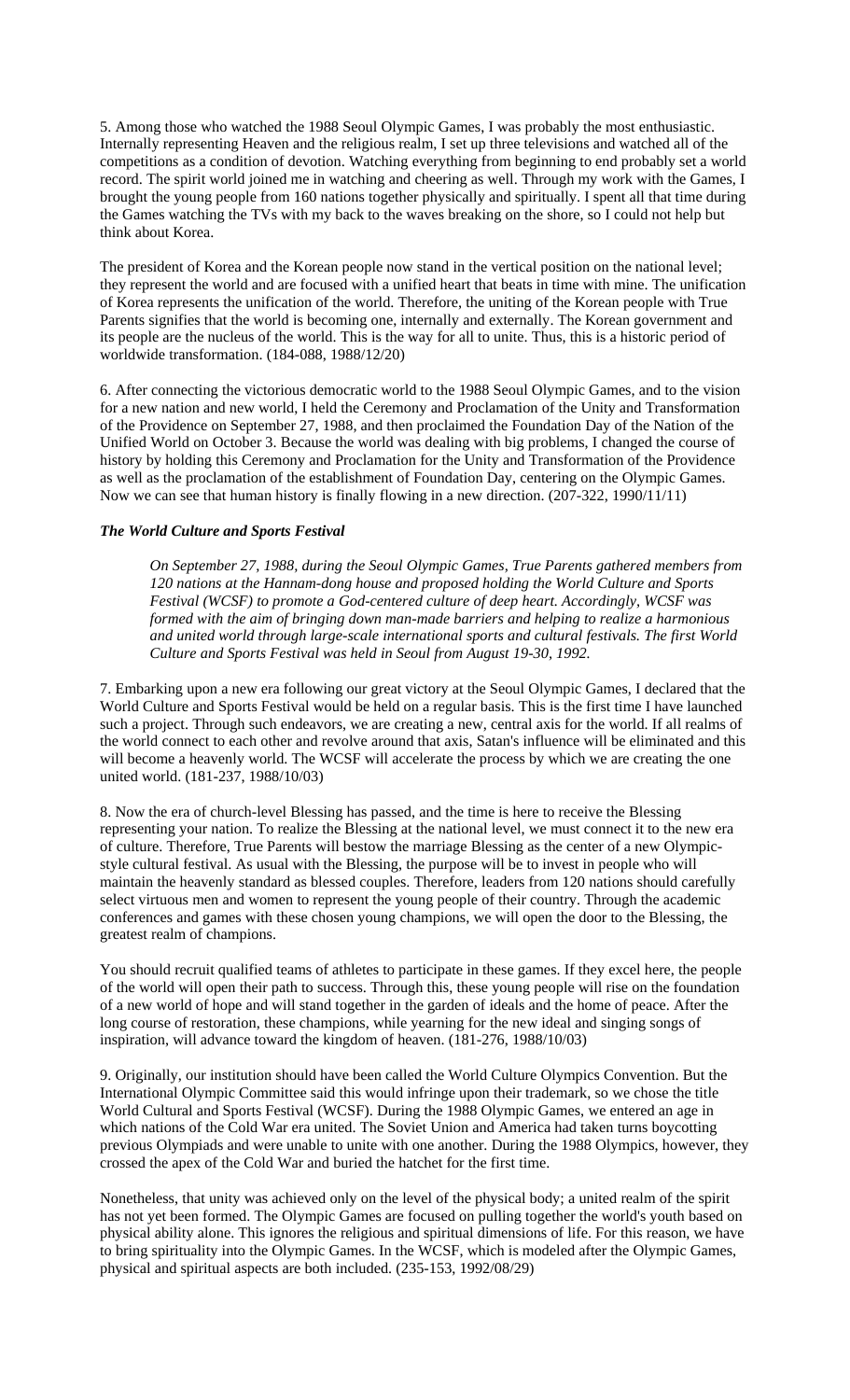10. At an early age, I received Heaven's call. Then I persevered through the course of the history of restoration, investing my life, taking the lead, and hastening to gather representative leaders from every field of human endeavor. Accordingly, the World Culture and Sports Festival is the first sports festival centered on God and based on the standard of absolute values. In contrast, traditions, cultures and values across the five oceans and six continents all focus on their idiosyncrasies and are utterly disunited. I have come to create a movement for a new, unified culture characterized by total harmony. This movement, centering on the Principle, which is the foundation for everything, is the movement of new life and true love. By creating harmony and unity between spirit and flesh, rooted in the original nature with God as the center, this movement will create new men and women, new families, a new nation and a new world. (234-245, 1992/08/23)

11. The WCSF is a celebration in which, with God at the center, family members of a global village including the world's scholars, religious leaders, journalists, politicians, woman leaders, youth leaders, athletes and others meet together. Rooted in God, it is the harmonious integration of the wisdom and experience of the entire human race, in an event of cosmic historic importance focused on building the peaceful, ideal world. The original, ideal world is the world founded on God's true love, true life and true lineage. It will be established through the new Adam and Eve who perfect the four great realms of heart, the realms of true children, true siblings, a true couple and true parents. (234-243, 1992/08/23)

12. During the seven years after World War II, the Christian cultural foundation for the new Adam to spread his influence throughout the world was lost, so I had to restore it through my own efforts. We have come to the stage where the Soviet Union and the United States welcome and support me. Right after World War II, the Christian cultural sphere, the field of wild olive trees on God's side, was lost. However, the Unification Church, centered on True Parents, restored that field back to God. Through this, the whole world can be resurrected easily if only it receives a graft from us.

Therefore, from 1992 onward, the Blessing will be opened to the public at large. This will be done through the World Culture and Sports Festival. If people receive a 40-day workshop, acknowledge and respect True Parents, believe absolutely in God, and step forward and pledge to inherit the new seed of God's eternal love, life and lineage, they will be able to enter heaven. (210-107, 1990/12/01)

13. Initiated as part of our providential endeavors, the Hanmadang Sports Festival will establish a new, God-centered youth culture through sports. It must restore the united realm of heart in which the good mind on the side of Heaven controls the body on the side of evil, and it must become a public domain where young people can unite our confused world and resolve the bitter sorrow of God.

You must be strong and bold as heroes for the sake of the future, and march forward as members of Heaven's royal family. You have to become the flag bearers of righteousness, who drive away the darkness and judge evil and sin. Through the Collegiate Association for the Research of Principles, you should subdue the waves of licentiousness and violence that are spreading throughout the world, and initiate a new, holy revolution of goodness. Become the nucleus of world youth, upholding God's authority. Recover the four great realms of heart of the original sons and daughters, siblings, couples and parents. Restore the realm of the three great kingships through grandparents, parents and children. Become Heaven's true, royal family and walk the way of eternal life! (234-244, 1992/08/23)

14. The public positions taken by the Unification Church are becoming noticed in global politics and stirring controversy in the religious world. We need to stand in the forefront at all times. In both the political and religious spheres, Cain and Abel must become one. Through connecting these together, the most powerful sphere in history is to emerge. One individual cannot connect the two realms together. They must be bound together through the family.

The first World Culture and Sports Festival was founded on this principle. At the WCSF, we assembled young people and world leaders in various fields. From a vertical perspective, those leaders and young people represent Cain and Abel respectively. All these world-level leaders stand in the position of Cain. The fact that we reverse the elder son with the younger son, restoring the authority of the elder son, is the foundation for the marriage Blessing.

Before holding the Blessing ceremony on August 25, 1992, I proclaimed before all humankind the advent of True Parents and the Messiah. The Republic of Korea received this message first, and then I proclaimed it in Japan and the United States. Through True Parents, Cain and Abel and the political and religious realms can unite. The various cultural realms will become one. Even though the world is in confusion, the Unification Church has been shaping and leading it into a new, unified realm of culture, from the individual level to the world level.  $(235-286, 1992/10/25)$ 

15. In the future, the most fearsome war will be that between the races. True Parents must influence Asia and the world to defuse this divisive movement. The world must be saved. If we ourselves do not accomplish it, there will be no peace. Therefore, we emphasize world peace, which is God's desire. This is why I founded the World Culture and Sports Festival. This festival has to surpass the Olympic Games,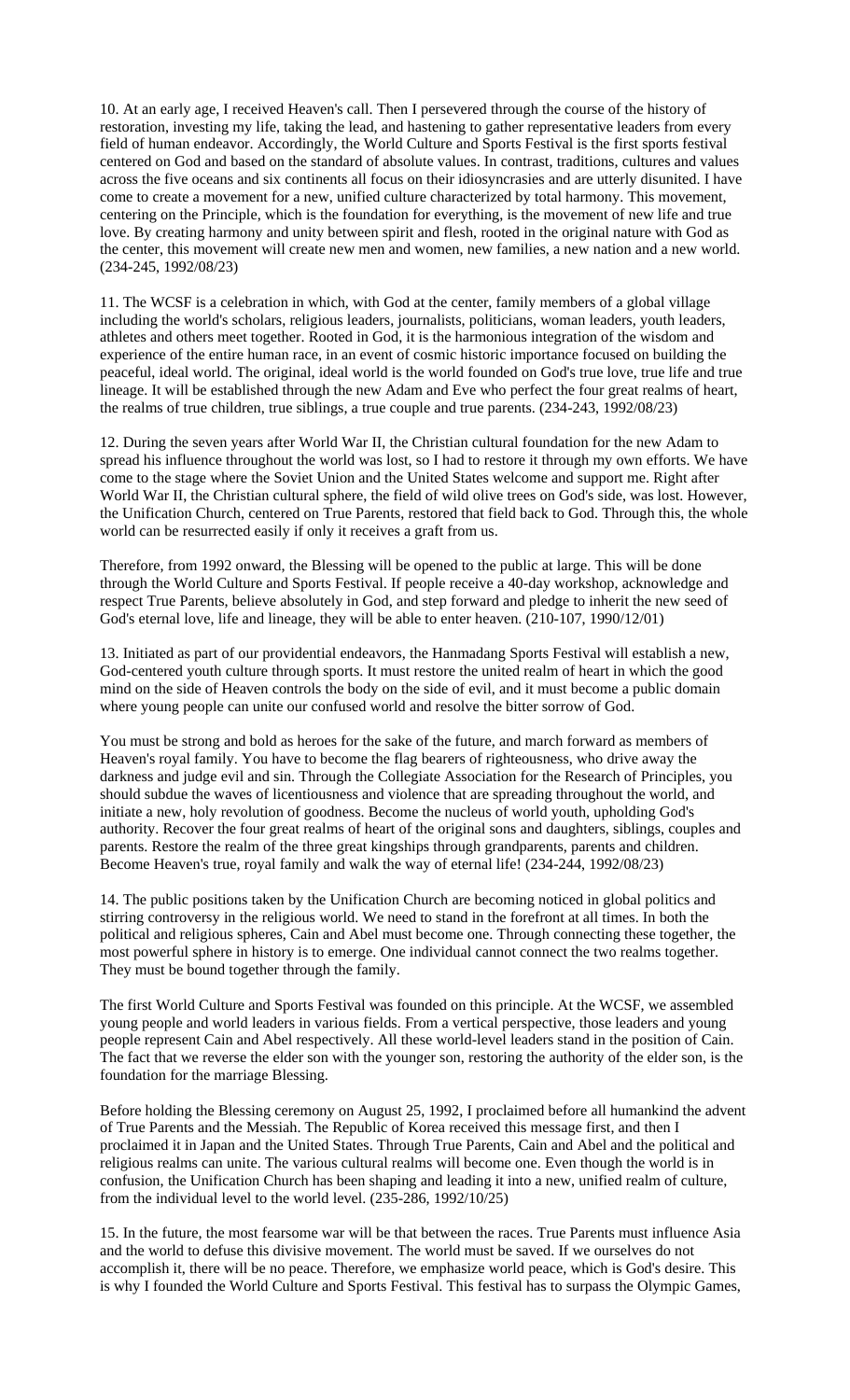because the Olympics focus only on the body, and leave God out. The WCSF, however, implants culture in the Olympics. Since the core of all cultures is religion, religion is central to the WCSF. Since religion strengthens the spirit, which in turn is meant to lead the body, the WCSF enables people to reach the ideal human state intended by God. By doing so, it will create a new culture. True Parents have accomplished this work. (234-333, 1992/08/27)

16. In the future, world-famous performing arts groups will be called to compete in our important events. Each awards ceremony will become a contest for these internationally known groups. By holding such competitions, the best groups will be selected. In the academic area as well, the best scholars in each field will be selected. We will have international political leaders participate and present awards to the winners. This inevitably will capture the world's attention. This is precisely what the World Culture and Sports Festival is about. It could be called a cultural Olympics. Top people in each field will compete for one week, and heads of state will present the awards. (310-248, 1999/06/30)

17. The World Culture and Sports Festival is like a cultural Olympics. But it does not include only sports events. In our festival, world-class experts from numerous academic fields, be they physics, literature or anything else, enter hundreds of diverse Olympics-style events. I am interested in the Olympic Games and soccer tournaments, but I also have a keen interest in the world of the arts. Now that I have come to occupy a leading position in the world, I would like to hold the WCSF as a kind of Olympic Games for people of intellect, culture and faith. (383-020, 2002/06/24)

# *Section 2. Soccer Teams*

# *llhwa Chunma*

*On March 18, 1989, True Parents founded the llhwa Chunma Soccer Team to realize world peace through soccer. The team won league titles three years in a row, from 1993 to 1995, in Korea's Professional Soccer League (K-League). It reached the semifinals in the Asian Champions League in 1995, and took first place at the Afro-Asian Club Championship in 1996. Accordingly, it was acclaimed as the top soccer club by the Asian Soccer Federation in 1995 and 1996. And again, for three years in a row from 2001 to 2003, llhwa won the K-League championship and was hailed as Korea's most successful soccer team.* 

1. The name of our soccer team is llhwa. Why was it named llhwa? I decided on that name because it is a good name. llhwa means to be harmonized as one or to become unified. One Chinese character, hwa, is the character we use in the word "chemistry," hwahak. The Chinese character hwa here means that the substance is being changed. When wood changes into another substance, this process is described as a chemical reaction. The other Chinese character hwa in llhwa implies that the substance is unchanged, even though it may harmonize with 1,000 different entities of varying nature and individuality. (238-159, 1992/11/22)

2. Was making the llhwa Chunma Soccer Team a good thing or not? Something like this is beyond the usual scope and work of a religious leader. What is my relationship with this? Nothing raises the spirit of Korean people more than soccer. We must stand in the vanguard as a model that is proud of that strength in front of the world. Soccer really enables Koreans to show that strength. If I had not founded a soccer team, Korean soccer would be in a dismal state today. The soccer team I established won the national championship three years running. They became Asian champions and then Afro-Asian champions, and in this way they became famous. Our team also went to South America and played against Brazilian and Argentinian teams. (283-247, 1997/04/13)

3. Young people should advance into the world of the future. The question is how to stimulate their spirit. For that reason, athletic training is necessary. Participating in athletics has great power to quickly create such a spirit. I have been thinking about this for years, and thus became interested in athletics. No matter how much one tries to describe to someone the spirit and feeling of the moment of victory, nobody can understand it if they have never experienced it. That is why athletic training is very effective for strengthening the spirit, and this is why I promote sports. Up to now, I have taken a leading role in such sports events as a cultural Olympics and interreligious sports meetings. But why am I interested in soccer? It is because it requires complex and varied athletic skills. (237-319, 1992/11/18)

4. Even young ladies begin to develop great interest in soccer when they become acquainted with it. Countries like England, Italy and Germany have amazing soccer stadiums. Soccer inspires enthusiasm and national pride. This sport brings young people together and generates explosive energy and spirit. For that reason, I am interested in soccer. I do not know how much money we invest annually into soccer. We invest in it because it is a foothold to challenge society. Until now, religious organizations have usually tried to isolate themselves or escape from society, but the Unification Church challenges society. We religious organizations should present a challenge to society through sports, especially soccer. (237-320, 1992/11/18)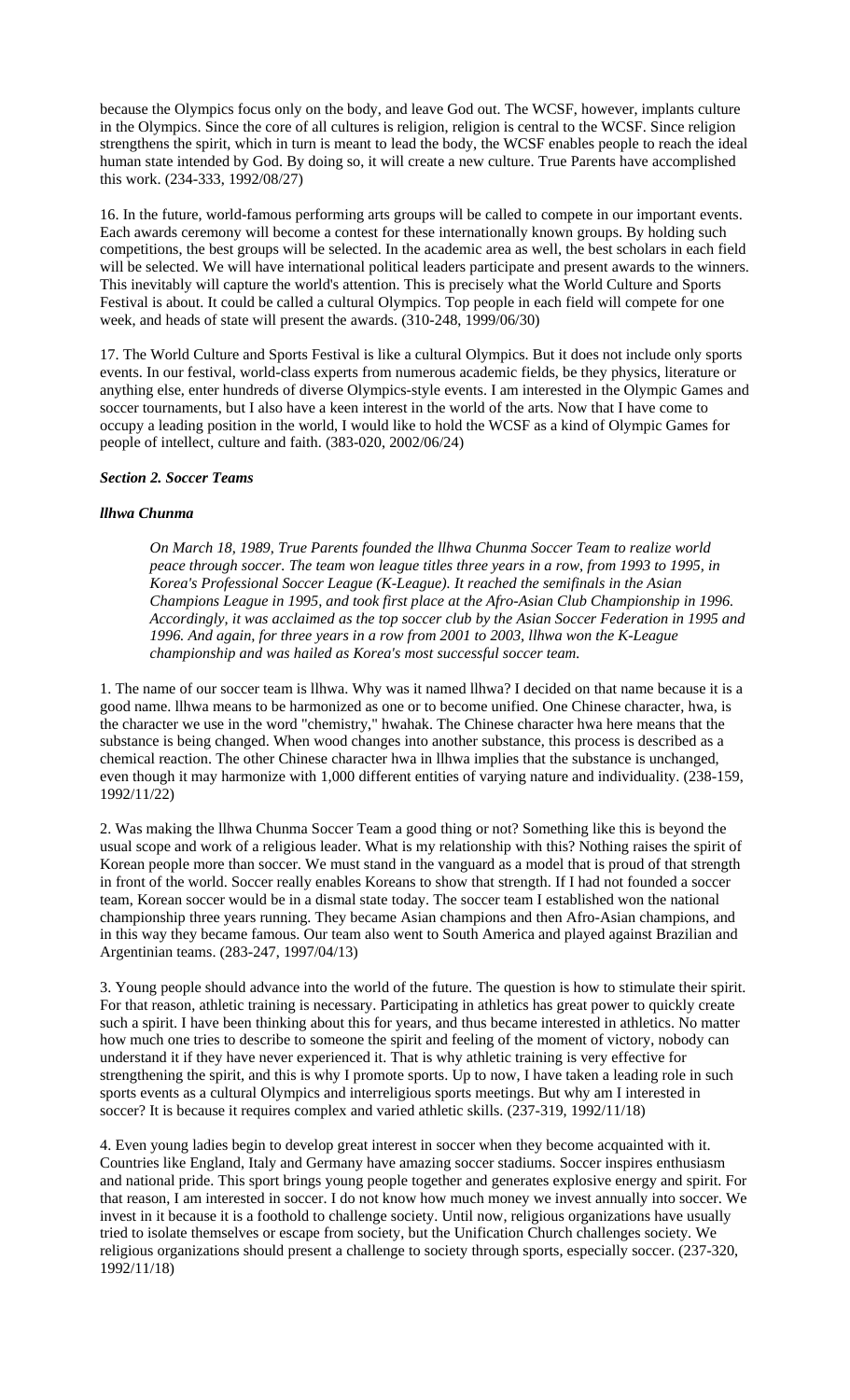5. Nothing raises the spirit more than sports. The FIFA World Cup is a good example. Thousands of people in the audience go wild with excitement when a goal is scored. Think about it. It is similar with ballet and other forms of dance; because people are so impressed, they applaud even when told not to. Who tells them to applaud? They applaud spontaneously. When you are asked, "Which team is playing?" and you answer, "The Unification Church team," people will come to think about the Unification Church. Moreover, if you are asked, "Who made this team?" and you answer, "Reverend Moon did," then everyone will gradually come to like the Unification Church. While going around the world, you can play soccer matches anytime. If you play soccer every season, it will feel different according to the time of the year. Sports and the arts can move the masses around the world to follow a single purpose, and they always create an enthusiastic spirit. (237-326, 1992/11/18)

6. We do not focus on soccer in order to earn money. In the future, we have to invest the money in educational institutions for the world of soccer. We have to establish educational institutions and associations in the world of the arts, as well as the world of sports. We must instill a thorough vision for humanity. We must improve the ethical and moral foundations of these popular endeavors. (401-133, 2003/01/06)

# *CENE and Atletico Sorocaba*

*True Parents see soccer as significant for realizing world peace because it is a sport that excites the entire world. On April 4, 2000, they acquired the Centro Esportivo Nova Esperana (CENE) and the Sorocoba soccer teams in Brazil, the land of soccer. The Sorocoba team, which was founded on February 2, 1991, later achieved acclaim with its elevation to Brazil's Division One. The CENE soccer team, founded on December 15, 1999, in Jardim, also runs soccer teams for children.* 

7. In Brazil, soccer has as much influence as any corporation. When Brazilian teams play soccer, the whole country is enthusiastic. Moreover, all 33 nations of Latin America get excited, as if they were one country. Who could beat such a huge country? Brazil's most powerful teams are world famous. But to form a professional soccer team in Brazil is as hard as reaching the stars.

What would have happened if I had not entered into the Brazilian soccer world when I did? After that, Brazil passed a law prohibiting any foreigner from joining the Brazilian soccer association and establishing a soccer team. Why was that? It was because I started teams. They worried that other foreigners also would come and problems would arise. They have been in a privileged position doing business in the world at large, yet if a foreigner came to Brazil and did so, it could cause trouble. That is why they passed a law to forbid it. Now, I am the only foreigner who has a soccer team in Brazil. (391- 143, 2002/08/21)

8. I have been managing the CENE and Sorocaba soccer teams in Brazil, and this recently gave rise to some issues. They were wondering how I could do it so suddenly within a year's time. In Brazil, soccer is king; it is more profitable than any industry or commercial business. So when I invested in CENE and Sorocaba, it attracted enormous attention. Their soccer world went on high alert. Soccer became a way to connect them to our cultural festival. (354-122, 2001/09/19)

9. If we became the kings of soccer, what would we do next? We would have to create a nation. There are 33 nations in Latin America, yet who can bind those countries together? If it can be done centered on Pele, it should be done that way. Sports is the fastest way to unite the world, since it is able to engage the world and transcend nations. The Olympic Games and soccer have gained great significance. That is why I emphasize soccer.

It became an issue in Brazil that I now run the Sorocaba and CENE teams. Heaven will help us though. If we rise up but are not aligned with Heaven, we will fall down right after we climb up. We are not doing this in order to make money. If, by connecting the North and the South and uniting the earth's seven continents through soccer, and thereby devoting ourselves in front of Heaven even more than the United States does, then we will surpass the United States. If an international confederation connected through sports were offered to Heaven, the athletes would inherit the mainstream thought of their nation. (387- 284, 2002/07/24)

#### *Section 3. Soccer Tournaments*

# *Peace King Cup and Peace Queen Cup*

*True Parents established the Sun Moon Peace Cup soccer tournament in June 2002 at the Little Angels Performing Arts Center, to realize the world of the culture of heart. The Peace Cup is a soccer tournament for international clubs held by the Sun Moon Peace Soccer Foundation. It was held every other year from 2003. The first three tournaments were held in Korea. The fourth was held in Madrid and Andalusia, Spain, in 2009, and the fifth in Suwon, Korea, in 2012. Moreover,*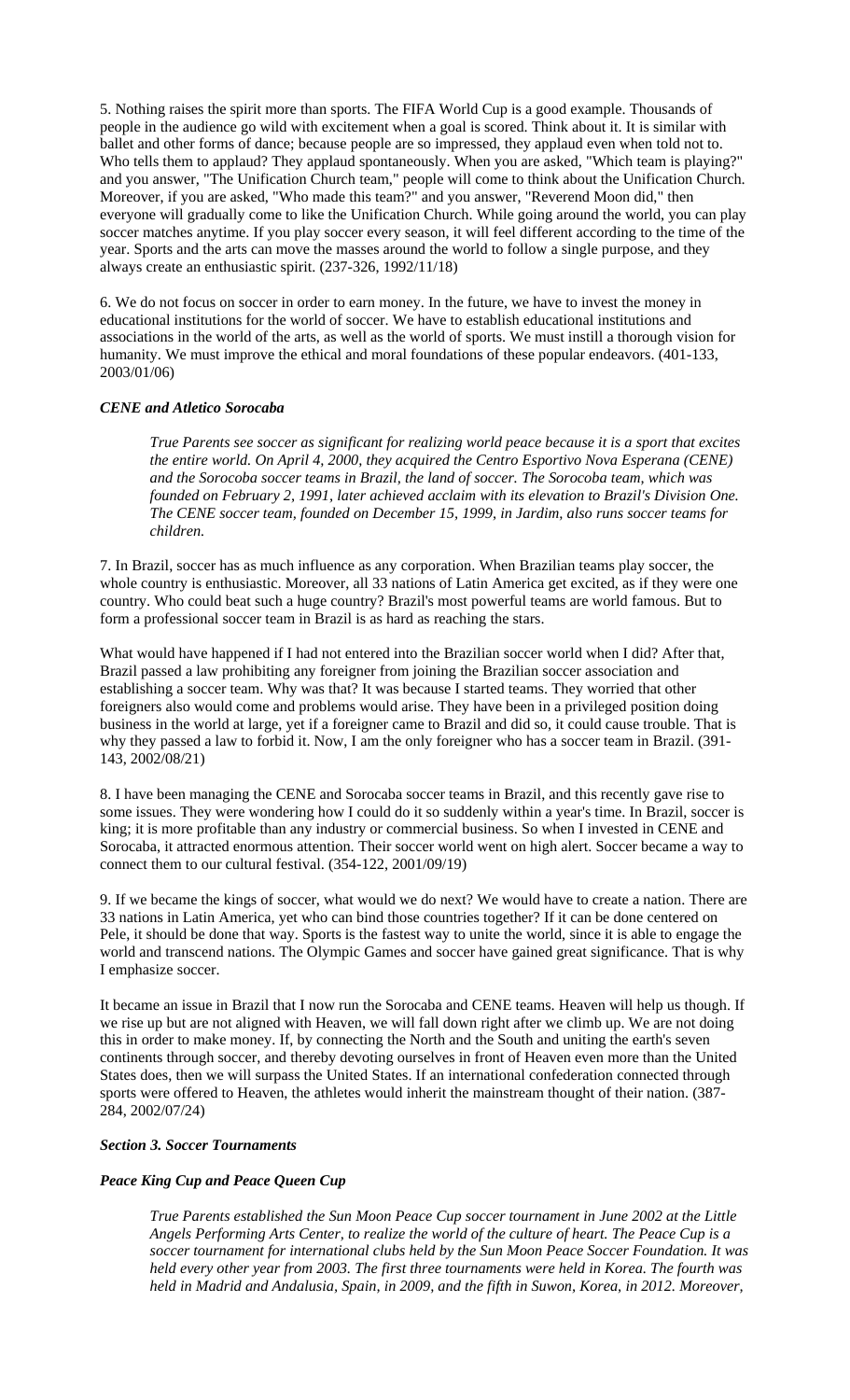*the Peace Queen Cup, which is an international soccer tournament for women, was held every second year, starting in 2006.* 

1. What is the origin of the Sun Moon Peace Cup? This was not my initiative, but Heaven's own. As it originated from God, I tell you: do not approach it thoughtlessly. If you treat it carelessly, problems will arise. We do this work because the providence moves in this way. Will it yield any profit? If one thinks as you do, there will not be any profit whatsoever. (381-248, 2002/06/14)

2. I am very interested in soccer. I founded the Ilhwa Chunma soccer team and acquired the Sorocaba team, which is famous in Brazil. If world peace is to appear, sports will play an important role. The nation that dominates sports will dominate the world. We will hold an Olympics-style competition between religions in 2003. On June 12, when the 2002 FIFA World Cup in Korea and Japan was at its peak, I founded a soccer federation called the Sun Moon Peace Cup. It has become famous already. We welcomed Pele, the player famous player from the soccer kingdom of Brazil, and told him, "We need to begin a new FIFA." (384-030, 2002/07/01)

3. The American people like ball games such as American football, basketball and baseball. Until now, they have not liked soccer. They ignored it because soccer started in the United Kingdom. However, soccer is more popular than the Olympics. Soccer represents equality and equalization. Envisioning an equalized world, I intend to weave North and South America together. If I have the spirit of North and South America, then Europe will follow accordingly. In order to equalize the world, we started soccer tournaments under the Sun Moon Peace King Cup. (411-305, 2003/07/13)

4. In the future, young people will work off their excess energy through sports and the arts. We are preparing for that. From now on, we will hold the Peace Cup soccer tournament every other year. It is a club tournament, so it transcends national-level players. If it goes well, it could be very enjoyable. It is amazing that we could build up such a foundation in just one year. Each nation will select a player as its representative. They will compete with each other to be admitted onto a team. It is absolutely necessary for each nation in this way to establish a degree of international authority in the field of soccer. (432-223, 2004/01/23)

5. I founded the Peace King Cup soccer tournament. When I told FIFA that I would establish the Peace King Cup tournament, they told me that it should not be bigger than FIFA. When I announced that we would also create a women's Peace Cup, namely the Peace Queen Cup, FIFA also made a fuss about it. I will announce at the Peace Queen Cup tournament, "Now women's soccer teams have appeared, raising the banner of peace. Please have hope for these soccer teams! We are going to start the Peace Queen Cup tournament." (539-201, 2006/09/20)

6. Hereafter, the fields of the arts and sports will lead the world. We hold the World Culture and Sports Festival. Originally, I wanted to use the term "Olympics" in the title. But the International Olympic Committee opposed it, so we could not use that name. We have to create a new name that surpasses the Olympics in order to combine the two fields of the arts and sports. For this reason, we will make the Sun Moon Peace Cup tournament. It will be for the sun and the moon, for Father and Mother, for the parents of heaven and earth, and will combine sports and the arts. Through this, we will make world champions not only in the realm of sports but also in the arts, such as music and dance. (320-280, 2000/05/04)

# *Cain-Abel Wongu Peace Cup*

*The Wongu (Round Ball) Peace Cup is a festival and tournament for promoting the peace and harmony of the human race transcending national, racial and religious barriers. On August 15, 2009, the Wongu Peace Cup North-South-East-West Cain-Abel Tournament for Harmony between Heaven and Earth was held at the Seongnam General Sports Arena in Gyeonggi Province. On March 23, 2012, the Wongu Peace Cup Cain-Abel Tournament for Harmony between Heaven and Earth was held at the general sports arena at the Namyangju Sports Culture Center in Gyeonggi Province. Won-gu ("round ball") indicates that upper and lower, left and right, and front and back all unite completely, with one center, to make an undistorted balance. The Wongu Peace Cup is a peace festival of complete unity, with True Parents at the center.* 

7. The Wongu Peace Cup tournament is greater than the Olympic Games. The Greek marathon, which was the flower of the Olympic Games, was created to commemorate the messenger who ran for about 40 kilometers to report to his nation the outcome of the war in which the Greeks defeated the Persians. This remarkable contribution, devoting his body to the nation at the risk of his life, became embedded in the history of the Olympic tradition. We need to go beyond that. For this reason, I initiated the Wongu Peace Cup and announced that it would be an event that surpasses the Olympic Games. (611-287, 2009/05/17)

8. Wongu goes beyond the World Cup and the Olympics. The tournament called "Wongu" can do that. The Chinese character won, which means "round" in Korean, consists of a square with people in the square. It means to take in the entire realm of all true individual beings. There is no individual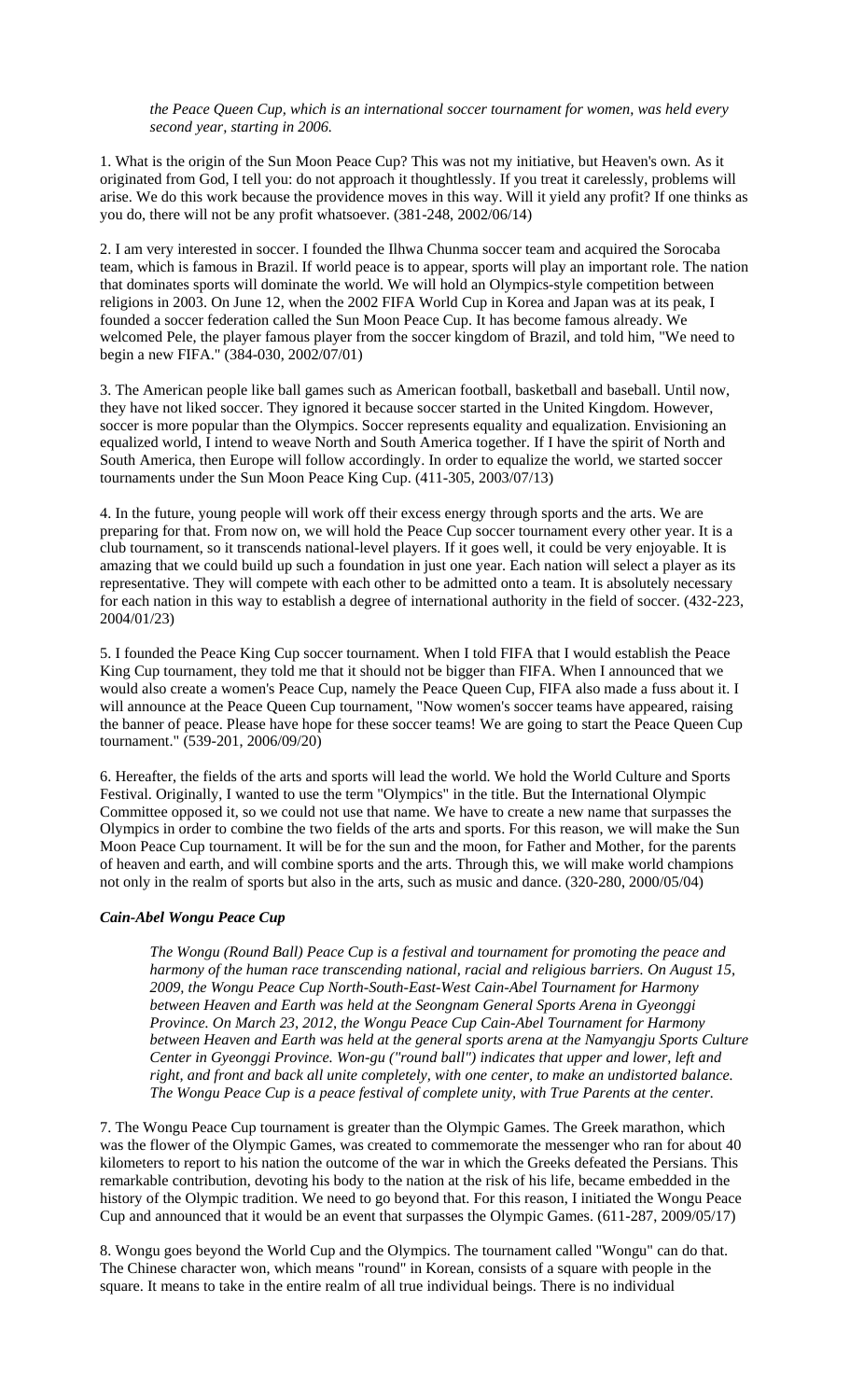embodiment of truth that is not included in won. If only we could manage Wongu and the Olympic Games, we would create a realm that embraces all the hobbies and interesting things people enjoy. Won has this meaning. There is another Chinese character won, pronounced the same, meaning "individual," included in the Chinese character won. Also, there are two Chinese characters for mouth and one Chinese character for shellfish in the Chinese character won. In the Chinese character for shellfish, Cain and Abel are the legs holding up the Chinese character for eye.

Therefore, Cain and Abel must look to God. Unless "unique," "unchanging" and "eternal" support "absolute," the term "absolute" cannot be realized. Thus, these Chinese characters are in accord with heavenly logic. The name Wongu is so wonderful that the Olympic Games will surely pass on its torch to it. The Wongu Peace Cup Cain-Abel Tournament for Harmony between Heaven and Earth is a distinguished title. (612-276, 2009/05/30)

9. Both the father-son relationship and the front-back relationship can be woven together, with Parents at the center. The concept of Cain and Abel is a formula in the Principle. Thus, we founded the Wongu Peace Cup. The Peace Cup cannot succeed by means of one person alone. There must be two parties. The Wongu Peace Cup stands in the Abel position, and one has to follow Abel to achieve unity. Not only the physical world but also the spiritual world has to be unified. If the Unification Church is not sure about spiritual reality, what will happen to Wongu? In front of the global standard of Abel, the spirit world has to come down in the Cain position to attend Wongu. These will become one. Who can liberate God? Abel will liberate Him. Liberation happens through descending and becoming one. Thus, if we organize Cain and Abel in every possible way, the world will turn around in an instant, in a dashing torrential flow. (613-326, 2009/07/12)

10. The kings and queens of peace are in the position of parents, and the children of peace are in the position of Cain and Abel. Future generations can settle even if they may divide into a myriad number of branches. I am not speaking merely of a safe arrival but of settlement. Wherever the seed of settlement is planted, it can sprout. You, too, should plant a seed. This is the conclusion. For this reason, I founded the Wongu Peace Cup. Representing the children, there are Cain and Abel peace cups.

When a king and queen become one and take root as a family of harmony and unity, their heavenly seed can prosper eternally. Adam and Eve stand in the position of king and queen. Cain and Abel stand in the children's position. If they become a family that unites the first and second generations and takes root, they can become an eternal seed. An ideal family is a foundation; it is like the seed of a king and a queen with sons and daughters. On that foundation, individual embodiments of truth on thousands and tens of thousands of branches will prosper. (614-316, 2009/08/15)

### *Section 4. Unification Martial Arts*

#### *Martial arts education*

*The Martial Arts Federation for World Peace was founded by True Parents at the Hilton Hotel in Washington, DC on March 23, 1997, with world martial artists, including Won Hwa Do practitioners, in attendance. The Federation has branches in 40 countries around the world and carries out activities that contribute to peace in societies, nations and the world. On February 25, 2012, the Federation moved its headquarters to Korea. According to True Parents, martial arts are needed to realize a peaceful world. Also, martial arts are essential for youth to learn to discipline their mind and body.* 

1. In the future, when wars no longer take place, people will focus their interest on sports and the arts. There will be no way, other than sports, to exhaust the boundless energy of the world's young people. Among the different kinds of sports, you have to practice martial arts. Why are martial arts necessary? Satan gathered his energy and conquered the world, but now, we need to be champions of martial arts gathering the energy of Heaven. In the same manner, having a united mind and body centered on Heaven's authority, you ought to be able to settle in the family, tribe, society and nation.

This is why we have to hold a tournament every year and determine a champion. The champion in the martial arts tournament on the elementary, middle and high school levels, or the university level, can become an instructor. The university-level champion can be an instructor for the middle and high school students first, and later be in a position to educate even the president of a country. In this way, through martial arts, we must protect that which is being ravaged by devils. (384-280, 2002/07/06)

2. Physical training in sports, the arts, and then martial arts is what young people like most. The more a culture develops, the more sports events develop as well. That is why you ought to set up a standard where your mind and body can be trained at the same time. When they become one, you can step up to the next level. You cannot reach the next level immediately just because you want to. You must pass through stages of growth. (466-113, 2004/08/26)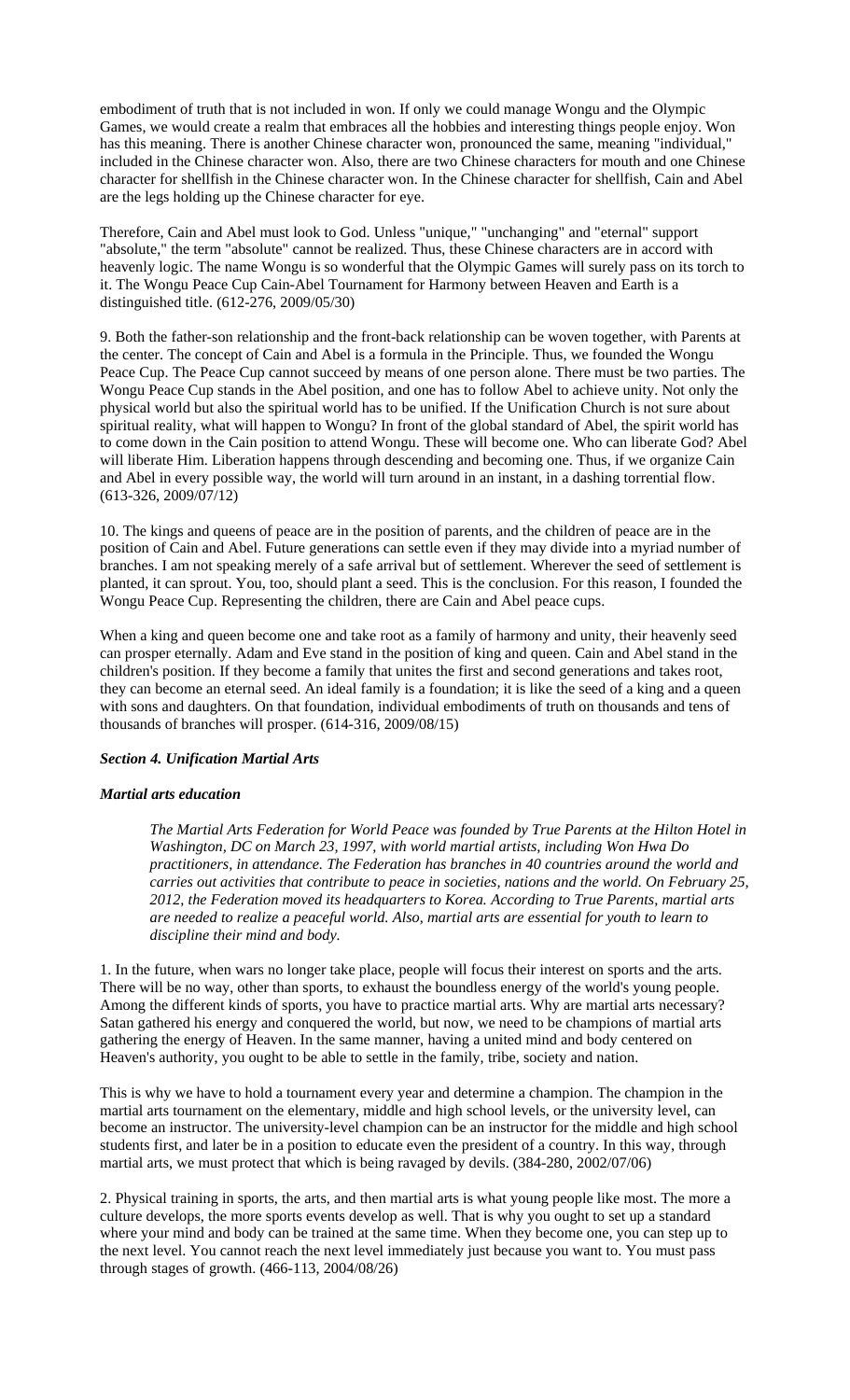3. I believe we have to raise talented people, mentally and physically, who can be victorious on a world level. We must be strong soldiers, the likes of which never existed in history where goodness has been weak. Goodness will not cease, but will advance, and in order to do this, we must realize our latent energy.

There is a martial art called Jeong Do Sul in Korea. In that martial art, there is a movement where one has to jump from a height of 13 meters and not simply fall to the ground, but come up attacking. It would be good to give you training such as this. You need to have the confidence and the mind-set that you will not die, even if you leap from a height of 40 meters, which is three times that height. If I were the one to train you, I would give intense training. (065-305, 1973/03/04)

4. You need to think that you must learn Won Hwa Do right away. You have to integrate it into the world immediately. Won Hwa Do originated from Heaven. From now on, Won Hwa Do must first make a foundation for your external education in the form of martial arts. We must create a perfect foundation where all areas in sports correlate with martial arts.

Second, we need to instill internal and spiritual values. Human beings have an internal aspect, a mind, which relates with the spiritual realm. What does the planting of internal and spiritual values mean? By learning the various movements of Won Hwa Do, we learn the internal contents of the Divine Principle deeply.

Third, we must accomplish the unification of the world. We have to unite the physical and spiritual worlds. Through Won Hwa Do, you can empower yourself spiritually and physically. It is also possible to empower the physical world and the spiritual world.

Fourth, equip youth in both the democratic and communist worlds with Won Hwa Do. Wherever you go, when you practice this martial art, you will not be chased away. Once you start to practice Won Hwa Do, everything will feel natural. Because it is natural, the more you practice it, the more enjoyable it is. It can also be connected with physical education. I envision it as containing the basic movements common to all games. For this reason, young people in both the democratic realm and communist blocs need to be equipped with Won Hwa Do. Similar to Hwa Rang Do in the old days, martial arts will be a path toward the mastery of spiritual teachings. (181-320, 1988/10/03)

# *Won Hwa Do and Tongil Moo Do*

*Won Hwa Do, one of the world's physical training systems, is a martial art based on the laws of give and receive action and circular motion taught by True Parents. It is a style of physical training that is in accord with the content of the Divine Principle. According to True Parents, Won Hwa Do combines the harmony of different spheres. Moreover, they have explained that through won hwa, "circle and harmony" one can be trained to be a person of heart. They have also emphasized that Won Hwa Do and Tongil Moo Do should develop based on Unification Thought and the philosophy of peace.* 

5. Won Hwa Do is a martial art. It does not require fighting with weapons. You use your body, and your body attains its full potential. It is a martial art that you can use to defend yourself against any other martial art. In this martial art, you do not perform straight movements, as there is no harmony in such movements. In skipping a stone on water, you hold a pebble like this, level with your pocket below your waist. When you turn it like this and throw it abruptly, it will go far. If you match your frequency in a reciprocal position with the rhythm of the universe, you will experience the highest standard of martial arts, possess the power of a victor, and be able to defend yourself against anything. (599-167, 2008/10/17)

6. When people join the Unification Church, they come to have spiritual experiences. They must have spiritual experiences and receive Fathers teachings spiritually. They ought to have overwhelming experiences. If you reach that standard through our teachings, and at that level research any field professionally, you will be able to develop limitlessly. I do not think that Jeong Do Sul can accomplish this. There is a path that teaches how to develop even further. If you travel along this highest path, learning from the spirit world, I will even appear and begin to teach you. I will take your education even further. This is the invisible strong point of the Unification Church that no one understands. (083-194, 1976/02/08)

7. We have built a university and we are currently in the process of building a middle and high school. We will teach Won Hwa Do there, and if this martial art is developed in the international sphere, it will be more advanced than Tae Kwon Do, Jeong Do Sul, judo and wrestling. If you learn Won Hwa Do, you can do anything. Won Hwa Do will be our way to teach the content of the Divine Principle to young people through health training and physical training. Won Hwa Do is the basic principle in all sports. A perfect minus will induce a perfect plus, and likewise a perfect plus creates a perfect minus. Based on an external martial art, we can develop a form of physical training that provides a theoretical system to unite mind and body. Then, its students will automatically master the content of the Principle by learning that martial